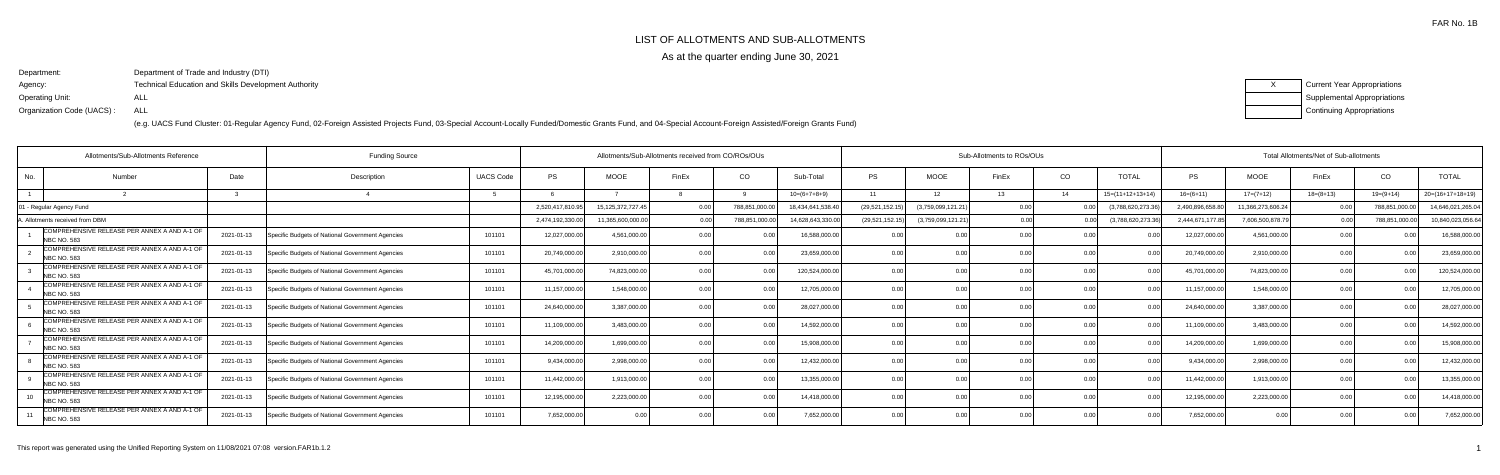(e.g. UACS Fund Cluster: 01-Regular Agency Fund, 02-Foreign Assisted Projects Fund, 03-Special Account-Locally Funded/Domestic Grants Fund, and 04-Special Account-Foreign Assisted/Foreign Grants Fund)

| <b>Current Year Appropriations</b> |
|------------------------------------|
| <b>Supplemental Appropriations</b> |
| Continuing Appropriations          |

|     | Allotments/Sub-Allotments Reference                                |            |                                                  | Allotments/Sub-Allotments received from CO/ROs/OUs |                |               |                | Sub-Allotments to ROs/OUs |                |                |                 |                |                | Total Allotments/Net of Sub-allotments |              |                |             |             |                    |  |
|-----|--------------------------------------------------------------------|------------|--------------------------------------------------|----------------------------------------------------|----------------|---------------|----------------|---------------------------|----------------|----------------|-----------------|----------------|----------------|----------------------------------------|--------------|----------------|-------------|-------------|--------------------|--|
| No. | Number                                                             | Date       | Description                                      | <b>UACS Code</b>                                   | <b>PS</b>      | <b>MOOE</b>   | FinEx          | CO                        | Sub-Total      | <b>PS</b>      | <b>MOOE</b>     | FinEx          | CO             | <b>TOTAL</b>                           | <b>PS</b>    | <b>MOOE</b>    | FinEx       | CO          | <b>TOTAL</b>       |  |
|     |                                                                    |            |                                                  |                                                    |                |               |                |                           | $10=(6+7+8+9)$ | 11             | 12 <sup>2</sup> | 13             | 14             | $15=(11+12+13+14)$                     | $16=(6+11)$  | $17=(7+12)$    | $18=(8+13)$ | $19=(9+14)$ | $20=(16+17+18+19)$ |  |
| 12  | COMPREHENSIVE RELEASE PER ANNEX A AND A-1 OF<br><b>NBC NO. 583</b> | 2021-01-13 | Specific Budgets of National Government Agencies | 101101                                             | 7,050,000.00   | 3,719,000.0   | 0 <sub>0</sub> |                           | 10,769,000.00  | 0.00           |                 | 0.00           | 0.00           |                                        | 7,050,000.   | 3,719,000.00   | 0.00        |             | 10,769,000.00      |  |
| 13  | COMPREHENSIVE RELEASE PER ANNEX A AND A-1 OF<br>NBC NO. 583        | 2021-01-13 | Specific Budgets of National Government Agencies | 101101                                             | 9,982,000.00   | 1.854.000.0   | 0.00           | 0.00                      | 11,836,000.00  | 0.00           | 0.00            |                | 0.00           | 0 <sub>0</sub>                         | 9,982,000.0  | 1,854,000.00   | 0.00        | 0.00        | 11,836,000.00      |  |
| 14  | COMPREHENSIVE RELEASE PER ANNEX A AND A-1 OF<br>NBC NO. 583        | 2021-01-13 | Specific Budgets of National Government Agencies | 101101                                             | 102,413,000.00 | 234,399,000.0 | 0.00           | 0.00                      | 336,812,000.00 | 0.00           | (483,000.00)    | 0.00           | 0.00           | (483,000.00)                           | 102,413,000. | 233,916,000.00 | 0.00        |             | 336,329,000.00     |  |
|     | COMPREHENSIVE RELEASE PER ANNEX A AND A-1 OF<br><b>NBC NO. 583</b> | 2021-01-13 | Specific Budgets of National Government Agencies | 101101                                             | 9,867,000.00   | 1,500,000.0   | ი იი           |                           | 11,367,000.00  | 0.00           | 0.0(            |                | 0.00           |                                        | 9,867,000.   | 1,500,000.00   | 0.00        | 0.00        | 11,367,000.00      |  |
|     | COMPREHENSIVE RELEASE PER ANNEX A AND A-1 OF<br><b>NBC NO. 583</b> | 2021-01-13 | Specific Budgets of National Government Agencies | 101101                                             | 7,074,000.00   | 1.983.000.0   | ი იი           | 0.00                      | 9,057,000.00   | 0.00           | 0.00            |                | 0.00           |                                        | 7,074,000.0  | 1,983,000.00   | 0.00        | 0.00        | 9,057,000.00       |  |
| 17  | COMPREHENSIVE RELEASE PER ANNEX A AND A-1 OF<br><b>NBC NO. 583</b> | 2021-01-13 | Specific Budgets of National Government Agencies | 101101                                             | 24,087,000.00  | 1,730,000.0   | 0.00           | 0.00                      | 25,817,000.00  | 0.00           | 0.00            | 0 <sub>0</sub> | 0.00           |                                        | 24,087,000.0 | 1,730,000.00   | 0.00        | 0.00        | 25,817,000.00      |  |
|     | COMPREHENSIVE RELEASE PER ANNEX A AND A-1 OF<br>NBC NO. 583        | 2021-01-13 | Specific Budgets of National Government Agencies | 101101                                             | 14,785,000.00  | 1,676,000.0   | 0.00           |                           | 16,461,000.00  | 0.00           | 0.00            |                | 0.00           |                                        | 14,785,000.  | 1,676,000.00   | 0.00        |             | 16,461,000.00      |  |
| 19  | COMPREHENSIVE RELEASE PER ANNEX A AND A-1 OF<br><b>NBC NO. 583</b> | 2021-01-13 | Specific Budgets of National Government Agencies | 101101                                             | 7,048,000.00   | 2,571,000.0   | 0.00           |                           | 9,619,000.00   | 0.00           | 0.00            |                | 0.0            |                                        | 7,048,000.0  | 2,571,000.00   | 0.00        | 0.OC        | 9,619,000.00       |  |
|     | COMPREHENSIVE RELEASE PER ANNEX A AND A-1 OF<br>NBC NO. 583        | 2021-01-13 | Specific Budgets of National Government Agencies | 101101                                             | 64,347,000.00  | 91,832,000.0  | 0.00           | 0.00                      | 156,179,000.00 | 0.00           | 0.00            |                | 0.00           |                                        | 64,347,000.0 | 91,832,000.00  | 0.00        | 0.00        | 156,179,000.00     |  |
|     | COMPREHENSIVE RELEASE PER ANNEX A AND A-1 OF<br><b>NBC NO. 583</b> | 2021-01-13 | Specific Budgets of National Government Agencies | 101101                                             | 15,595,000.00  | 7,464,000.0   | 0.00           | 0.00                      | 23,059,000.00  | 0.00           | 0.0(            |                | 0.00           |                                        | 15,595,000.  | 7,464,000.00   | 0.00        |             | 23,059,000.00      |  |
| 22  | COMPREHENSIVE RELEASE PER ANNEX A AND A-1 OF<br><b>NBC NO. 583</b> | 2021-01-13 | Specific Budgets of National Government Agencies | 101101                                             | 14,098,000.00  | 2,644,000.0   | 0 <sub>0</sub> |                           | 16,742,000.00  | 0 <sub>0</sub> | 0.0(            |                | 0.00           |                                        | 14,098,000.  | 2,644,000.00   | 0.00        | 0.OC        | 16,742,000.00      |  |
| 23  | COMPREHENSIVE RELEASE PER ANNEX A AND A-1 OF<br><b>NBC NO. 583</b> | 2021-01-13 | Specific Budgets of National Government Agencies | 101101                                             | 43,035,000.00  | 86.698.000.0  | 0.00           | 0.00                      | 129,733,000.00 | 0.00           | 0.00            |                | 0.00           |                                        | 43,035,000.  | 86,698,000.00  | 0.00        | 0.00        | 129,733,000.00     |  |
| 24  | COMPREHENSIVE RELEASE PER ANNEX A AND A-1 OF<br><b>NBC NO. 583</b> | 2021-01-13 | Specific Budgets of National Government Agencies | 101101                                             | 8,444,000.00   | 1,715,000.0   | 0.00           | 0.00                      | 10,159,000.00  | 0.00           | 0.00            | 0.00           | 0.00           |                                        | 8,444,000.0  | 1,715,000.00   | 0.00        | 0.00        | 10,159,000.00      |  |
|     | COMPREHENSIVE RELEASE PER ANNEX A AND A-1 OF<br><b>NBC NO. 583</b> | 2021-01-13 | Specific Budgets of National Government Agencies | 101101                                             | 21,092,000.00  | 4,685,000.0   | n nn           |                           | 25,777,000.00  | 0 <sub>0</sub> | 0.00            |                | 0.00           |                                        | 21,092,000.0 | 4,685,000.0    | 0.00        |             | 25,777,000.00      |  |
|     | COMPREHENSIVE RELEASE PER ANNEX A AND A-1 OF<br><b>NBC NO. 583</b> | 2021-01-13 | Specific Budgets of National Government Agencies | 101101                                             | 10,318,000.00  | 2,266,000.0   | 0.00           | 0.OC                      | 12,584,000.00  | 0.00           | 0.00            |                | 0.00           |                                        | 10,318,000.0 | 2,266,000.00   | 0.00        | 0.00        | 12,584,000.00      |  |
| 27  | COMPREHENSIVE RELEASE PER ANNEX A AND A-1 OF<br><b>NBC NO. 583</b> | 2021-01-13 | Specific Budgets of National Government Agencies | 101101                                             | 13,946,000.00  | 2,602,000.0   | 0.00           | 0.00                      | 16,548,000.00  | 0.00           | 0.00            | 0.00           | 0.00           | 0.00                                   | 13,946,000.0 | 2,602,000.00   | 0.00        | 0.00        | 16,548,000.00      |  |
|     | COMPREHENSIVE RELEASE PER ANNEX A AND A-1 OF<br>NBC NO. 583        | 2021-01-13 | Specific Budgets of National Government Agencies | 101101                                             | 26,248,000.00  | 3,399,000.0   |                | 0.OC                      | 29,647,000.00  |                | 0.0(            |                | 0 <sub>0</sub> |                                        | 26,248,000.0 | 3,399,000.00   | 0.00        |             | 29,647,000.00      |  |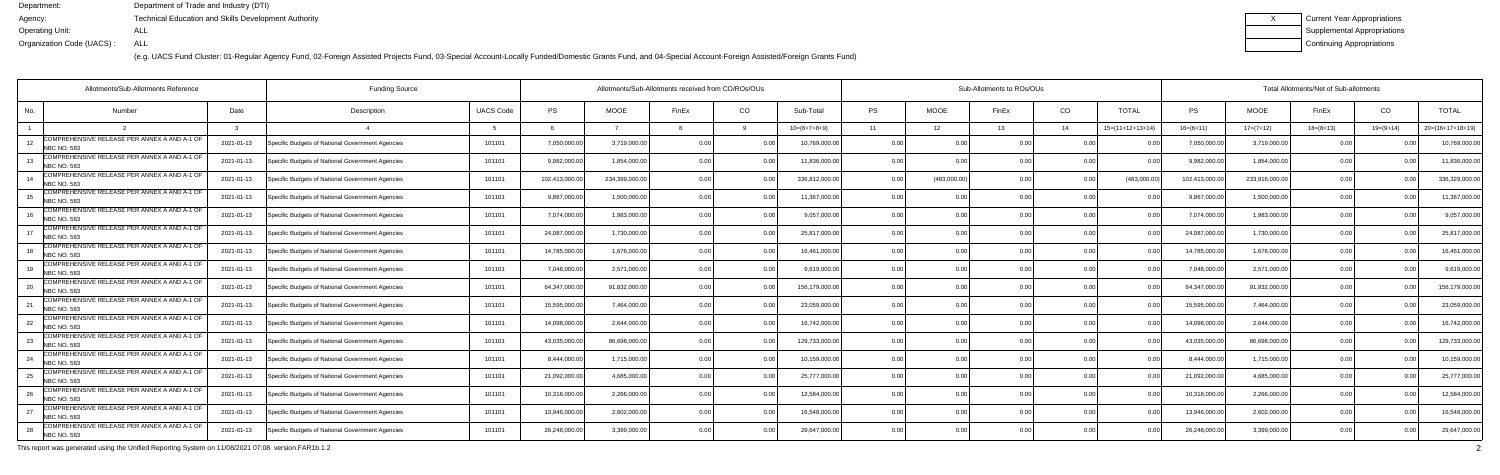(e.g. UACS Fund Cluster: 01-Regular Agency Fund, 02-Foreign Assisted Projects Fund, 03-Special Account-Locally Funded/Domestic Grants Fund, and 04-Special Account-Foreign Assisted/Foreign Grants Fund)

| Current Year Appropriations |
|-----------------------------|
| Supplemental Appropriations |
| Continuing Appropriations   |

|                    | Allotments/Sub-Allotments Reference          | <b>Funding Source</b> | Allotments/Sub-Allotments received from CO/ROs/OUs |                  |               |                |                |                | Sub-Allotments to ROs/OUs |                |             |       |                |                    | Total Allotments/Net of Sub-allotments |                |             |                |                    |  |
|--------------------|----------------------------------------------|-----------------------|----------------------------------------------------|------------------|---------------|----------------|----------------|----------------|---------------------------|----------------|-------------|-------|----------------|--------------------|----------------------------------------|----------------|-------------|----------------|--------------------|--|
| No.                | Number                                       | Date                  | Description                                        | <b>UACS Code</b> | <b>PS</b>     | <b>MOOE</b>    | FinEx          | CO             | Sub-Total                 | <b>PS</b>      | <b>MOOE</b> | FinEx | CO             | <b>TOTAL</b>       | PS                                     | <b>MOOE</b>    | FinEx       | CO             | <b>TOTAL</b>       |  |
|                    |                                              |                       |                                                    |                  | -6            |                |                |                | $10=(6+7+8+9)$            | 11             | 12          | 13    | 14             | $15=(11+12+13+14)$ | $16= (6+11)$                           | $17=(7+12)$    | $18=(8+13)$ | $19=(9+14)$    | $20=(16+17+18+19)$ |  |
| NBC NO. 583        | COMPREHENSIVE RELEASE PER ANNEX A AND A-1 OF | 2021-01-13            | Specific Budgets of National Government Agencies   | 101101           | 45,345,000.00 | 92,473,000.0   | 0.00           |                | 137,818,000.00            | 0.00           | ი ი         | 0.OC  | 0.00           |                    | 45,345,000.0                           | 92,473,000.0   | 0 Q         |                | 137,818,000.0      |  |
| <b>NBC NO. 583</b> | COMPREHENSIVE RELEASE PER ANNEX A AND A-1 OF | 2021-01-13            | Specific Budgets of National Government Agencies   | 101101           | 29,780,000.00 | 1.493.000.0    | 0 <sub>0</sub> | 0 <sub>0</sub> | 31,273,000.00             | 0.00           | 0.00        |       | 0.00           |                    | 29,780,000.0                           | 1,493,000.0    | 0.00        |                | 31,273,000.0       |  |
| <b>NBC NO. 583</b> | COMPREHENSIVE RELEASE PER ANNEX A AND A-1 OF | 2021-01-13            | Specific Budgets of National Government Agencies   | 101101           | 9,814,000.00  | 1,593,000.0    | 0 <sub>0</sub> | 0.00           | 11,407,000.00             | 0.00           | 0.00        |       | 0.00           | 0 <sub>0</sub>     | 9,814,000.0                            | 1,593,000.00   | 0.00        |                | 11,407,000.0       |  |
| <b>NBC NO. 583</b> | COMPREHENSIVE RELEASE PER ANNEX A AND A-1 OF | 2021-01-13            | Specific Budgets of National Government Agencies   | 101101           | 6,314,000.00  | 2,475,000.0    | 0 <sub>0</sub> | 0.00           | 8,789,000.0               | 0.00           | 0.00        |       | 0.00           |                    | 6,314,000.0                            | 2,475,000.0    | 0.00        |                | 8,789,000.0        |  |
| <b>NBC NO. 583</b> | COMPREHENSIVE RELEASE PER ANNEX A AND A-1 OF | 2021-01-13            | Specific Budgets of National Government Agencies   | 101101           | 13,394,000.00 | 4.468.000.0    | 0 <sub>0</sub> | n n            | 17,862,000.00             | 0.00           | 0.00        |       | 0.00           |                    | 13,394,000.0                           | 4,468,000.00   | 0.00        |                | 17,862,000.0       |  |
| <b>NBC NO. 583</b> | COMPREHENSIVE RELEASE PER ANNEX A AND A-1 OF | 2021-01-13            | Specific Budgets of National Government Agencies   | 101101           | 28,879,000.00 | 2,253,000.0    | 0.00           | 0.00           | 31,132,000.00             | 0.00           | 0.00        | 0.OC  | 0.00           | 0 <sub>0</sub>     | 28,879,000.0                           | 2,253,000.00   | 0.00        | 0 <sub>0</sub> | 31,132,000.0       |  |
| <b>NBC NO. 583</b> | COMPREHENSIVE RELEASE PER ANNEX A AND A-1 OF | 2021-01-13            | Specific Budgets of National Government Agencies   | 101101           | 19,340,000.00 | 5,507,000.0    | 0 <sub>0</sub> |                | 24,847,000.00             | 0.00           | 0.00        |       | 0.00           |                    | 19,340,000.0                           | 5,507,000.0    | 0.00        |                | 24,847,000.0       |  |
| <b>NBC NO. 583</b> | COMPREHENSIVE RELEASE PER ANNEX A AND A-1 OF | 2021-01-13            | Specific Budgets of National Government Agencies   | 101101           | 30,699,000.00 | 3,959,000.0    | 0 <sub>0</sub> |                | 34,658,000.00             | 0.00           | 0.00        |       | 0.00           |                    | 30,699,000.0                           | 3,959,000.00   | 0.00        | 0 <sub>0</sub> | 34,658,000.0       |  |
| <b>NBC NO. 583</b> | COMPREHENSIVE RELEASE PER ANNEX A AND A-1 OF | 2021-01-13            | Specific Budgets of National Government Agencies   | 101101           | 29,850,000.00 | 13.045.000.0   | 0 <sub>0</sub> | 0 <sub>0</sub> | 42,895,000.00             | 0.00           | 0.00        |       | 0.00           | 0 <sub>0</sub>     | 29,850,000.0                           | 13,045,000.0   | 0.00        | 0 <sub>0</sub> | 42,895,000.0       |  |
| <b>NBC NO. 583</b> | COMPREHENSIVE RELEASE PER ANNEX A AND A-1 OF | 2021-01-13            | Specific Budgets of National Government Agencies   | 101101           | 63,014,000.00 | 108,973,000.0  | 0 <sub>0</sub> | 5,000,000.     | 176,987,000.00            | 0.00           | 0.00        |       | 0.00           |                    | 63,014,000.0                           | 108,973,000.00 | 0.00        | 5,000,000.00   | 176,987,000.0      |  |
| <b>NBC NO. 583</b> | COMPREHENSIVE RELEASE PER ANNEX A AND A-1 OF | 2021-01-13            | Specific Budgets of National Government Agencies   | 101101           | 52,083,000.00 | 88,173,000.0   | 0 <sub>0</sub> |                | 140,256,000.0             | (393,045.00)   | 0.00        |       | 0.00           | (393,045.00)       | 51,689,955.0                           | 88,173,000.00  | 0.0         |                | 139,862,955.0      |  |
| <b>NBC NO. 583</b> | COMPREHENSIVE RELEASE PER ANNEX A AND A-1 OF | 2021-01-13            | Specific Budgets of National Government Agencies   | 101101           | 66,017,000.00 | 103,221,000.00 | 0 <sub>0</sub> |                | 169,238,000.0             | 0.00           | 0.00        |       | 0.00           |                    | 66,017,000.0                           | 103,221,000.00 | 0.00        |                | 169,238,000.0      |  |
| <b>NBC NO. 583</b> | COMPREHENSIVE RELEASE PER ANNEX A AND A-1 OF | 2021-01-13            | Specific Budgets of National Government Agencies   | 101101           | 64,202,000.00 | 197,797,000.00 | 0 <sub>0</sub> | 0.00           | 261,999,000.00            | 0.00           | 0.00        | 0.OC  | 0.00           | 0 <sub>0</sub>     | 64,202,000.0                           | 197,797,000.00 | 0.00        |                | 261,999,000.0      |  |
| <b>NBC NO. 583</b> | COMPREHENSIVE RELEASE PER ANNEX A AND A-1 OF | 2021-01-13            | Specific Budgets of National Government Agencies   | 101101           | 22,119,000.00 | 3.808.000.0    | 0 <sub>0</sub> |                | 25,927,000.0              | 0.0            | 0.00        |       | 0.00           |                    | 22,119,000.0                           | 3,808,000.0    | 0.00        |                | 25,927,000.0       |  |
| <b>NBC NO. 583</b> | COMPREHENSIVE RELEASE PER ANNEX A AND A-1 OF | 2021-01-13            | Specific Budgets of National Government Agencies   | 101101           | 9,415,000.00  | 4,910,000.0    | 0 <sub>0</sub> | 0 <sub>0</sub> | 14,325,000.00             | 0.00           | 0.00        |       | 0.00           | 0 <sub>0</sub>     | 9,415,000.0                            | 4,910,000.00   | 0.00        |                | 14,325,000.0       |  |
| <b>NBC NO. 583</b> | COMPREHENSIVE RELEASE PER ANNEX A AND A-1 OF | 2021-01-13            | Specific Budgets of National Government Agencies   | 101101           | 30,121,000.00 | 10,837,000.0   | 0.00           | 0.00           | 40,958,000.00             | 0.00           | 0.00        | 0.OC  | 0.00           | 0.00               | 30,121,000.0                           | 10,837,000.00  | 0.00        | 0.00           | 40,958,000.0       |  |
| <b>NBC NO. 583</b> | COMPREHENSIVE RELEASE PER ANNEX A AND A-1 OF | 2021-01-13            | Specific Budgets of National Government Agencies   | 101101           | 6,897,000.00  | 1,478,000.0    |                | 0 <sub>0</sub> | 8,375,000.00              | 0 <sub>0</sub> | 0.00        |       | 0 <sub>0</sub> |                    | 6,897,000.0                            | 1,478,000.00   | 0.00        |                | 8,375,000.0        |  |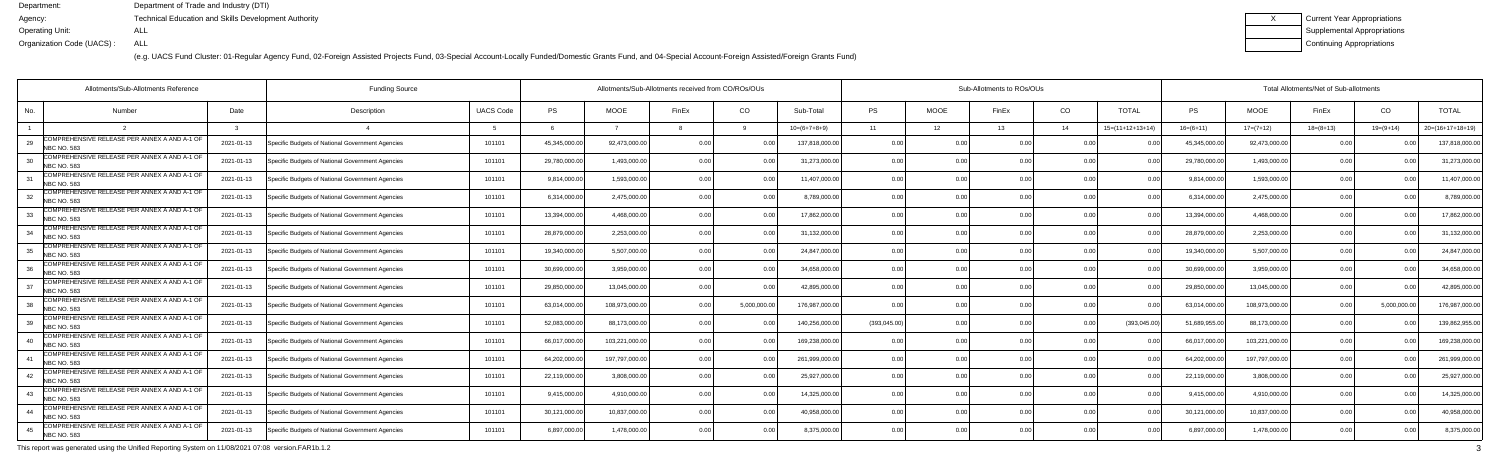(e.g. UACS Fund Cluster: 01-Regular Agency Fund, 02-Foreign Assisted Projects Fund, 03-Special Account-Locally Funded/Domestic Grants Fund, and 04-Special Account-Foreign Assisted/Foreign Grants Fund)

| <b>Current Year Appropriations</b> |
|------------------------------------|
| <b>Supplemental Appropriations</b> |
| Continuing Appropriations          |

|                   | Allotments/Sub-Allotments Reference                                |            |                                                  | Allotments/Sub-Allotments received from CO/ROs/OUs |                |                 |                | Sub-Allotments to ROs/OUs |                 |                 |                    |                |        | Total Allotments/Net of Sub-allotments |               |                 |             |               |                    |  |
|-------------------|--------------------------------------------------------------------|------------|--------------------------------------------------|----------------------------------------------------|----------------|-----------------|----------------|---------------------------|-----------------|-----------------|--------------------|----------------|--------|----------------------------------------|---------------|-----------------|-------------|---------------|--------------------|--|
| No.               | Number                                                             | Date       | Description                                      | <b>UACS Code</b>                                   | <b>PS</b>      | <b>MOOE</b>     | FinEx          | CO                        | Sub-Total       | <b>PS</b>       | <b>MOOE</b>        | FinEx          | CO     | <b>TOTAL</b>                           | <b>PS</b>     | <b>MOOE</b>     | FinEx       | CO            | <b>TOTAL</b>       |  |
|                   |                                                                    |            |                                                  |                                                    |                |                 |                |                           | $10=(6+7+8+9)$  | 11              | 12 <sup>°</sup>    | 13             | 14     | $15=(11+12+13+14)$                     | $16=(6+11)$   | $17=(7+12)$     | $18=(8+13)$ | $19=(9+14)$   | $20=(16+17+18+19)$ |  |
| NBC NO. 583       | COMPREHENSIVE RELEASE PER ANNEX A AND A-1 OF                       | 2021-01-13 | Specific Budgets of National Government Agencies | 101101                                             | 12,325,000.00  | 2,343,000.0     | 0.00           |                           | 14,668,000.00   | 0.00            |                    | n n            |        |                                        | 12,325,000.   | 2,343,000.0     | 0.00        | 0 O           | 14,668,000.00      |  |
|                   | COMPREHENSIVE RELEASE PER ANNEX A AND A-1 OF<br><b>NBC NO. 583</b> | 2021-01-13 | Specific Budgets of National Government Agencies | 101101                                             | 15,734,000.00  | 4,284,000.0     | 0.00           | 0.00                      | 20,018,000.00   | 0.00            | 0.0(               |                | 0.00   |                                        | 15,734,000.0  | 4,284,000.00    | 0.00        | 0.00          | 20,018,000.00      |  |
| 48                | COMPREHENSIVE RELEASE PER ANNEX A AND A-1 OF<br>NBC NO. 583        | 2021-01-13 | Specific Budgets of National Government Agencies | 101101                                             | 291,506,000.00 | 5,493,321,000.0 |                | 783,851,000.00            | 6,568,678,000.0 | (29,027,685.39) | (3,758,522,121.21) | 0.00           |        | (3,787,549,806.6)                      | 262,478,314.6 | 1,734,798,878.7 | 0.00        | 783,851,000.0 | 2,781,128,193.40   |  |
| 49                | COMPREHENSIVE RELEASE PER ANNEX A AND A-1 OF<br><b>NBC NO. 583</b> | 2021-01-13 | Specific Budgets of National Government Agencies | 101101                                             | 65,433,000.0   | 171,968,000.0   | 0 00           |                           | 237,401,000.00  | 0.00            | 0.0(               |                | 0.00   |                                        | 65,433,000.   | 171,968,000.00  | 0.00        |               | 237,401,000.00     |  |
| 50                | COMPREHENSIVE RELEASE PER ANNEX A AND A-1 OF<br><b>NBC NO. 583</b> | 2021-01-13 | Specific Budgets of National Government Agencies | 101101                                             | 74,670,000.00  | 71,885,000.0    | 0.00           | 0.OC                      | 146,555,000.00  | 0.00            | (4,000.00)         |                | 0.00   | (4,000.00)                             | 74,670,000.0  | 71,881,000.00   | 0.00        | 0.00          | 146,551,000.00     |  |
| 51                | COMPREHENSIVE RELEASE PER ANNEX A AND A-1 OF<br><b>NBC NO. 583</b> | 2021-01-13 | Specific Budgets of National Government Agencies | 101101                                             | 11,286,000.00  | 1,617,000.0     | 0.00           | 0.00                      | 12,903,000.00   | 0.00            | 0.00               |                | 0.00   |                                        | 11,286,000.0  | 1,617,000.00    | 0.00        | 0.00          | 12,903,000.00      |  |
| 52                | COMPREHENSIVE RELEASE PER ANNEX A AND A-1 OF<br><b>NBC NO. 583</b> | 2021-01-13 | Specific Budgets of National Government Agencies | 101101                                             | 7,278,000.00   | 3.335.000.0     | 0 00           | 0.00                      | 10,613,000.00   | 0.00            | 0.00               |                | 0.00   |                                        | 7,278,000.0   | 3,335,000.00    | 0.00        | 0.OC          | 10,613,000.00      |  |
| 53<br>NBC NO. 583 | COMPREHENSIVE RELEASE PER ANNEX A AND A-1 OF                       | 2021-01-13 | Specific Budgets of National Government Agencies | 101101                                             | 53,186,000.00  | 61,370,000.0    | 0.00           |                           | 114,556,000.00  | 0.00            | 0.00               |                | 0.00   |                                        | 53,186,000.   | 61,370,000.00   | 0.00        | 0.OC          | 114,556,000.00     |  |
| 54                | COMPREHENSIVE RELEASE PER ANNEX A AND A-1 OF<br>NBC NO. 583        | 2021-01-13 | Specific Budgets of National Government Agencies | 101101                                             | 8,742,000.00   | 3,125,000.0     | 0.00           | 0.00                      | 11,867,000.00   | 0.00            | 0.00               |                | 0.00   | 0.00                                   | 8,742,000.0   | 3,125,000.00    | 0.00        | 0.00          | 11,867,000.00      |  |
| 55                | OMPREHENSIVE RELEASE PER ANNEX A AND A-1 OF<br><b>NBC NO. 583</b>  | 2021-01-13 | Specific Budgets of National Government Agencies | 101101                                             | 8,618,000.00   | 1,579,000.0     | 0.00           | 0.00                      | 10,197,000.00   | 0.00            | 0.00               | 0 <sub>0</sub> | 0.00   |                                        | 8,618,000.    | 1,579,000.00    | 0.00        | 0.OC          | 10,197,000.00      |  |
| 56                | COMPREHENSIVE RELEASE PER ANNEX A AND A-1 OF<br><b>NBC NO. 583</b> | 2021-01-13 | Specific Budgets of National Government Agencies | 101101                                             | 14,417,000.00  | 2,031,000.0     | 0.00           |                           | 16,448,000.00   | 0 <sub>0</sub>  | 0.0(               |                | 0.00   |                                        | 14,417,000.   | 2,031,000.00    | 0.00        | 0.OC          | 16,448,000.00      |  |
| 57                | COMPREHENSIVE RELEASE PER ANNEX A AND A-1 OF<br>NBC NO. 583        | 2021-01-13 | Specific Budgets of National Government Agencies | 101101                                             | 15,103,000.00  | 4,410,000.00    | 0.00           | 0.00                      | 19,513,000.00   | 0.00            | 0.00               |                | 0.00   |                                        | 15,103,000.0  | 4,410,000.00    | 0.00        | 0.00          | 19,513,000.00      |  |
| 58                | COMPREHENSIVE RELEASE PER ANNEX A AND A-1 OF<br><b>NBC NO. 583</b> | 2021-01-13 | Specific Budgets of National Government Agencies | 101101                                             | 18,200,000.00  | 6,212,000.0     | 0.00           | 0.00                      | 24,412,000.00   | 0.00            | 0.00               | n no           | 0.00   |                                        | 18,200,000.0  | 6,212,000.00    | 0.00        | 0.00          | 24,412,000.00      |  |
| 59                | COMPREHENSIVE RELEASE PER ANNEX A AND A-1 OF<br><b>NBC NO. 583</b> | 2021-01-13 | Specific Budgets of National Government Agencies | 101101                                             | 73,939,000.00  | 121,539,000.0   | n nr           |                           | 195,478,000.00  | 0 <sub>0</sub>  | 0.00               |                | 0.00   |                                        | 73,939,000.   | 121,539,000.00  | 0.00        |               | 195,478,000.00     |  |
| 60<br>NBC NO. 583 | COMPREHENSIVE RELEASE PER ANNEX A AND A-1 OF                       | 2021-01-13 | Specific Budgets of National Government Agencies | 101101                                             | 24,020,000.00  | 4,306,000.0     | 0 <sub>0</sub> |                           | 28,326,000.00   | 0.00            | 0.00               |                | 0.00   |                                        | 24,020,000.0  | 4,306,000.00    | 0.00        | 0.OC          | 28,326,000.00      |  |
| 61                | COMPREHENSIVE RELEASE PER ANNEX A AND A-1 OF<br>NBC NO. 583        | 2021-01-13 | Specific Budgets of National Government Agencies | 101101                                             | 18,290,000.00  | 2.049.000.0     | 0.00           | 0.00                      | 20,339,000.00   | 0.00            | 0.00               |                | 0.00   | 0.00                                   | 18,290,000.0  | 2,049,000.00    | 0.00        | 0.00          | 20,339,000.00      |  |
| 62<br>NBC NO. 583 | COMPREHENSIVE RELEASE PER ANNEX A AND A-1 OF                       | 2021-01-13 | Specific Budgets of National Government Agencies | 101101                                             | 41,466,000.00  | 63,748,000.0    |                | 0.00                      | 105,214,000.00  | 0 <sub>0</sub>  | 0.00               |                | . 0 OC |                                        | 41,466,000.   | 63,748,000.00   | 0.00        |               | 105,214,000.00     |  |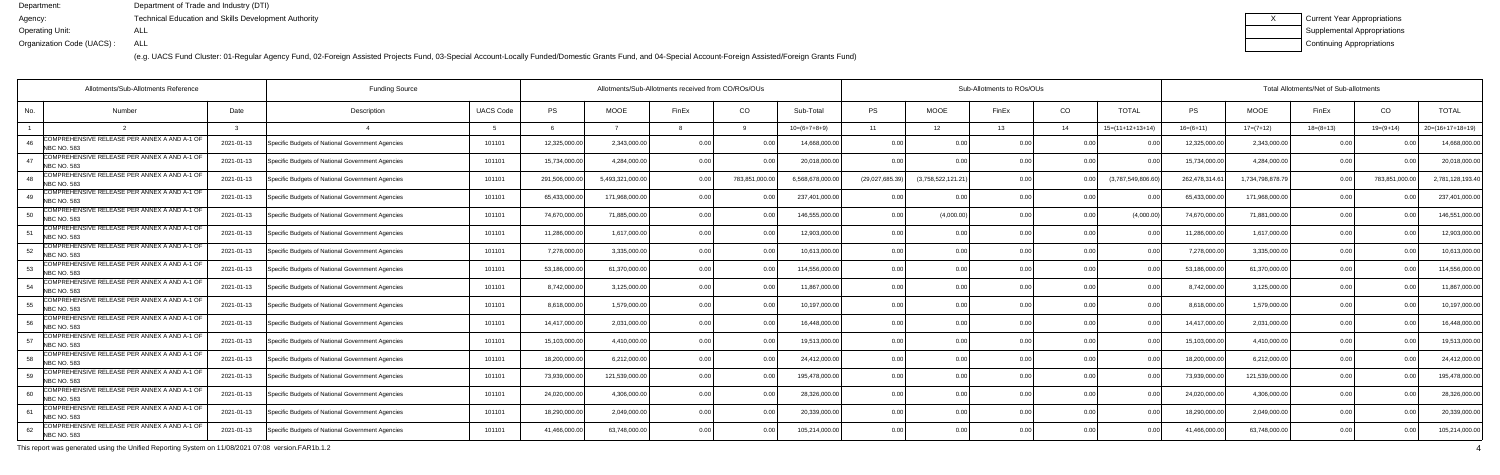(e.g. UACS Fund Cluster: 01-Regular Agency Fund, 02-Foreign Assisted Projects Fund, 03-Special Account-Locally Funded/Domestic Grants Fund, and 04-Special Account-Foreign Assisted/Foreign Grants Fund)

| Current Year Appropriations |
|-----------------------------|
| Supplemental Appropriations |
| Continuing Appropriations   |

|     | Allotments/Sub-Allotments Reference<br><b>Funding Source</b>       |            |                                                  |                  |               |                | Allotments/Sub-Allotments received from CO/ROs/OUs |                |                | Sub-Allotments to ROs/OUs |             |       |      |                    |               | Total Allotments/Net of Sub-allotments |             |                |                    |  |  |  |
|-----|--------------------------------------------------------------------|------------|--------------------------------------------------|------------------|---------------|----------------|----------------------------------------------------|----------------|----------------|---------------------------|-------------|-------|------|--------------------|---------------|----------------------------------------|-------------|----------------|--------------------|--|--|--|
| No. | Number                                                             | Date       | Description                                      | <b>UACS Code</b> | <b>PS</b>     | <b>MOOE</b>    | FinEx                                              | CO             | Sub-Total      | PS                        | <b>MOOE</b> | FinEx | CO.  | <b>TOTAL</b>       | PS            | <b>MOOE</b>                            | FinEx       | CO             | <b>TOTAL</b>       |  |  |  |
|     |                                                                    |            |                                                  |                  | - 6           |                |                                                    |                | $10=(6+7+8+9)$ | 11                        | 12          | 13    | 14   | $15=(11+12+13+14)$ | $16=(6+11)$   | $17=(7+12)$                            | $18=(8+13)$ | $19=(9+14)$    | $20=(16+17+18+19)$ |  |  |  |
|     | COMPREHENSIVE RELEASE PER ANNEX A AND A-1 OF<br><b>NBC NO. 583</b> | 2021-01-13 | Specific Budgets of National Government Agencies | 101101           | 22,272,000.00 | 2,768,000.00   |                                                    |                | 25,040,000.00  | 0.00                      | 0.00        |       | 0.00 |                    | 22,272,000.0  | 2,768,000.00                           | 0.00        |                | 25,040,000.00      |  |  |  |
|     | COMPREHENSIVE RELEASE PER ANNEX A AND A-1 OF<br><b>NBC NO. 583</b> | 2021-01-13 | Specific Budgets of National Government Agencies | 101101           | 24,861,000.00 | 5,315,000.0    | 0 <sub>0</sub>                                     |                | 30,176,000.00  | 0.00                      | 0.00        |       | 0.00 |                    | 24,861,000.0  | 5,315,000.00                           | 0.00        |                | 30,176,000.0       |  |  |  |
|     | COMPREHENSIVE RELEASE PER ANNEX A AND A-1 OF<br>NBC NO. 583        | 2021-01-13 | Specific Budgets of National Government Agencies | 101101           | 3,858,000.00  | 1,731,000.00   | 0.00                                               | 0.00           | 5,589,000.00   | 0.00                      | 0.00        |       | 0.00 | 0.0                | 3,858,000.0   | 1,731,000.00                           | 0.00        |                | 5,589,000.0        |  |  |  |
|     | COMPREHENSIVE RELEASE PER ANNEX A AND A-1 OF<br><b>NBC NO. 583</b> | 2021-01-13 | Specific Budgets of National Government Agencies | 101101           | 10,544,000.00 | 1,947,000.00   | 0.OC                                               | 0.0            | 12,491,000.00  | 0.00                      | 0.00        | 0.00  | 0.00 | 0.0                | 10,544,000.0  | 1,947,000.00                           | 0.00        |                | 12,491,000.0       |  |  |  |
|     | COMPREHENSIVE RELEASE PER ANNEX A AND A-1 OF<br><b>NBC NO. 583</b> | 2021-01-13 | Specific Budgets of National Government Agencies | 101101           | 23,748,000.00 | 4,122,000.00   |                                                    |                | 27,870,000.00  | 0.00                      | 0.00        |       | 0.00 |                    | 23,748,000.   | 4,122,000.00                           | 0.00        |                | 27,870,000.0       |  |  |  |
| 68  | COMPREHENSIVE RELEASE PER ANNEX A AND A-1 OF<br>NBC NO. 583        | 2021-01-13 | Specific Budgets of National Government Agencies | 101101           | 72,342,000.00 | 118,547,000.00 | 0 <sub>0</sub>                                     |                | 190,889,000.00 | 0.00                      | 0.00        |       | 0.00 |                    | 72,342,000.   | 118,547,000.00                         | 0.00        |                | 190,889,000.       |  |  |  |
| 69  | COMPREHENSIVE RELEASE PER ANNEX A AND A-1 OF<br><b>NBC NO. 583</b> | 2021-01-13 | Specific Budgets of National Government Agencies | 101101           | 76,644,000.00 | 147,316,000.00 | n nr                                               | 0 <sub>0</sub> | 223,960,000.00 | 0.00                      | (90,000.00) |       | 0.00 | (90,000.00)        | 76,644,000.0  | 147,226,000.00                         | 0.00        |                | 223,870,000.00     |  |  |  |
|     | COMPREHENSIVE RELEASE PER ANNEX A AND A-1 OF<br><b>NBC NO. 583</b> | 2021-01-13 | Specific Budgets of National Government Agencies | 101101           | 9,185,000.00  | 3,541,000.00   | n n                                                |                | 12,726,000.00  | 0.00                      | 0.00        | n nr  | 0.00 |                    | 9,185,000.0   | 3,541,000.00                           | 0.00        |                | 12,726,000.00      |  |  |  |
|     | COMPREHENSIVE RELEASE PER ANNEX A AND A-1 OF<br><b>NBC NO. 583</b> | 2021-01-13 | Specific Budgets of National Government Agencies | 101101           | 11,831,000.00 | 2,535,000.0    | 0 <sub>0</sub>                                     |                | 14,366,000.00  | 0.00                      | 0.00        |       | 0.00 |                    | 11,831,000.0  | 2,535,000.00                           | 0.00        |                | 14,366,000.0       |  |  |  |
|     | COMPREHENSIVE RELEASE PER ANNEX A AND A-1 OF<br><b>NBC NO. 583</b> | 2021-01-13 | Specific Budgets of National Government Agencies | 101101           | 22,133,000.00 | 2,904,000.0    | n n                                                |                | 25,037,000.00  | 0.00                      | 0.00        |       | 0.00 |                    | 22,133,000.0  | 2,904,000.00                           | 0.00        |                | 25,037,000.0       |  |  |  |
|     | COMPREHENSIVE RELEASE PER ANNEX A AND A-1 OF<br><b>NBC NO. 583</b> | 2021-01-13 | Specific Budgets of National Government Agencies | 101101           | 22,752,000.00 | 3,434,000.0    | 0 <sub>0</sub>                                     | 0.00           | 26,186,000.00  | 0.00                      | 0.00        |       | 0.00 |                    | 22,752,000.00 | 3,434,000.00                           | 0.00        |                | 26,186,000.0       |  |  |  |
|     | COMPREHENSIVE RELEASE PER ANNEX A AND A-1 OF<br><b>NBC NO. 583</b> | 2021-01-13 | Specific Budgets of National Government Agencies | 101101           | 14,895,000.00 | 6,210,000.00   | 0.OC                                               | 0.0            | 21,105,000.00  | 0.00                      | 0.00        | n nr  | 0.00 |                    | 14,895,000.   | 6,210,000.00                           | 0.00        |                | 21,105,000.0       |  |  |  |
|     | COMPREHENSIVE RELEASE PER ANNEX A AND A-1 OF<br><b>NBC NO. 583</b> | 2021-01-13 | Specific Budgets of National Government Agencies | 101101           | 7,826,000.00  | 1,863,000.0    |                                                    | 0.0            | 9,689,000.00   | 0.00                      | 0.00        |       | 0.00 |                    | 7,826,000.    | 1,863,000.00                           | 0.00        |                | 9,689,000.0        |  |  |  |
| 336 | COMPREHENSIVE RELEASE THROUGH GARO/SARC                            | 2021-01-13 | etirement and Life Insurance Premiums            | 104102           | 21,747,000.00 | 0.0            | 0.0                                                | 0 <sub>0</sub> | 21,747,000.00  | 0.00                      | 0.00        | n nr  | 0.00 |                    | 21,747,000.00 | 0.00                                   | 0.00        |                | 21,747,000.00      |  |  |  |
| 337 | COMPREHENSIVE RELEASE THROUGH GARO/SARC                            | 2021-01-13 | Retirement and Life Insurance Premiums           | 104102           | 5,985,000.00  | 0.00           | 0 <sub>0</sub>                                     | 0.00           | 5,985,000.00   | 0.00                      | 0.00        | 0.00  | 0.00 |                    | 5,985,000.00  | 0.00                                   | 0.00        |                | 5,985,000.00       |  |  |  |
| 338 | COMPREHENSIVE RELEASE THROUGH GARO/SARO                            | 2021-01-13 | Retirement and Life Insurance Premiums           | 104102           | 3,860,000.00  | 0.00           |                                                    | . በ በ          | 3,860,000.00   | 0.00                      | 0.00        |       | 0.00 |                    | 3,860,000.00  | 0.00                                   | 0.00        |                | 3,860,000.0        |  |  |  |
|     | 339 COMPREHENSIVE RELEASE THROUGH GARO/SARO                        | 2021-01-13 | Retirement and Life Insurance Premiums           | 104102           | 1,022,000.00  | 0.00           |                                                    | 0.00           | 1,022,000.00   | 0.00                      | 0.00        |       | 0.00 |                    | 1,022,000.00  | 0.00                                   | 0.00        | 0 <sub>0</sub> | 1,022,000.00       |  |  |  |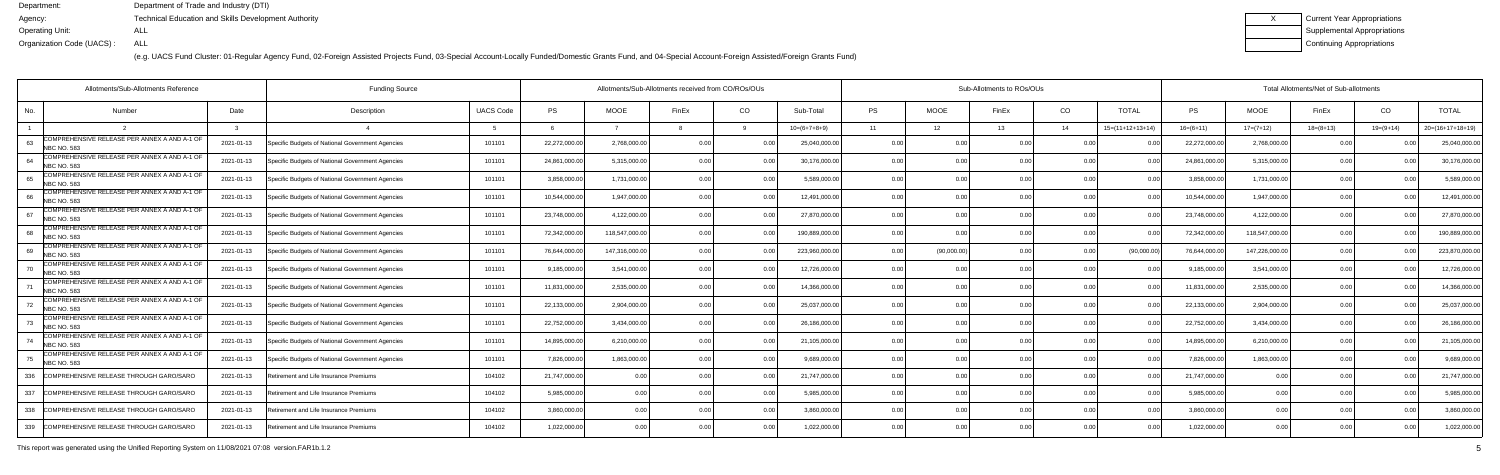(e.g. UACS Fund Cluster: 01-Regular Agency Fund, 02-Foreign Assisted Projects Fund, 03-Special Account-Locally Funded/Domestic Grants Fund, and 04-Special Account-Foreign Assisted/Foreign Grants Fund)

| Current Year Appropriations |
|-----------------------------|
| Supplemental Appropriations |
| Continuing Appropriations   |

|     | Allotments/Sub-Allotments Reference     |            | <b>Funding Source</b>                  |                  | Allotments/Sub-Allotments received from CO/ROs/OUs |             |                |      |                |             | Sub-Allotments to ROs/OUs |       |                |                    |              |             | Total Allotments/Net of Sub-allotments |                |                    |  |  |  |
|-----|-----------------------------------------|------------|----------------------------------------|------------------|----------------------------------------------------|-------------|----------------|------|----------------|-------------|---------------------------|-------|----------------|--------------------|--------------|-------------|----------------------------------------|----------------|--------------------|--|--|--|
| No. | Number                                  | Date       | Description                            | <b>UACS Code</b> | <b>PS</b>                                          | <b>MOOE</b> | FinEx          | CO   | Sub-Total      | <b>PS</b>   | <b>MOOE</b>               | FinEx | CO             | <b>TOTAL</b>       | PS           | <b>MOOE</b> | FinEx                                  | CO             | <b>TOTAL</b>       |  |  |  |
|     |                                         |            |                                        |                  |                                                    |             |                |      | $10=(6+7+8+9)$ | 11          | 12                        | 13    | 14             | $15=(11+12+13+14)$ | $16=(6+11)$  | $17=(7+12)$ | $18=(8+13)$                            | $19=(9+14)$    | $20=(16+17+18+19)$ |  |  |  |
| 340 | COMPREHENSIVE RELEASE THROUGH GARO/SARO | 2021-01-13 | Retirement and Life Insurance Premiums | 104102           | 610,000.00                                         | 0.00        | 0.00           | 0.00 | 610,000.00     | 0.00        | 0.00                      | 0.00  | 0.0(           |                    | 610,000.00   | 0.00        | 0.00                                   |                | 610,000.00         |  |  |  |
| 341 | COMPREHENSIVE RELEASE THROUGH GARO/SARO | 2021-01-13 | Retirement and Life Insurance Premiums | 104102           | 1,291,000.00                                       | 0.00        | 0.0            | 0.00 | 1,291,000.00   | 0.00        | 0.00                      |       | 0.00           |                    | 1,291,000.00 | 0.00        | 0.00                                   |                | 1,291,000.00       |  |  |  |
| 342 | COMPREHENSIVE RELEASE THROUGH GARO/SARO | 2021-01-13 | Retirement and Life Insurance Premiums | 104102           | 651,000.00                                         | 0.00        | 0 <sub>0</sub> | 0.00 | 651,000.00     | 0.00        | 0.00                      | ስ ስበ  | 0.00           | 00                 | 651,000.00   | 0.00        | 0.00                                   |                | 651,000.0          |  |  |  |
| 343 | COMPREHENSIVE RELEASE THROUGH GARO/SARO | 2021-01-13 | Retirement and Life Insurance Premiums | 104102           | 1,731,000.00                                       | 0.00        | 0 <sub>0</sub> | 0.00 | 1,731,000.00   | 0.00        | 0.00                      | 0.00  | 0.00           | 0.00               | 1,731,000.00 | 0.00        | 0.00                                   | 0 <sub>0</sub> | 1,731,000.00       |  |  |  |
| 344 | COMPREHENSIVE RELEASE THROUGH GARO/SARO | 2021-01-13 | Retirement and Life Insurance Premiums | 104102           | 1,064,000.00                                       | 0.00        |                | 0.00 | 1,064,000.00   | 0.00        | 0.00                      |       | 0.0(           |                    | 1,064,000.00 | 0.00        | 0.00                                   |                | 1,064,000.00       |  |  |  |
| 345 | COMPREHENSIVE RELEASE THROUGH GARO/SARO | 2021-01-13 | Retirement and Life Insurance Premiums | 104102           | 1,360,000.00                                       | 0.00        |                | 0 Q  | 1,360,000.00   | 0.00        | 0.00                      | ስ ስ   | 0.0(           | 00                 | 1,360,000.00 | 0.00        | 0.00                                   |                | 1,360,000.0        |  |  |  |
| 346 | COMPREHENSIVE RELEASE THROUGH GARO/SARO | 2021-01-13 | Retirement and Life Insurance Premiums | 104102           | 4,856,000.00                                       | 0.00        |                | 0.00 | 4,856,000.00   | (45,309.96) | 0.00                      |       | 0.00           | (45,309.96)        | 4,810,690.04 | 0.00        | 0.00                                   |                | 4,810,690.0        |  |  |  |
| 347 | COMPREHENSIVE RELEASE THROUGH GARO/SARO | 2021-01-13 | Retirement and Life Insurance Premiums | 104102           | 4,241,000.00                                       | 0.00        |                | 0.00 | 4,241,000.00   | 0.00        | 0.00                      |       | 0.0(           |                    | 4,241,000.00 | 0.00        | 0.00                                   |                | 4,241,000.00       |  |  |  |
| 348 | COMPREHENSIVE RELEASE THROUGH GARO/SARO | 2021-01-13 | Retirement and Life Insurance Premiums | 104102           | 885,000.00                                         | 0.00        | 0 <sub>0</sub> | 0.00 | 885,000.00     | 0.00        | 0.00                      |       | 0.0(           | $\Omega$           | 885,000.00   | 0.00        | 0.00                                   |                | 885,000.0          |  |  |  |
| 349 | COMPREHENSIVE RELEASE THROUGH GARO/SARO | 2021-01-13 | Retirement and Life Insurance Premiums | 104102           | 2,289,000.00                                       | 0.00        |                | 0.00 | 2,289,000.00   | 0.00        | 0.00                      |       | 0.00           | 0.00               | 2,289,000.00 | 0.00        | 0.00                                   |                | 2,289,000.00       |  |  |  |
| 350 | COMPREHENSIVE RELEASE THROUGH GARO/SARO | 2021-01-13 | Retirement and Life Insurance Premiums | 104102           | 1,693,000.00                                       | 0.00        |                | 0.00 | 1,693,000.00   | 0.00        | 0.00                      |       | 0.0(           |                    | 1,693,000.00 | 0.00        | 0.00                                   |                | 1,693,000.0        |  |  |  |
| 351 | COMPREHENSIVE RELEASE THROUGH GARO/SARO | 2021-01-13 | Retirement and Life Insurance Premiums | 104102           | 1,033,000.00                                       | 0.00        |                | 0.00 | 1,033,000.00   | 0.00        | 0.00                      |       | 0.0(           | 00                 | 1,033,000.00 | 0.00        | 0.00                                   |                | 1,033,000.0        |  |  |  |
| 352 | COMPREHENSIVE RELEASE THROUGH GARO/SARO | 2021-01-13 | Retirement and Life Insurance Premiums | 104102           | 1,132,000.00                                       | 0.00        |                | 0.00 | 1,132,000.00   | 0.00        | 0.00                      |       | 0.00           | 0.00               | 1,132,000.00 | 0.00        | 0.00                                   |                | 1,132,000.00       |  |  |  |
| 353 | COMPREHENSIVE RELEASE THROUGH GARO/SARO | 2021-01-13 | Retirement and Life Insurance Premiums | 104102           | 2,749,000.00                                       | 0.00        |                | 0.00 | 2,749,000.00   | 0.00        | 0.00                      |       | 0.00           |                    | 2,749,000.00 | 0.00        | 0.00                                   |                | 2,749,000.00       |  |  |  |
| 354 | COMPREHENSIVE RELEASE THROUGH GARO/SARO | 2021-01-13 | Retirement and Life Insurance Premiums | 104102           | 1,008,000.00                                       | 0.00        | 0 <sub>0</sub> | 0.00 | 1,008,000.00   | 0.00        | 0.00                      |       | 0 <sub>0</sub> | $\Omega$           | 1,008,000.00 | 0.00        | 0.00                                   |                | 1,008,000.0        |  |  |  |
| 355 | COMPREHENSIVE RELEASE THROUGH GARO/SARO | 2021-01-13 | Retirement and Life Insurance Premiums | 104102           | 726,000.00                                         | 0.00        |                | 0.00 | 726,000.00     | 0.00        | 0.00                      |       | 0.00           | 0.00               | 726,000.00   | 0.00        | 0.00                                   |                | 726,000.00         |  |  |  |
| 356 | COMPREHENSIVE RELEASE THROUGH GARO/SARO | 2021-01-13 | Retirement and Life Insurance Premiums | 104102           | 4,260,000.00                                       | 0.00        |                | 0.00 | 4,260,000.00   | 0.00        | 0.00                      | 0.00  | 0.00           | 0 U                | 4,260,000.00 | 0.00        | 0.00                                   |                | 4,260,000.00       |  |  |  |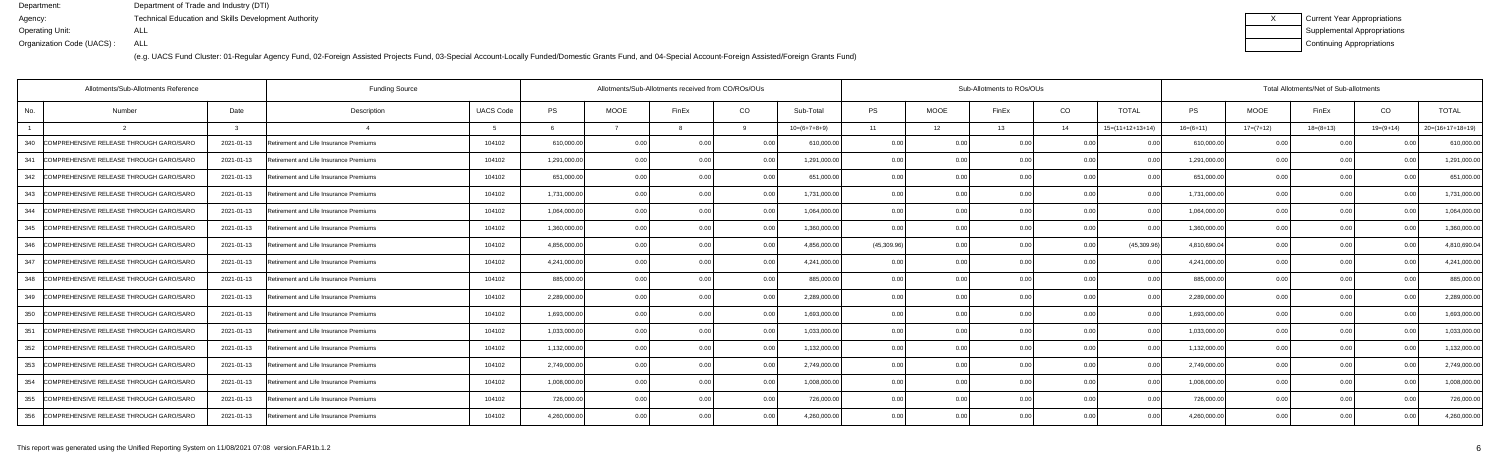| <b>Current Year Appropriations</b> |
|------------------------------------|
| <b>Supplemental Appropriations</b> |
| Continuing Appropriations          |

|     | Allotments/Sub-Allotments Reference         |            | <b>Funding Source</b>                  | Allotments/Sub-Allotments received from CO/ROs/OUs |              | Sub-Allotments to ROs/OUs |                |      |                |           |             | Total Allotments/Net of Sub-allotments |                |                    |              |             |             |             |                    |
|-----|---------------------------------------------|------------|----------------------------------------|----------------------------------------------------|--------------|---------------------------|----------------|------|----------------|-----------|-------------|----------------------------------------|----------------|--------------------|--------------|-------------|-------------|-------------|--------------------|
| No. | Number                                      | Date       | Description                            | <b>UACS Code</b>                                   | <b>PS</b>    | <b>MOOE</b>               | FinEx          | CO   | Sub-Total      | <b>PS</b> | <b>MOOE</b> | FinEx                                  | CO             | <b>TOTAL</b>       | PS           | <b>MOOE</b> | FinEx       | CO          | <b>TOTAL</b>       |
|     |                                             |            |                                        |                                                    |              |                           |                |      | $10=(6+7+8+9)$ | 11        | 12          | 13                                     | 14             | $15=(11+12+13+14)$ | $16=(6+11)$  | $17=(7+12)$ | $18=(8+13)$ | $19=(9+14)$ | $20=(16+17+18+19)$ |
| 357 | COMPREHENSIVE RELEASE THROUGH GARO/SARO     | 2021-01-13 | Retirement and Life Insurance Premiums | 104102                                             | 5,872,000.00 | 0.00                      | 0.00           | 0.00 | 5,872,000.00   | 0.00      | 0.00        | 0.00                                   | 0.0(           |                    | 5,872,000.00 | 0.00        | 0.00        |             | 5,872,000.00       |
| 358 | COMPREHENSIVE RELEASE THROUGH GARO/SARO     | 2021-01-13 | Retirement and Life Insurance Premiums | 104102                                             | 1,296,000.00 | 0.00                      | 0.0            | 0.00 | 1,296,000.00   | 0.00      | 0.00        |                                        | 0.00           |                    | 1,296,000.00 | 0.00        | 0.00        |             | 1,296,000.00       |
| 359 | COMPREHENSIVE RELEASE THROUGH GARO/SARO     | 2021-01-13 | Retirement and Life Insurance Premiums | 104102                                             | 2,213,000.00 | 0.00                      | 0 <sub>0</sub> | 0.00 | 2,213,000.00   | 0.00      | 0.00        | ስ ስበ                                   | 0.00           | 00                 | 2,213,000.00 | 0.00        | 0.00        |             | 2,213,000.0        |
| 360 | COMPREHENSIVE RELEASE THROUGH GARO/SARO     | 2021-01-13 | Retirement and Life Insurance Premiums | 104102                                             | 856,000.00   | 0.00                      | 0 <sub>0</sub> | 0.00 | 856,000.00     | 0.00      | 0.00        | 0.00                                   | 0.00           | 0.00               | 856,000.00   | 0.00        | 0.00        |             | 856,000.00         |
| 361 | COMPREHENSIVE RELEASE THROUGH GARO/SARO     | 2021-01-13 | Retirement and Life Insurance Premiums | 104102                                             | 670,000.00   | 0.00                      |                | 0.00 | 670,000.00     | 0.00      | 0.00        |                                        | 0.0(           |                    | 670,000.00   | 0.00        | 0.00        |             | 670,000.00         |
| 362 | COMPREHENSIVE RELEASE THROUGH GARO/SARO     | 2021-01-13 | Retirement and Life Insurance Premiums | 104102                                             | 1,312,000.00 | 0.00                      |                | 0.00 | 1,312,000.00   | 0.00      | 0.00        |                                        | 0.0(           |                    | 1,312,000.00 | 0.00        | 0.00        |             | 1,312,000.0        |
|     | 363 COMPREHENSIVE RELEASE THROUGH GARO/SARO | 2021-01-13 | Retirement and Life Insurance Premiums | 104102                                             | 574,000.00   | 0.00                      |                | 0.00 | 574,000.00     | 0.00      | 0.00        |                                        | 0.00           | 0.00               | 574,000.00   | 0.00        | 0.00        |             | 574,000.00         |
| 364 | COMPREHENSIVE RELEASE THROUGH GARO/SARO     | 2021-01-13 | Retirement and Life Insurance Premiums | 104102                                             | 705,000.00   | 0.00                      |                | 0.00 | 705,000.00     | 0.00      | 0.00        |                                        | 0.0(           |                    | 705,000.00   | 0.00        | 0.00        |             | 705,000.00         |
| 365 | COMPREHENSIVE RELEASE THROUGH GARO/SARO     | 2021-01-13 | Retirement and Life Insurance Premiums | 104102                                             | 357,000.00   | 0.00                      | n ni           | 0.00 | 357,000.00     | 0.00      | 0.00        |                                        | 0.0(           | $\Omega$           | 357,000.00   | 0.00        | 0.00        |             | 357,000.0          |
| 366 | COMPREHENSIVE RELEASE THROUGH GARO/SARO     | 2021-01-13 | Retirement and Life Insurance Premiums | 104102                                             | 9,588,000.00 | 0.00                      |                | 0.00 | 9,588,000.00   | 0.00      | 0.00        |                                        | 0.00           | 0.00               | 9,588,000.00 | 0.00        | 0.00        |             | 9,588,000.0        |
| 367 | COMPREHENSIVE RELEASE THROUGH GARO/SARO     | 2021-01-13 | Retirement and Life Insurance Premiums | 104102                                             | 6,103,000.00 | 0.00                      |                | 0.00 | 6,103,000.00   | 0.00      | 0.00        |                                        | 0.0(           |                    | 6,103,000.00 | 0.00        | 0.00        |             | 6,103,000.0        |
| 368 | COMPREHENSIVE RELEASE THROUGH GARO/SARO     | 2021-01-13 | Retirement and Life Insurance Premiums | 104102                                             | 1,117,000.00 | 0.00                      |                | 0.00 | 1,117,000.00   | 0.00      | 0.00        |                                        | 0.0(           | 00                 | 1,117,000.00 | 0.00        | 0.00        |             | 1,117,000.0        |
| 369 | COMPREHENSIVE RELEASE THROUGH GARO/SARO     | 2021-01-13 | Retirement and Life Insurance Premiums | 104102                                             | 767,000.00   | 0.00                      |                | 0.00 | 767,000.00     | 0.00      | 0.00        |                                        | 0.00           | 0.00               | 767,000.00   | 0.00        | 0.00        |             | 767,000.00         |
| 370 | COMPREHENSIVE RELEASE THROUGH GARO/SARO     | 2021-01-13 | Retirement and Life Insurance Premiums | 104102                                             | 932,000.00   | 0.00                      |                | 0.00 | 932,000.00     | 0.00      | 0.00        |                                        | 0.00           |                    | 932,000.00   | 0.00        | 0.00        |             | 932,000.00         |
| 371 | COMPREHENSIVE RELEASE THROUGH GARO/SARO     | 2021-01-13 | Retirement and Life Insurance Premiums | 104102                                             | 851,000.00   | 0.00                      |                | 0.00 | 851,000.00     | 0.00      | 0.00        |                                        | 0 <sub>0</sub> | $\Omega$           | 851,000.00   | 0.00        | 0.00        |             | 851,000.0          |
| 372 | COMPREHENSIVE RELEASE THROUGH GARO/SARO     | 2021-01-13 | Retirement and Life Insurance Premiums | 104102                                             | 1,013,000.00 | 0.00                      |                | 0.00 | 1,013,000.00   | 0.00      | 0.00        |                                        | 0.00           | 0.00               | 1,013,000.00 | 0.00        | 0.00        |             | 1,013,000.00       |
|     | 373 COMPREHENSIVE RELEASE THROUGH GARO/SARO | 2021-01-13 | Retirement and Life Insurance Premiums | 104102                                             | 1,922,000.00 | 0.00                      |                | 0.00 | 1,922,000.00   | 0.00      | 0.00        | 0.00                                   | 0.00           | 0 U                | 1,922,000.00 | 0.00        | 0.00        |             | 1,922,000.00       |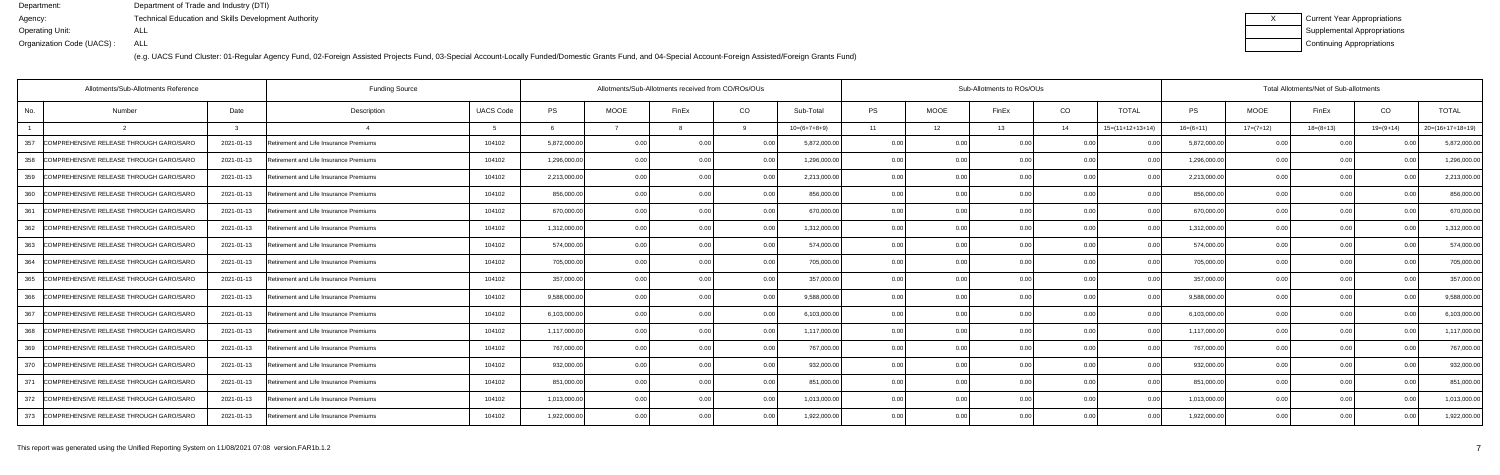(e.g. UACS Fund Cluster: 01-Regular Agency Fund, 02-Foreign Assisted Projects Fund, 03-Special Account-Locally Funded/Domestic Grants Fund, and 04-Special Account-Foreign Assisted/Foreign Grants Fund)

| Current Year Appropriations |
|-----------------------------|
| Supplemental Appropriations |
| Continuing Appropriations   |

|     | Allotments/Sub-Allotments Reference     |              | <b>Funding Source</b>                  | Allotments/Sub-Allotments received from CO/ROs/OUs |              |             |                | Sub-Allotments to ROs/OUs |                |           |             |       |                | Total Allotments/Net of Sub-allotments |              |             |             |                |                    |  |
|-----|-----------------------------------------|--------------|----------------------------------------|----------------------------------------------------|--------------|-------------|----------------|---------------------------|----------------|-----------|-------------|-------|----------------|----------------------------------------|--------------|-------------|-------------|----------------|--------------------|--|
| No. | Number                                  | Date         | Description                            | <b>UACS Code</b>                                   | <b>PS</b>    | <b>MOOE</b> | FinEx          | CO                        | Sub-Total      | <b>PS</b> | <b>MOOE</b> | FinEx | CO             | <b>TOTAL</b>                           | PS           | <b>MOOE</b> | FinEx       | CO             | <b>TOTAL</b>       |  |
|     |                                         | $\mathbf{r}$ |                                        | -5                                                 |              |             |                |                           | $10=(6+7+8+9)$ | 11        | 12          | 13    | 14             | $15=(11+12+13+14)$                     | $16=(6+11)$  | $17=(7+12)$ | $18=(8+13)$ | $19=(9+14)$    | $20=(16+17+18+19)$ |  |
| 374 | COMPREHENSIVE RELEASE THROUGH GARO/SARO | 2021-01-13   | Retirement and Life Insurance Premiums | 104102                                             | 1,374,000.00 | 0.00        | 0 <sub>0</sub> | 0.00                      | 1,374,000.00   | 0.00      | 0.00        | 0.00  | 0.0(           |                                        | 1,374,000.00 | 0.00        | 0.00        |                | 1,374,000.00       |  |
| 375 | COMPREHENSIVE RELEASE THROUGH GARO/SARO | 2021-01-13   | Retirement and Life Insurance Premiums | 104102                                             | 7,168,000.00 | 0.00        | 0.00           | 0.00                      | 7,168,000.00   | 0.00      | 0.00        |       | 0.00           |                                        | 7,168,000.00 | 0.00        | 0.00        |                | 7,168,000.0        |  |
| 376 | COMPREHENSIVE RELEASE THROUGH GARO/SARO | 2021-01-13   | Retirement and Life Insurance Premiums | 104102                                             | 4,005,000.00 | 0.00        | 0 <sub>0</sub> | 0.00                      | 4,005,000.00   | 0.00      | 0.00        | 0.00  | 0.00           | 0.00                                   | 4,005,000.00 | 0.00        | 0.00        | 0 <sub>0</sub> | 4,005,000.0        |  |
| 377 | COMPREHENSIVE RELEASE THROUGH GARO/SARO | 2021-01-13   | Retirement and Life Insurance Premiums | 104102                                             | 925,000.00   | 0.00        | 0 <sub>0</sub> | 0.00                      | 925,000.00     | 0.00      | 0.00        | 0.00  | 0.00           | 0.00                                   | 925,000.00   | 0.00        | 0.00        | 0 <sub>0</sub> | 925,000.00         |  |
| 378 | COMPREHENSIVE RELEASE THROUGH GARO/SARO | 2021-01-13   | Retirement and Life Insurance Premiums | 104102                                             | 646,000.00   | 0.00        |                | 0.00                      | 646,000.00     | 0.00      | 0.00        |       | 0.00           |                                        | 646,000.00   | 0.00        | 0.00        |                | 646,000.0          |  |
| 379 | COMPREHENSIVE RELEASE THROUGH GARO/SARO | 2021-01-13   | Retirement and Life Insurance Premiums | 104102                                             | 1,946,000.00 | 0.00        | 0 <sub>0</sub> | 0.00                      | 1,946,000.00   | 0.00      | 0.00        | 0.00  | 0.00           | 0.00                                   | 1,946,000.00 | 0.00        | 0.00        | 0 <sub>0</sub> | 1,946,000.0        |  |
| 380 | COMPREHENSIVE RELEASE THROUGH GARO/SARO | 2021-01-13   | Retirement and Life Insurance Premiums | 104102                                             | 2,826,000.00 | 0.00        | 0.00           | 0.00                      | 2,826,000.00   | 0.00      | 0.00        | 0.00  | 0.00           | 0.00                                   | 2,826,000.00 | 0.00        | 0.00        | 0.00           | 2,826,000.00       |  |
| 381 | COMPREHENSIVE RELEASE THROUGH GARO/SARO | 2021-01-13   | Retirement and Life Insurance Premiums | 104102                                             | 1,365,000.00 | 0.00        | 0 <sub>0</sub> | 0.00                      | 1,365,000.00   | 0.00      | 0.00        |       | 0.00           |                                        | 1,365,000.00 | 0.00        | 0.00        |                | 1,365,000.00       |  |
| 382 | COMPREHENSIVE RELEASE THROUGH GARO/SARO | 2021-01-13   | Retirement and Life Insurance Premiums | 104102                                             | 951,000.00   | 0.00        | 0 <sub>0</sub> | 0.00                      | 951.000.00     | 0.00      | 0.00        | 0.00  | 0.00           | 0.00                                   | 951,000.00   | 0.00        | 0.00        |                | 951,000.0          |  |
| 383 | COMPREHENSIVE RELEASE THROUGH GARO/SARO | 2021-01-13   | Retirement and Life Insurance Premiums | 104102                                             | 2,065,000.00 | 0.00        | 0 OC           | 0.00                      | 2,065,000.00   | 0.00      | 0.00        | 0.00  | 0.00           | 0.00                                   | 2,065,000.00 | 0.00        | 0.00        | n nr           | 2,065,000.00       |  |
| 384 | COMPREHENSIVE RELEASE THROUGH GARO/SARO | 2021-01-13   | Retirement and Life Insurance Premiums | 104102                                             | 6,172,000.00 | 0.00        |                | 0.00                      | 6,172,000.00   | 0.00      | 0.00        |       | 0.0(           |                                        | 6,172,000.00 | 0.00        | 0.00        |                | 6,172,000.00       |  |
| 385 | COMPREHENSIVE RELEASE THROUGH GARO/SARO | 2021-01-13   | Retirement and Life Insurance Premiums | 104102                                             | 5,976,000.00 | 0.00        | 0 <sub>0</sub> | 0.00                      | 5,976,000.00   | 0.00      | 0.00        |       | 0.0(           |                                        | 5,976,000.00 | 0.00        | 0.00        |                | 5,976,000.0        |  |
| 386 | COMPREHENSIVE RELEASE THROUGH GARO/SARO | 2021-01-13   | Retirement and Life Insurance Premiums | 104102                                             | 2,768,000.00 | 0.00        |                | 0.00                      | 2,768,000.00   | 0.00      | 0.00        |       | 0.00           |                                        | 2,768,000.00 | 0.00        | 0.00        |                | 2,768,000.00       |  |
| 387 | COMPREHENSIVE RELEASE THROUGH GARO/SARO | 2021-01-13   | Retirement and Life Insurance Premiums | 104102                                             | 632,000.00   | 0.00        |                | 0.00                      | 632,000.00     | 0.00      | 0.00        |       | 0.00           |                                        | 632,000.00   | 0.00        | 0.00        |                | 632,000.00         |  |
| 388 | COMPREHENSIVE RELEASE THROUGH GARO/SARO | 2021-01-13   | Retirement and Life Insurance Premiums | 104102                                             | 1,227,000.00 | 0.00        | 0 <sub>0</sub> | . O OO                    | 1,227,000.00   | 0.00      | 0.00        |       | 0 <sub>0</sub> | $\Omega$                               | 1,227,000.00 | 0.00        | 0.00        |                | 1,227,000.0        |  |
| 389 | COMPREHENSIVE RELEASE THROUGH GARO/SARO | 2021-01-13   | Retirement and Life Insurance Premiums | 104102                                             | 2,082,000.00 | 0.00        |                | 0.00                      | 2,082,000.00   | 0.00      | 0.00        |       | 0.00           | 0.00                                   | 2,082,000.00 | 0.00        | 0.00        |                | 2,082,000.00       |  |
| 390 | COMPREHENSIVE RELEASE THROUGH GARO/SARO | 2021-01-13   | Retirement and Life Insurance Premiums | 104102                                             | 1,306,000.00 | 0.00        |                | 0.00                      | 1.306.000.00   | 0.00      | 0.00        |       | 0.00           |                                        | 1.306.000.00 | 0.00        | 0.00        |                | 1,306,000.00       |  |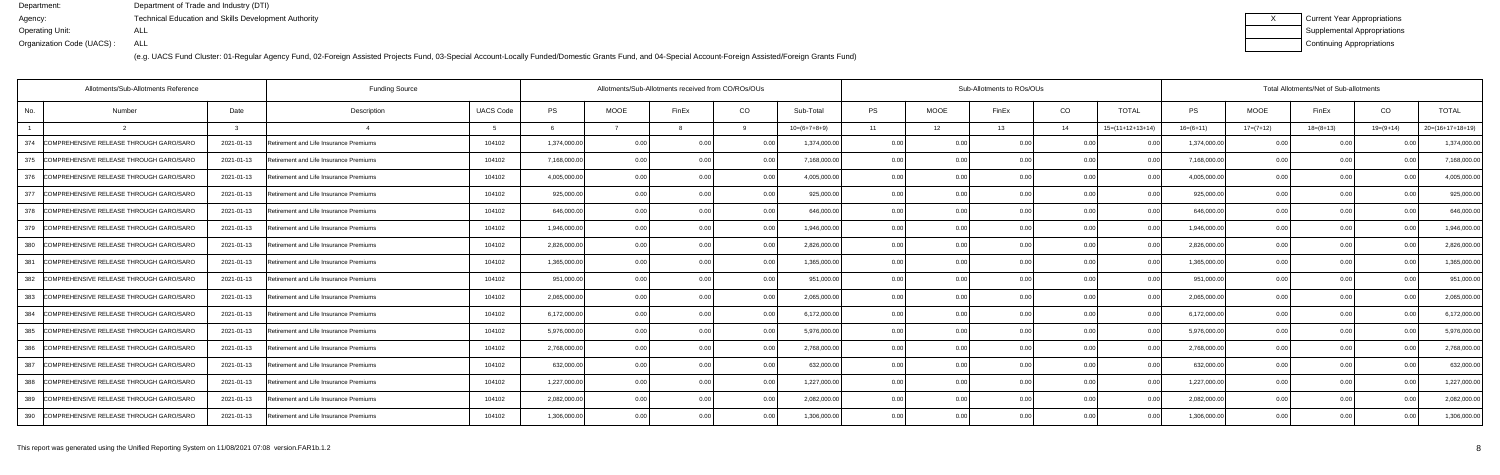(e.g. UACS Fund Cluster: 01-Regular Agency Fund, 02-Foreign Assisted Projects Fund, 03-Special Account-Locally Funded/Domestic Grants Fund, and 04-Special Account-Foreign Assisted/Foreign Grants Fund)

| Current Year Appropriations |
|-----------------------------|
| Supplemental Appropriations |
| Continuing Appropriations   |

|     | Allotments/Sub-Allotments Reference         |              | <b>Funding Source</b>                  |                  |              | Allotments/Sub-Allotments received from CO/ROs/OUs |                |                |                | Sub-Allotments to ROs/OUs |                |       |                |                    |              | Total Allotments/Net of Sub-allotments |             |                |                    |  |  |  |
|-----|---------------------------------------------|--------------|----------------------------------------|------------------|--------------|----------------------------------------------------|----------------|----------------|----------------|---------------------------|----------------|-------|----------------|--------------------|--------------|----------------------------------------|-------------|----------------|--------------------|--|--|--|
| No. | Number                                      | Date         | Description                            | <b>UACS Code</b> | <b>PS</b>    | <b>MOOE</b>                                        | FinEx          | CO             | Sub-Total      | <b>PS</b>                 | <b>MOOE</b>    | FinEx | CO             | <b>TOTAL</b>       | PS           | <b>MOOE</b>                            | FinEx       | CO             | <b>TOTAL</b>       |  |  |  |
|     |                                             | $\mathbf{r}$ |                                        | - 5              |              |                                                    |                |                | $10=(6+7+8+9)$ | 11                        | 12             | 13    | 14             | $15=(11+12+13+14)$ | $16=(6+11)$  | $17=(7+12)$                            | $18=(8+13)$ | $19=(9+14)$    | $20=(16+17+18+19)$ |  |  |  |
| 391 | COMPREHENSIVE RELEASE THROUGH GARO/SARO     | 2021-01-13   | Retirement and Life Insurance Premiums | 104102           | 1,093,000.00 | 0.00                                               | 0 <sub>0</sub> | 0.00           | 1,093,000.00   | 0.00                      | 0 <sub>0</sub> | 0.00  | 0.0(           |                    | 1,093,000.00 | 0.00                                   | 0.00        |                | 1,093,000.00       |  |  |  |
| 392 | COMPREHENSIVE RELEASE THROUGH GARO/SARO     | 2021-01-13   | Retirement and Life Insurance Premiums | 104102           | 2,026,000.00 | 0.00                                               | 0.00           | 0.00           | 2,026,000.00   | 0.00                      | 0.00           |       | 0.00           |                    | 2,026,000.00 | 0.00                                   | 0.00        |                | 2,026,000.0        |  |  |  |
| 393 | COMPREHENSIVE RELEASE THROUGH GARO/SARO     | 2021-01-13   | Retirement and Life Insurance Premiums | 104102           | 6,743,000.00 | 0.00                                               | 0 <sub>0</sub> | 0.00           | 6,743,000.00   | 0.00                      | 0.00           | 0.00  | 0.00           | 0.00               | 6,743,000.00 | 0.00                                   | 0.00        |                | 6,743,000.0        |  |  |  |
| 394 | COMPREHENSIVE RELEASE THROUGH GARO/SARO     | 2021-01-13   | Retirement and Life Insurance Premiums | 104102           | 6,969,000.00 | 0.00                                               | 0 <sub>0</sub> | 0.00           | 6,969,000.00   | 0.00                      | 0.00           | 0.00  | 0.00           | 0.00               | 6,969,000.00 | 0.00                                   | 0.00        | 0 <sub>0</sub> | 6.969.000.0        |  |  |  |
| 395 | COMPREHENSIVE RELEASE THROUGH GARO/SARO     | 2021-01-13   | Retirement and Life Insurance Premiums | 104102           | 864,000.00   | 0.00                                               |                | 0.00           | 864,000.00     | 0.00                      | 0.00           |       | 0.00           |                    | 864,000.00   | 0.00                                   | 0.00        |                | 864,000.0          |  |  |  |
| 396 | COMPREHENSIVE RELEASE THROUGH GARO/SARO     | 2021-01-13   | Retirement and Life Insurance Premiums | 104102           | 2,437,000.00 | 0.00                                               | 0 <sub>0</sub> | 0.00           | 2,437,000.00   | 0.00                      | 0.00           | 0.00  | 0.00           | 0.00               | 2,437,000.00 | 0.00                                   | 0.00        | 0 <sub>0</sub> | 2,437,000.0        |  |  |  |
| 397 | COMPREHENSIVE RELEASE THROUGH GARO/SARO     | 2021-01-13   | Retirement and Life Insurance Premiums | 104102           | 2,198,000.00 | 0.00                                               | 0.00           | 0.00           | 2,198,000.00   | 0.00                      | 0.00           | 0.00  | 0.00           | 0.00               | 2,198,000.00 | 0.00                                   | 0.00        | 0.00           | 2,198,000.00       |  |  |  |
| 398 | COMPREHENSIVE RELEASE THROUGH GARO/SARO     | 2021-01-13   | Retirement and Life Insurance Premiums | 104102           | 2,023,000.00 | 0.00                                               | 0 <sub>0</sub> | 0.00           | 2,023,000.00   | 0.00                      | 0.00           |       | 0.00           |                    | 2,023,000.00 | 0.00                                   | 0.00        |                | 2,023,000.00       |  |  |  |
| 399 | COMPREHENSIVE RELEASE THROUGH GARO/SARO     | 2021-01-13   | Retirement and Life Insurance Premiums | 104102           | 2,252,000.00 | 0.00                                               | 0 <sub>0</sub> | 0.00           | 2,252,000.00   | 0.00                      | 0.00           | 0.00  | 0.00           | 00                 | 2,252,000.00 | 0.00                                   | 0.00        |                | 2,252,000.0        |  |  |  |
| 400 | COMPREHENSIVE RELEASE THROUGH GARO/SARO     | 2021-01-13   | Retirement and Life Insurance Premiums | 104102           | 885,000.00   | 0.00                                               | 0 OC           | 0.00           | 885,000.00     | 0.00                      | 0.00           | 0.00  | 0.00           | 0.00               | 885,000.00   | 0.00                                   | 0.00        |                | 885,000.00         |  |  |  |
| 401 | COMPREHENSIVE RELEASE THROUGH GARO/SARO     | 2021-01-13   | Retirement and Life Insurance Premiums | 104102           | 1,429,000.00 | 0.00                                               |                | 0.00           | 1,429,000.00   | 0.00                      | 0.00           |       | 0.0(           |                    | 1,429,000.00 | 0.00                                   | 0.00        |                | 1,429,000.00       |  |  |  |
| 402 | COMPREHENSIVE RELEASE THROUGH GARO/SARO     | 2021-01-13   | Retirement and Life Insurance Premiums | 104102           | 6,919,000.00 | 0.00                                               | 0 <sub>0</sub> | 0 Q            | 6,919,000.00   | 0.00                      | 0.00           |       | 0.0(           |                    | 6,919,000.00 | 0.00                                   | 0.00        |                | 6,919,000.0        |  |  |  |
|     | 403 COMPREHENSIVE RELEASE THROUGH GARO/SARO | 2021-01-13   | Retirement and Life Insurance Premiums | 104102           | 4.948.000.00 | 0.00                                               |                | 0.00           | 4,948,000.00   | 0.00                      | 0.00           |       | 0.00           |                    | 4,948,000.00 | 0.00                                   | 0.00        |                | 4,948,000.00       |  |  |  |
| 404 | COMPREHENSIVE RELEASE THROUGH GARO/SARO     | 2021-01-13   | Retirement and Life Insurance Premiums | 104102           | 2,225,000.00 | 0.00                                               |                | 0 <sub>0</sub> | 2,225,000.00   | 0.00                      | 0.00           |       | 0.00           |                    | 2,225,000.00 | 0.00                                   | 0.00        |                | 2,225,000.00       |  |  |  |
| 405 | COMPREHENSIVE RELEASE THROUGH GARO/SARO     | 2021-01-13   | Retirement and Life Insurance Premiums | 104102           | 1,637,000.00 | 0.00                                               | $\cap$ $\cap$  | 0.00           | 1,637,000.00   | 0.00                      | 0.00           |       | 0 <sub>0</sub> | $\Omega$           | 1,637,000.00 | 0.00                                   | 0.00        |                | 1,637,000.0        |  |  |  |
| 406 | COMPREHENSIVE RELEASE THROUGH GARO/SARO     | 2021-01-13   | Retirement and Life Insurance Premiums | 104102           | 2,780,000.00 | 0.00                                               |                | 0.00           | 2,780,000.00   | 0.00                      | 0.00           |       | 0.00           | 0.00               | 2,780,000.00 | 0.00                                   | 0.00        |                | 2,780,000.00       |  |  |  |
| 407 | COMPREHENSIVE RELEASE THROUGH GARO/SARO     | 2021-01-13   | Retirement and Life Insurance Premiums | 104102           | 2,670,000.00 | 0.00                                               |                | 0.00           | 2,670,000.00   | 0.00                      | 0.00           |       | 0.00           |                    | 2,670,000.00 | 0.00                                   | 0.00        |                | 2,670,000.00       |  |  |  |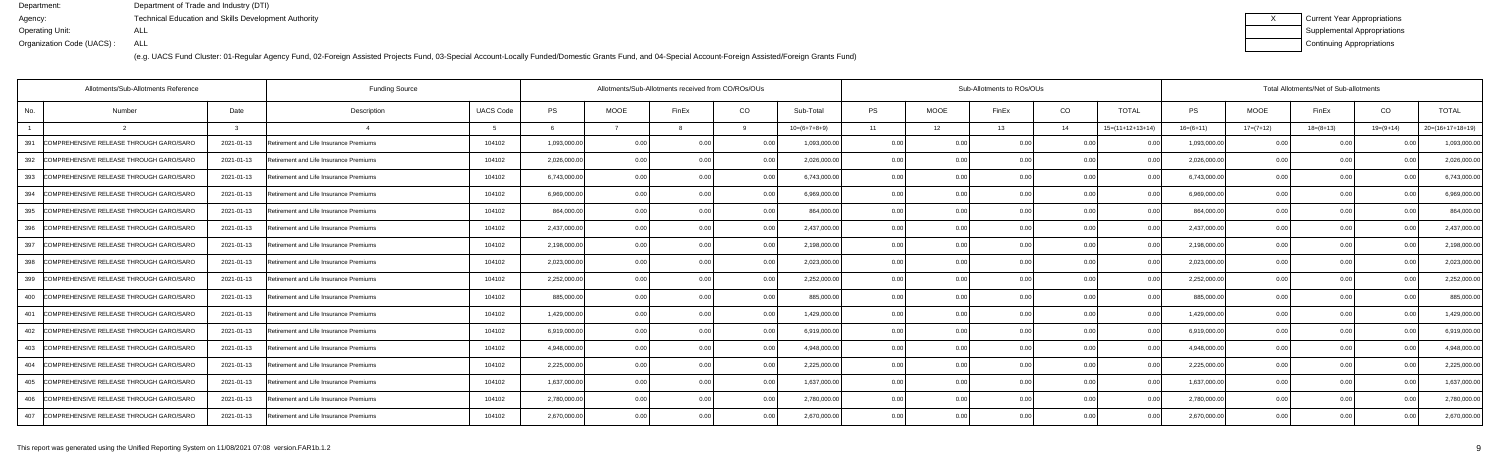| Current Year Appropriations |
|-----------------------------|
| Supplemental Appropriations |
| Continuing Appropriations   |

|                | Allotments/Sub-Allotments Reference         |            |                                                  |                  | Allotments/Sub-Allotments received from CO/ROs/OUs |                  |                |                |                  | Sub-Allotments to ROs/OUs |             |                | Total Allotments/Net of Sub-allotments |                    |                |                  |             |                |                    |
|----------------|---------------------------------------------|------------|--------------------------------------------------|------------------|----------------------------------------------------|------------------|----------------|----------------|------------------|---------------------------|-------------|----------------|----------------------------------------|--------------------|----------------|------------------|-------------|----------------|--------------------|
| No.            | Number                                      | Date       | Description                                      | <b>UACS Code</b> | <b>PS</b>                                          | <b>MOOE</b>      | FinEx          | CO             | Sub-Total        | PS                        | <b>MOOE</b> | FinEx          | CO                                     | <b>TOTAL</b>       | <b>PS</b>      | <b>MOOE</b>      | FinEx       | CO             | <b>TOTAL</b>       |
| $\overline{1}$ |                                             |            |                                                  |                  |                                                    |                  |                |                | $10=(6+7+8+9)$   | 11                        | 12          | 13             | 14                                     | $15=(11+12+13+14)$ | $16=(6+11)$    | $17=(7+12)$      | $18=(8+13)$ | $19=(9+14)$    | $20=(16+17+18+19)$ |
| 408            | COMPREHENSIVE RELEASE THROUGH GARO/SARO     | 2021-01-13 | Retirement and Life Insurance Premiums           | 104102           | 781,000.00                                         | 0.00             | 0.00           | 0.00           | 781,000.00       | 0.00                      | 0.00        | 0.00           | 0.00                                   | 0.00               | 781,000.00     | 0.00             | 0.00        | 0.00           | 781,000.0          |
| 409            | COMPREHENSIVE RELEASE THROUGH GARO/SARO     | 2021-01-13 | Retirement and Life Insurance Premiums           | 104102           | 785,000.00                                         | 0.00             |                | 0.00           | 785,000.00       | 0.00                      | 0.00        |                | 0 <sub>0</sub>                         |                    | 785,000.0      | 0.00             | 0.00        |                | 785,000.0          |
|                | 410 COMPREHENSIVE RELEASE THROUGH GARO/SARO | 2021-01-13 | Retirement and Life Insurance Premiums           | 104102           | 1,426,000.00                                       | 0.00             | 0 0            | 0 <sub>0</sub> | 1,426,000.00     | 0.00                      | 0.00        |                | 0 <sub>0</sub>                         | 0.00               | 1,426,000.00   | 0.00             | 0.00        | 0.00           | 1,426,000.0        |
|                | 412 SARO-BMB-A-21-0000294                   | 2021-02-19 | Pension and Gratuity Fund                        | 101407           | 1,862,521.00                                       | 0.00             |                | 0.00           | 1,862,521.00     | 0.00                      | 0.00        | 0.00           | 0.00                                   | 0.00               | 1,862,521.00   | 0.00             | 0.00        | 0.00           | 1,862,521.0        |
| 452            | SARO-BMB-A-21-0000917                       | 2021-04-30 | Retirement and Life Insurance Premiums           | 104102           | 33,031.00                                          | 0 <sub>0</sub>   |                | 0.0            | 33,031.00        | (33,030.72)               | 0.00        |                | 0 <sub>0</sub>                         | (33,030.72)        | 0.28           |                  | 0.00        |                | 0.28               |
|                | 454 SARO-BMB-A-21-0001039                   | 2021-04-30 | Specific Budgets of National Government Agencies | 101101           | 0.00                                               | 2,910,000,000.00 | 0 <sub>0</sub> | 0 <sub>0</sub> | 2,910,000,000.00 | 0.00                      | 0.00        | 0 OC           | 0.00                                   | 0.00               | 0.0(           | 2,910,000,000.00 | 0.00        | 0.00           | 2,910,000,000.0    |
|                | 455   SARO-BMB-A-21-0001061                 | 2021-04-30 | Retirement and Life Insurance Premiums           | 104102           | 28,081.00                                          | 0.00             | n nn           | 0.00           | 28,081.00        | (22,081.08)               | 0.00        | 0.00           | 0.00                                   | (22,081.08)        | 5,999.92       | 0 <sub>0</sub>   | 0.00        | 0.00           | 5,999.92           |
| 457            | SARO-BMB-A-21-0001745                       | 2021-05-03 | Specific Budgets of National Government Agencies | 101101           | 0.00                                               | 935,500,000.00   | 0 U            | 0 <sub>0</sub> | 935,500,000.00   | 0.00                      | 0.00        | 0 <sub>0</sub> | 0.00                                   | 0 <sub>0</sub>     | 0 <sub>0</sub> | 935,500,000.00   | 0.00        |                | 935,500,000.0      |
|                | 458 SARO-BMB-A-21-0002056                   | 2021-05-14 | Retirement and Life Insurance Premiums           | 104102           | 83,565.00                                          | 0.00             | 0 <sub>0</sub> | 0.00           | 83.565.00        | 0.00                      | 0.00        | 0.00           | 0.00                                   | 0.00               | 83.565.00      | 0.00             | 0.00        | 0.00           | 83,565.0           |
|                | 459 SARO-NCR-21-0000032                     | 2021-01-20 | Pension and Gratuity Fund                        | 101407           | 43,665.00                                          | 0.00             | 0.00           | 0.00           | 43.665.00        | 0.00                      | 0.00        | 0.00           | 0.00                                   | 0.00               | 43,665.00      | 0.00             | 0.00        | 0.00           | 43,665.0           |
| 460            | SARO-NCR-21-0002236                         | 2021-05-25 | Retirement and Life Insurance Premiums           | 104102           | 2,828,775.00                                       | 0.00             |                | 0.00           | 2,828,775.00     | 0.00                      | 0.00        | 0 <sub>0</sub> | 0.00                                   | 0 <sub>0</sub>     | 2,828,775.00   | 0.00             | 0.00        |                | 2,828,775.0        |
| 461            | SARO-NCR-21-0002237                         | 2021-05-25 | Miscellaneous Personnel Benefits Fund            | 101406           | 29,993,942.00                                      | 0.00             | 0 <sub>0</sub> | 0.00           | 29,993,942.00    | 0.00                      | 0.00        | 0 QC           | 0 <sub>0</sub>                         | 0.00               | 29,993,942.00  | 0.00             | 0.00        | 0 <sub>0</sub> | 29,993,942.0       |
|                | 462 SARO-ROI-21-0000600                     | 2021-03-01 | Pension and Gratuity Fund                        | 101407           | 976,715.00                                         | 0.00             | 0.00           | 0.00           | 976,715.00       | 0.00                      | 0.00        | 0.00           | 0.00                                   | 0.00               | 976,715.00     | 0.00             | 0.00        | 0.00           | 976,715.00         |
|                | 463 SARO-ROI-21-0001050                     | 2021-03-26 | Pension and Gratuity Fund                        | 101407           | 961,761.00                                         | 0.00             |                | 0.00           | 961,761.00       | 0.00                      | 0.00        | 0 <sub>0</sub> | 0.00                                   |                    | 961,761.00     | 0.00             | 0.00        |                | 961,761.0          |
|                | 464   SARO-ROII-21-0000253                  | 2021-02-05 | Pension and Gratuity Fund                        | 101407           | 2,001,236.00                                       | 0.00             | 0 <sub>0</sub> | 0.00           | 2,001,236.00     | 0.00                      | 0.00        | n nr           | 0.00                                   | 0.00               | 2,001,236.00   | 0.00             | 0.00        | 0.00           | 2,001,236.0        |
|                | 465 SARO-ROII-21-0000385                    | 2021-02-15 | Miscellaneous Personnel Benefits Fund            | 101406           | 517,990.00                                         | 0.00             | 0.00           | 0.00           | 517,990.00       | 0.00                      | 0.00        | 0.00           | 0.00                                   | 0.00               | 517,990.00     | 0.00             | 0.00        | 0.00           | 517,990.0          |
|                | 466 SARO-ROII-21-0000386                    | 2021-02-15 | Retirement and Life Insurance Premiums           | 104102           | 48,348.00                                          | 0.00             |                | 0.00           | 48,348.00        | 0.00                      | 0.00        |                | 0.00                                   |                    | 48,348.0       | 0.0              | 0.00        |                | 48,348.0           |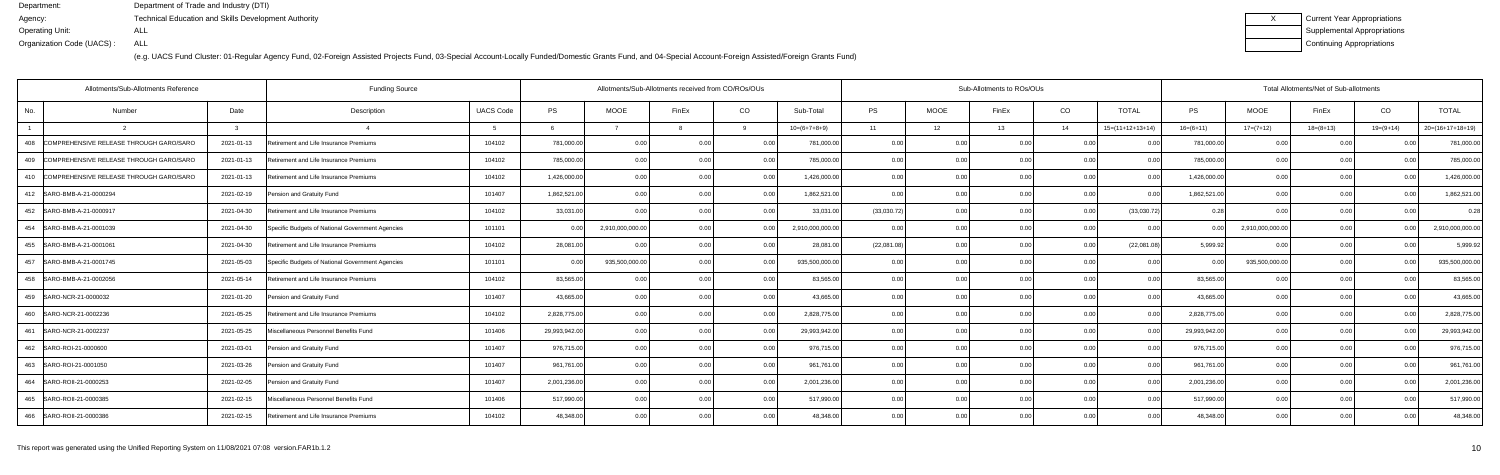| Current Year Appropriations |
|-----------------------------|
| Supplemental Appropriations |
| Continuing Appropriations   |

|     | Allotments/Sub-Allotments Reference |              | <b>Funding Source</b>                  | Allotments/Sub-Allotments received from CO/ROs/OUs |              |             |                |              |                | Sub-Allotments to ROs/OUs |             |       |      |                    |              | Total Allotments/Net of Sub-allotments |             |                |                    |  |  |  |
|-----|-------------------------------------|--------------|----------------------------------------|----------------------------------------------------|--------------|-------------|----------------|--------------|----------------|---------------------------|-------------|-------|------|--------------------|--------------|----------------------------------------|-------------|----------------|--------------------|--|--|--|
| No. | Number                              | Date         | Description                            | <b>UACS Code</b>                                   | <b>PS</b>    | <b>MOOE</b> | FinEx          | CO           | Sub-Total      | <b>PS</b>                 | <b>MOOE</b> | FinEx | CO   | <b>TOTAL</b>       | <b>PS</b>    | <b>MOOE</b>                            | FinEx       | CO             | <b>TOTAL</b>       |  |  |  |
|     | $\overline{2}$                      | $\mathbf{R}$ |                                        | $5^{\circ}$                                        |              |             |                | $\mathsf{Q}$ | $10=(6+7+8+9)$ | 11                        | 12          | 13    | 14   | $15=(11+12+13+14)$ | $16=(6+11)$  | $17=(7+12)$                            | $18=(8+13)$ | $19=(9+14)$    | $20=(16+17+18+19)$ |  |  |  |
| 467 | SARO-ROII-21-0000432                | 2021-02-17   | Miscellaneous Personnel Benefits Fund  | 101406                                             | 671,655.00   | 0.00        | 0.00           | 0.00         | 671,655.00     | 0.00                      | 0.00        | 0.00  | 0.00 |                    | 671,655.00   | 0.00                                   | 0.00        |                | 671,655.00         |  |  |  |
| 468 | SARO-ROII-21-0000433                | 2021-02-17   | Retirement and Life Insurance Premiums | 104102                                             | 55,290.00    | 0.00        | 0.00           | 0.00         | 55,290.00      | 0.00                      | 0.00        | 0.00  | 0.00 | 0 <sub>0</sub>     | 55,290.00    | 0.00                                   | 0.00        |                | 55,290.00          |  |  |  |
|     | 469   SARO-ROIII-21-0000771         | 2021-03-12   | Pension and Gratuity Fund              | 101407                                             | 259,016.00   | 0.00        | 0 <sub>0</sub> | 0.00         | 259,016.00     | 0.00                      | 0.00        | 0.00  | 0.00 | 0.00               | 259,016.00   | 0.00                                   | 0.00        | 0 <sub>0</sub> | 259,016.00         |  |  |  |
|     | 470 SARO-ROIII-21-0001609           | 2021-04-20   | Miscellaneous Personnel Benefits Fund  | 101406                                             | 1,003,443.00 | 0.00        | 0.00           | 0.00         | 1,003,443.00   | 0.00                      | 0.00        | 0.00  | 0.00 | 0.00               | 1,003,443.00 | 0.00                                   | 0.00        | 0.00           | 1,003,443.00       |  |  |  |
| 471 | SARO-ROIII-21-0001610               | 2021-04-20   | Retirement and Life Insurance Premiums | 104102                                             | 101,961.00   | 0.00        | 0 <sub>0</sub> | 0.00         | 101,961.00     | 0.00                      | 0.00        | 0.00  | 0.00 |                    | 101,961.00   | 0.00                                   | 0.00        |                | 101,961.0          |  |  |  |
|     | 472 SARO-ROIII-21-0004594           | 2021-06-29   | Pension and Gratuity Fund              | 101407                                             | 259,017.00   | 0.00        | 0.00           | 0.00         | 259,017.00     | 0.00                      | 0.00        | 0.00  | 0.00 | 0.00               | 259,017.00   | 0.00                                   | 0.00        | 0.00           | 259,017.00         |  |  |  |
|     | 473 SARO-ROIVA-21-0000126           | 2021-01-27   | Pension and Gratuity Fund              | 101407                                             | 3,124,162.00 | 0.00        | 0.00           | 0.00         | 3,124,162.00   | 0.00                      | 0.00        | 0.00  | 0.00 | 0.00               | 3,124,162.00 | 0.00                                   | 0.00        | 0.00           | 3,124,162.00       |  |  |  |
|     | 474   SARO-ROIVB-21-0000469         | 2021-02-19   | Pension and Gratuity Fund              | 101407                                             | 35,234.00    | 0.00        | 0 <sub>0</sub> | 0.00         | 35,234.00      | 0.00                      | 0.00        | 0.00  | 0.00 | $\Omega$           | 35,234.00    | 0.00                                   | 0.00        |                | 35,234.00          |  |  |  |
|     | 475   SARO-ROIVB-21-0002998         | 2021-06-10   | Pension and Gratuity Fund              | 101407                                             | 1,723,428.00 | 0.00        | 0.00           | 0.00         | 1,723,428.00   | 0.00                      | 0.00        | 0.00  | 0.00 | 0.00               | 1,723,428.00 | 0.00                                   | 0.00        | 0 <sub>0</sub> | 1,723,428.00       |  |  |  |
|     | 476   SARO-ROIX-21-0002372          | 2021-06-07   | Pension and Gratuity Fund              | 101407                                             | 260,994.00   | 0.00        | 0.00           | 0.00         | 260,994.00     | 0.00                      | 0.00        | 0.00  | 0.00 | 0.00               | 260,994.00   | 0.00                                   | 0.00        | n nr           | 260,994.00         |  |  |  |
|     | 477 SARO-ROIX-21-0003315            | 2021-06-15   | Pension and Gratuity Fund              | 101407                                             | 99,316.00    | 0.00        | 0 <sub>0</sub> | 0.00         | 99,316.00      | 0.00                      | 0.00        | 0.00  | 0.00 | 00                 | 99,316.00    | 0.00                                   | 0.00        |                | 99,316.00          |  |  |  |
|     | 478 SARO-ROV-21-0000085             | 2021-01-25   | Pension and Gratuity Fund              | 101407                                             | 886,219.00   | 0.00        | 0.00           | 0.00         | 886,219.00     | 0.00                      | 0.00        | 0.00  | 0.00 | 0 <sub>0</sub>     | 886,219.00   | 0.00                                   | 0.00        |                | 886,219.00         |  |  |  |
|     | 479 SARO-ROV-21-0000299             | 2021-02-09   | Pension and Gratuity Fund              | 101407                                             | 1,283,662.00 | 0.00        | 0 QC           | 0.00         | 1,283,662.00   | 0.00                      | 0.00        |       | 0.00 | 0.00               | 1,283,662.00 | 0.00                                   | 0.00        |                | 1,283,662.00       |  |  |  |
|     | 480 SARO-ROV-21-0000492             | 2021-02-22   | Pension and Gratuity Fund              | 101407                                             | 381,589.00   | 0.00        | 0 <sub>0</sub> | 0.00         | 381,589.00     | 0.00                      | 0.00        |       | 0.00 |                    | 381,589.00   | 0.00                                   | 0.00        |                | 381,589.00         |  |  |  |
| 481 | SARO-ROV-21-0000721                 | 2021-03-05   | Miscellaneous Personnel Benefits Fund  | 101406                                             | 8,693,817.00 | 0.00        | 0 <sub>0</sub> | 0.OO         | 8,693,817.00   | 0.00                      | 0.00        |       | 0.00 | $\Omega$           | 8,693,817.00 | 0.00                                   | 0.00        |                | 8,693,817.0        |  |  |  |
|     | 482 SARO-ROV-21-0000722             | 2021-03-05   | Retirement and Life Insurance Premiums | 104102                                             | 804,257.00   | 0.00        |                | 0.00         | 804,257.00     | 0.00                      | 0.00        |       | 0.00 | 0.00               | 804,257.00   | 0.00                                   | 0.00        |                | 804,257.00         |  |  |  |
|     | 483 SARO-ROV-21-0000752             | 2021-03-09   | Pension and Gratuity Fund              | 101407                                             | 1,014,893.00 | 0.00        |                | 0.00         | 1,014,893.00   | 0.00                      | 0.00        | 0.00  | 0.00 | 0.00               | 1,014,893.00 | 0.00                                   | 0.00        |                | 1,014,893.00       |  |  |  |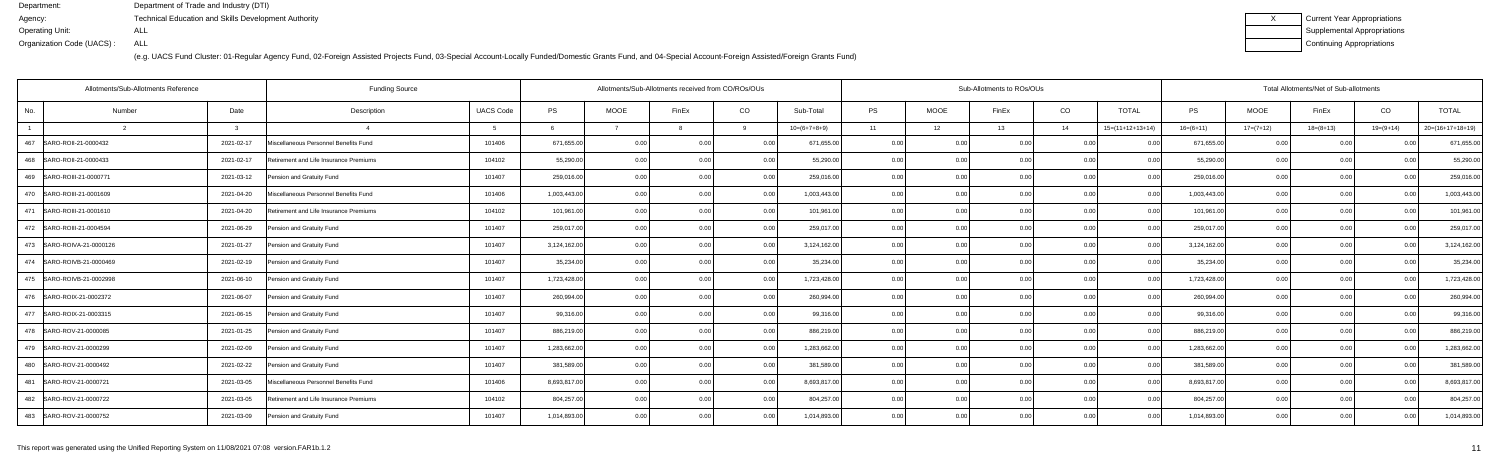| Current Year Appropriations |
|-----------------------------|
| Supplemental Appropriations |
| Continuing Appropriations   |

|                | Allotments/Sub-Allotments Reference      | <b>Funding Source</b>                  | Allotments/Sub-Allotments received from CO/ROs/OUs |              |             |                |      | Sub-Allotments to ROs/OUs |           |                |       |      |                    | Total Allotments/Net of Sub-allotments |             |             |                            |                    |  |  |
|----------------|------------------------------------------|----------------------------------------|----------------------------------------------------|--------------|-------------|----------------|------|---------------------------|-----------|----------------|-------|------|--------------------|----------------------------------------|-------------|-------------|----------------------------|--------------------|--|--|
| No.            | Number<br>Date                           | Description                            | <b>UACS Code</b>                                   | <b>PS</b>    | <b>MOOE</b> | FinEx          | CO   | Sub-Total                 | <b>PS</b> | <b>MOOE</b>    | FinEx | CO   | <b>TOTAL</b>       | <b>PS</b>                              | <b>MOOE</b> | FinEx       | CO                         | <b>TOTAL</b>       |  |  |
| $\overline{1}$ |                                          |                                        |                                                    |              |             |                |      | $10=(6+7+8+9)$            | 11        | 12             | 13    | 14   | $15=(11+12+13+14)$ | $16=(6+11)$                            | $17=(7+12)$ | $18=(8+13)$ | $19=(9+14)$                | $20=(16+17+18+19)$ |  |  |
|                | 484 SARO-ROV-21-0000990<br>2021-03-22    | Pension and Gratuity Fund              | 101407                                             | 310,655.00   | 0.00        | 0.00           | 0.00 | 310,655.00                | 0.00      | 0.00           | 0.00  | 0.00 | 00                 | 310,655.00                             | 0.00        | 0.00        |                            | 310,655.00         |  |  |
| 485            | SARO-ROV-21-0000991<br>2021-03-22        | Pension and Gratuity Fund              | 101407                                             | 97,137.00    | 0.00        | 0 <sub>0</sub> | 0.00 | 97,137.00                 | 0.00      | 0.00           |       | 0.00 |                    | 97,137.00                              | 0.00        | 0.00        |                            | 97,137.00          |  |  |
| 486            | SARO-ROV-21-0001584<br>2021-04-15        | Pension and Gratuity Fund              | 101407                                             | 330,271.00   | 0.00        | 0 <sub>0</sub> | 0.00 | 330,271.00                | 0.00      | 0 <sub>0</sub> | 0.00  | 0.00 | 0.00               | 330,271.00                             | 0.00        | 0.00        |                            | 330,271.0          |  |  |
|                | 487 SARO-ROV-21-0002298<br>2021-06-09    | Pension and Gratuity Fund              | 101407                                             | 10,571.00    | 0.00        | 0 <sub>0</sub> | 0.00 | 10,571.00                 | 0.00      | 0.00           | 0.00  | 0.00 | 0.00               | 10,571.00                              | 0.00        | 0.00        | 0 <sub>0</sub>             | 10,571.00          |  |  |
| 488            | SARO-ROV-21-0003339<br>2021-06-15        | Miscellaneous Personnel Benefits Fund  | 101406                                             | 1,802,458.00 | 0.00        |                | 0.00 | 1,802,458.00              | 0.00      | 0 <sub>0</sub> |       | 0.00 |                    | 1,802,458.00                           | 0.00        | 0.00        |                            | 1,802,458.00       |  |  |
|                | 489 SARO-ROV-21-0003340<br>2021-06-15    | Retirement and Life Insurance Premiums | 104102                                             | 165,563.00   | 0.00        | 0 <sub>0</sub> | 0.00 | 165,563.00                | 0.00      | 0 <sub>0</sub> | ስ ስበ  | 0.00 |                    | 165,563.00                             | 0.00        | 0.00        |                            | 165,563.0          |  |  |
|                | 490 SARO-ROV-21-0004110<br>2021-06-22    | Pension and Gratuity Fund              | 101407                                             | 280,933.00   | 0.00        | 0 <sub>0</sub> | 0.00 | 280,933.00                | 0.00      | 0.00           | በ በበ  | 0.00 | 0.00               | 280,933.00                             | 0.00        | 0.00        |                            | 280,933.00         |  |  |
| 491            | SARO-ROV-21-0004622<br>2021-06-29        | Pension and Gratuity Fund              | 101407                                             | 106,064.00   | 0.00        |                | 0.00 | 106,064.00                | 0.00      | 0.00           |       | 0.00 |                    | 106,064.00                             | 0.00        | 0.00        |                            | 106,064.0          |  |  |
| 492            | SARO-ROVI-21-0000422<br>2021-03-03       | Pension and Gratuity Fund              | 101407                                             | 1,667,288.00 | 0.00        | 0 <sub>0</sub> | 0.00 | 1,667,288.00              | 0.00      | 0.00           | 0.00  | 0.00 | 0.00               | 1,667,288.00                           | 0.00        | 0.00        |                            | 1,667,288.00       |  |  |
|                | 2021-03-10<br>493 SARO-ROVI-21-0000740   | Pension and Gratuity Fund              | 101407                                             | 435,028.00   | 0.00        | 0 <sub>0</sub> | 0.00 | 435,028.00                | 0.00      | 0.00           | 0.00  | 0.00 | 0.00               | 435,028.00                             | 0.00        | 0.00        |                            | 435,028.00         |  |  |
| 494            | SARO-ROVI-21-0000795<br>2021-03-30       | Pension and Gratuity Fund              | 101407                                             | 2,222,748.00 | 0.00        | 0 <sub>0</sub> | 0.00 | 2,222,748.00              | 0.00      | 0.00           |       | 0.00 |                    | 2,222,748.00                           | 0.00        | 0.00        |                            | 2,222,748.00       |  |  |
| 495            | SARO-ROVI-21-0001116<br>2021-03-30       | Pension and Gratuity Fund              | 101407                                             | 617,677.00   | 0.00        | 0.00           | 0.00 | 617,677.00                | 0.00      | 0.00           | 0.00  | 0.00 | 0.00               | 617,677.00                             | 0.00        | 0.00        |                            | 617,677.00         |  |  |
|                | 496   SARO-ROVI-21-0001684<br>2021-06-30 | Miscellaneous Personnel Benefits Fund  | 101406                                             | 6,013,454.00 | 0.00        | 0.00           | 0.00 | 6,013,454.00              | 0.00      | 0.00           | 0.00  | 0.00 | 0.00               | 6,013,454.00                           | 0.00        | 0.00        | 0 <sub>0</sub>             | 6,013,454.0        |  |  |
| 497            | SARO-ROVI-21-0001685<br>2021-06-30       | Retirement and Life Insurance Premiums | 104102                                             | 536,808.00   | 0.00        | 0.0(           | 0.00 | 536,808.00                | 0.00      | 0.00           | 0.00  | 0.00 |                    | 536,808.00                             | 0.00        | 0.00        |                            | 536,808.00         |  |  |
| 498            | SARO-ROVI-21-0002095<br>2021-06-30       | Miscellaneous Personnel Benefits Fund  | 101406                                             | 1,863,581.00 | 0.00        | 0.00           | 0.00 | 1,863,581.00              | 0.00      | 0.00           | 0.00  | 0.00 | 0.00               | 1,863,581.00                           | 0.00        | 0.00        | 0 <sup>0<sup>c</sup></sup> | 1,863,581.0        |  |  |
|                | 499 SARO-ROVI-21-0002099<br>2021-06-30   | Retirement and Life Insurance Premiums | 104102                                             | 149,718.00   | 0.00        | 0.00           | 0.00 | 149,718.00                | 0.00      | 0.00           | 0.00  | 0.00 | 0.00               | 149,718.00                             | 0.00        | 0.00        | 0.00                       | 149,718.00         |  |  |
|                | 500 SARO-ROVI-21-0004437<br>2021-06-30   | Pension and Gratuity Fund              | 101407                                             | 1,408,519.00 | 0.00        | 0 <sub>0</sub> | 0.00 | 1,408,519.00              | 0.00      | 0.00           | 0.00  | 0.00 | 0.00               | 1,408,519.00                           | 0.00        | 0.00        | 0 <sub>0</sub>             | 1,408,519.00       |  |  |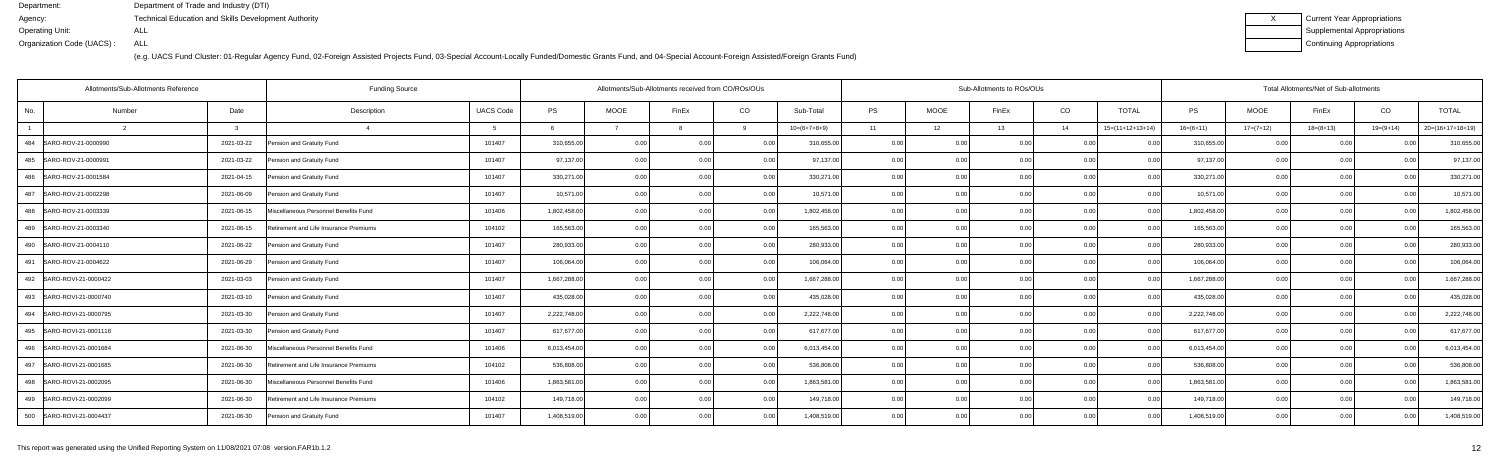| Current Year Appropriations |
|-----------------------------|
| Supplemental Appropriations |
| Continuing Appropriations   |

|                | <b>Funding Source</b><br>Allotments/Sub-Allotments Reference |  |                                        |                  |              | Allotments/Sub-Allotments received from CO/ROs/OUs |                |      |                | Sub-Allotments to ROs/OUs |                |       |      |                    |              | Total Allotments/Net of Sub-allotments |             |                            |                    |  |  |  |
|----------------|--------------------------------------------------------------|--|----------------------------------------|------------------|--------------|----------------------------------------------------|----------------|------|----------------|---------------------------|----------------|-------|------|--------------------|--------------|----------------------------------------|-------------|----------------------------|--------------------|--|--|--|
| No.            | Number<br>Date                                               |  | Description                            | <b>UACS Code</b> | <b>PS</b>    | <b>MOOE</b>                                        | FinEx          | CO   | Sub-Total      | <b>PS</b>                 | <b>MOOE</b>    | FinEx | CO   | <b>TOTAL</b>       | <b>PS</b>    | <b>MOOE</b>                            | FinEx       | CO                         | <b>TOTAL</b>       |  |  |  |
| $\overline{1}$ |                                                              |  |                                        |                  |              |                                                    |                |      | $10=(6+7+8+9)$ | 11                        | 12             | 13    | 14   | $15=(11+12+13+14)$ | $16=(6+11)$  | $17=(7+12)$                            | $18=(8+13)$ | $19=(9+14)$                | $20=(16+17+18+19)$ |  |  |  |
| 501            | SARO-ROVI-21-0004438<br>2021-06-30                           |  | Pension and Gratuity Fund              | 101407           | 116,417.00   | 0.00                                               | 0.00           | 0.00 | 116,417.00     | 0.00                      | 0.00           | 0.00  | 0.00 | - N N              | 116,417.00   | 0.00                                   | 0.00        |                            | 116,417.00         |  |  |  |
| 502            | SARO-ROVII-21-0000284<br>2021-02-26                          |  | Pension and Gratuity Fund              | 101407           | 2,274,860.00 | 0.00                                               | 0 <sub>0</sub> | 0.00 | 2,274,860.00   | 0.00                      | 0.00           |       | 0.00 |                    | 2,274,860.00 | 0.00                                   | 0.00        |                            | 2,274,860.00       |  |  |  |
|                | 503 SARO-ROVII-21-0001662<br>2021-04-21                      |  | Pension and Gratuity Fund              | 101407           | 170,036.00   | 0.00                                               | 0 <sub>0</sub> | 0.00 | 170,036.00     | 0.00                      | 0 <sub>0</sub> | 0.00  | 0.00 | 0.00               | 170,036.00   | 0.00                                   | 0.00        |                            | 170,036.0          |  |  |  |
|                | 504   SARO-ROVII-21-0001696<br>2021-05-11                    |  | Pension and Gratuity Fund              | 101407           | 120,141.00   | 0.00                                               | 0 <sub>0</sub> | 0.00 | 120,141.00     | 0.00                      | 0.00           | 0.00  | 0.00 | 0.00               | 120,141.00   | 0.00                                   | 0.00        | 0 <sub>0</sub>             | 120,141.00         |  |  |  |
| 505            | SARO-ROVII-21-0001834<br>2021-04-28                          |  | Pension and Gratuity Fund              | 101407           | 77,669.00    | 0.00                                               |                | 0.00 | 77,669.00      | 0.00                      | 0 <sub>0</sub> |       | 0.00 |                    | 77,669.00    | 0.00                                   | 0.00        |                            | 77,669.00          |  |  |  |
|                | 506   SARO-ROVII-21-0001928<br>2021-05-03                    |  | Pension and Gratuity Fund              | 101407           | 74,523.00    | 0.00                                               | 0 <sub>0</sub> | 0.00 | 74,523.00      | 0.00                      | 0 <sub>0</sub> | 0.00  | 0.00 | 0.00               | 74,523.00    | 0.00                                   | 0.00        |                            | 74,523.00          |  |  |  |
|                | 507 SARO-ROVII-21-0002231<br>2021-05-14                      |  | Pension and Gratuity Fund              | 101407           | 207,965.00   | 0.00                                               | 0 <sub>0</sub> | 0.00 | 207,965.00     | 0.00                      | 0.00           | በ በበ  | 0.00 | 0.00               | 207,965.00   | 0.00                                   | 0.00        |                            | 207,965.00         |  |  |  |
| 508            | SARO-ROVII-21-0002650<br>2021-06-04                          |  | Pension and Gratuity Fund              | 101407           | 182,555.00   | 0.00                                               | 0 <sub>0</sub> | 0.00 | 182,555.00     | 0.00                      | 0.00           |       | 0.00 |                    | 182,555.00   | 0.00                                   | 0.00        |                            | 182,555.00         |  |  |  |
| 509            | SARO-ROVII-21-0002759<br>2021-06-04                          |  | Pension and Gratuity Fund              | 101407           | 98,852.00    | 0.00                                               | 0 <sub>0</sub> | 0.00 | 98,852.00      | 0.00                      | 0.00           | 0.00  | 0.00 | 0.00               | 98,852.00    | 0.00                                   | 0.00        |                            | 98,852.0           |  |  |  |
|                | 510 SARO-ROX-21-0000604<br>2021-02-28                        |  | Pension and Gratuity Fund              | 101407           | 505,234.00   | 0.00                                               | 0 <sub>0</sub> | 0.00 | 505,234.00     | 0.00                      | 0.00           | 0.00  | 0.00 | 0.00               | 505,234.00   | 0.00                                   | 0.00        | 0.00                       | 505,234.00         |  |  |  |
| 511            | SARO-ROX-21-0000794<br>2021-03-11                            |  | Pension and Gratuity Fund              | 101407           | 182,413.00   | 0.00                                               | 0 <sub>0</sub> | 0.00 | 182,413.00     | 0.00                      | 0.00           |       | 0.00 |                    | 182,413.00   | 0.00                                   | 0.00        |                            | 182,413.00         |  |  |  |
|                | 512 SARO-ROXII-21-0000140<br>2021-01-28                      |  | Pension and Gratuity Fund              | 101407           | 1,462,429.00 | 0.00                                               | 0.00           | 0.00 | 1,462,429.00   | 0.00                      | 0.00           | 0.00  | 0.00 | 0.00               | 1,462,429.00 | 0.00                                   | 0.00        | 0 <sub>0</sub>             | 1,462,429.00       |  |  |  |
|                | 513 SARO-ROXII-21-0001663<br>2021-04-20                      |  | Miscellaneous Personnel Benefits Fund  | 101406           | 4,347,834.00 | 0.00                                               | 0.00           | 0.00 | 4,347,834.00   | 0.00                      | 0.00           | 0.00  | 0.00 | 0.00               | 4,347,834.00 | 0.00                                   | 0.00        | 0.00                       | 4,347,834.00       |  |  |  |
|                | 514 SARO-ROXII-21-0001664<br>2021-04-20                      |  | Retirement and Life Insurance Premiums | 104102           | 407,723.00   | 0.00                                               | 0.0(           | 0.00 | 407,723.00     | 0.00                      | 0.00           | 0.00  | 0.00 |                    | 407,723.00   | 0.00                                   | 0.00        |                            | 407,723.00         |  |  |  |
|                | 515   SARO-ROXII-21-0001715<br>2021-04-22                    |  | Miscellaneous Personnel Benefits Fund  | 101406           | 2,151,679.00 | 0.00                                               | 0.00           | 0.00 | 2,151,679.00   | 0.00                      | 0.00           | 0.00  | 0.00 | n nn               | 2,151,679.00 | 0.00                                   | 0.00        | 0 <sup>0<sup>c</sup></sup> | 2,151,679.00       |  |  |  |
|                | 2021-04-22<br>516   SARO-ROXII-21-0001716                    |  | Retirement and Life Insurance Premiums | 104102           | 166,572.00   | 0.00                                               | 0.00           | 0.00 | 166,572.00     | 0.00                      | 0.00           | 0.00  | 0.00 | 0.00               | 166,572.00   | 0.00                                   | 0.00        | 0 <sub>0</sub>             | 166,572.00         |  |  |  |
|                | 517 SARO-ROXII-21-0001835<br>2021-04-27                      |  | Pension and Gratuity Fund              | 101407           | 238,302.00   | 0.00                                               | 0 <sub>0</sub> | 0.00 | 238,302.00     | 0.00                      | 0.00           | 0.00  | 0.00 | 0.00               | 238,302.00   | 0.00                                   | 0.00        | 0 <sup>0<sup>c</sup></sup> | 238,302.00         |  |  |  |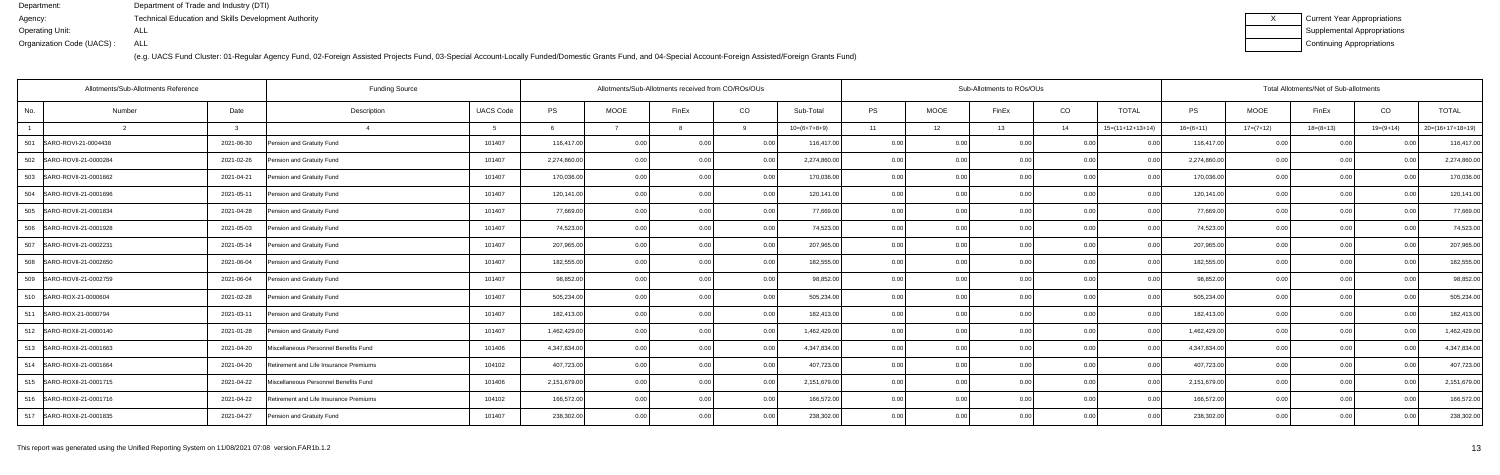| Current Year Appropriations |
|-----------------------------|
| Supplemental Appropriations |
| Continuing Appropriations   |

| Allotments/Sub-Allotments Reference                                                           |                                                                | Allotments/Sub-Allotments received from CO/ROs/OUs |                  |                   |                |                |                   | Sub-Allotments to ROs/OUs |                    |       | Total Allotments/Net of Sub-allotments |                            |                 |                  |             |                |                    |
|-----------------------------------------------------------------------------------------------|----------------------------------------------------------------|----------------------------------------------------|------------------|-------------------|----------------|----------------|-------------------|---------------------------|--------------------|-------|----------------------------------------|----------------------------|-----------------|------------------|-------------|----------------|--------------------|
| Number<br>No.                                                                                 | Date<br>Description                                            | <b>UACS Code</b>                                   | PS               | <b>MOOE</b>       | FinEx          | CO.            | Sub-Total         | <b>PS</b>                 | <b>MOOE</b>        | FinEx | CO                                     | <b>TOTAL</b>               | <b>PS</b>       | <b>MOOE</b>      | FinEx       | CO             | <b>TOTAL</b>       |
|                                                                                               |                                                                |                                                    |                  |                   |                |                | $10=(6+7+8+9)$    | 11                        | 12 <sup>7</sup>    | 13    | 14                                     | $15=(11+12+13+14)$         | $16= (6+11)$    | $17=(7+12)$      | $18=(8+13)$ | $19=(9+14)$    | $20=(16+17+18+19)$ |
| 518   SARO-ROXII-21-0002608                                                                   | 2021-05-31<br>Pension and Gratuity Fund                        | 101407                                             | 1,078,937.00     | 0.00              | 0.00           | 0.00           | 1,078,937.00      | 0.00                      | 0.00               | 0.00  | 0.00                                   | 0 <sub>0</sub>             | 1,078,937.00    | 0.00             | 0 Q         | 0.00           | 1,078,937.0        |
| 519   SARO-ROXII-21-0002832                                                                   | 2021-06-09<br>Pension and Gratuity Fund                        | 101407                                             | 138,298.00       | 0.00              |                | 0.00           | 138,298.0         | 0.00                      | 0.00               |       | 0.00                                   |                            | 138,298.00      | 0.0              | 0.0         |                | 138,298.0          |
| 520<br>SARO-ROXIII-21-0001580                                                                 | Pension and Gratuity Fund<br>2021-05-05                        | 101407                                             | 102,760.00       | 0.00              |                | 0.00           | 102,760.00        | 0.00                      | 0.00               |       | 0.00                                   | 0 <sup>0<sup>c</sup></sup> | 102,760.00      | 0.00             | 0 Q         |                | 102,760.0          |
| 521<br>SARO-ROXIII-21-0002254                                                                 | 2021-05-12<br>Pension and Gratuity Fund                        | 101407                                             | 1,035,075.00     | 0.00              | 0.00           | 0.00           | 1,035,075.00      | 0.00                      | 0.00               | 0.00  | 0.00                                   | 0 <sub>0</sub>             | 1,035,075.00    | 0.00             | 0.00        | 0.00           | 1,035,075.0        |
| Sub-Total                                                                                     |                                                                |                                                    | 2,474,192,330.00 | 11.365.600.000.00 | 0.00           | 788,851,000.00 | 14.628.643.330.00 | (29,521,152.15            | (3,759,099,121.21) | 0.00  | 0.00                                   | (3,788,620,273.36)         | 2.444.671.177.8 | 7.606.500.878.7  | 0.00        | 788.851.000.00 | 10,840,023,056.6   |
| Sub-allotments received from Central Office/Regional Office                                   |                                                                |                                                    | 46,225,480.95    | 3,759,772,727.45  | 0.OC           |                | 3,805,998,208.40  | 0.0                       |                    | 0.00  | 0 <sub>0</sub>                         |                            | 46,225,480.9    | 3,759,772,727.45 | 0.00        |                | 3,805,998,208.4    |
| COMPREHENSIVE RELEASE PER ANNEX A AND A-1 OF<br>NBC NO. 583 / GAA FY2021 R.A. No. 11518       | Specific Budgets of National Government Agencies<br>2021-01-13 | 101101                                             | 0.00             | 20,000.00         | 0 <sub>0</sub> |                | 20,000.00         | 0.00                      | 0.00               |       | 0.00                                   | 0 <sup>0<sup>c</sup></sup> |                 | 20,000.0         | 0.00        |                | 20,000.0           |
| COMPREHENSIVE RELEASE PER ANNEX A AND A-1 OF<br>77<br>NBC NO. 583 / GAA FY2021 R.A. No. 11518 | Specific Budgets of National Government Agencies<br>2021-01-13 | 101101                                             | 0.00             | 20,000.00         | 0.00           | 0.00           | 20,000.00         | 0.00                      | 0.00               | 0.00  | 0.00                                   | 0.00                       | 0.00            | 20,000.00        | 0.00        | 0.00           | 20,000.0           |
| COMPREHENSIVE RELEASE PER ANNEX A AND A-1 OF<br>NBC NO. 583 / GAA FY2021 R.A. No. 11518       | 2021-01-13<br>Specific Budgets of National Government Agencies | 101101                                             | 0.00             | 50,000.00         | 0.00           | 0.00           | 50,000.00         | 0.00                      | 0.00               | n nr  | 0.00                                   | 0.00                       | 0 <sub>0</sub>  | 50,000.00        | 0.00        | 0.00           | 50,000.0           |
| COMPREHENSIVE RELEASE PER ANNEX A AND A-1 OF<br>NBC NO. 583 / BDC 01-001-2021 A               | 2021-01-13<br>Specific Budgets of National Government Agencies | 101101                                             | 385,032.66       | 0.00              |                | 0.00           | 385.032.66        | 0.00                      | 0.00               |       | 0.00                                   |                            | 385,032.66      |                  | 0 Q         |                | 385,032.6          |
| COMPREHENSIVE RELEASE PER ANNEX A AND A-1 OF<br>RO.<br>NBC NO. 583 / BDC 01-002-2021 A        | Specific Budgets of National Government Agencies<br>2021-01-13 | 101101                                             | 1,196,462.51     | 0.00              |                | 0 <sub>0</sub> | 1,196,462.5       | 0.00                      | 0.00               |       | 0.00                                   |                            | 1,196,462.5     | 0.0              | 0 Q         |                | 1,196,462.5        |
| COMPREHENSIVE RELEASE PER ANNEX A AND A-1 OF<br>81<br>NBC NO. 583 / BDC 02-003-2021 A         | Specific Budgets of National Government Agencies<br>2021-01-13 | 101101                                             | 1,323,694.14     | 0.00              |                |                | 1,323,694.14      | 0.00                      | 0.00               |       | 0.00                                   | 0 <sup>0<sup>c</sup></sup> | 1,323,694.14    | 0.00             | 0.00        |                | 1,323,694.1        |
| COMPREHENSIVE RELEASE PER ANNEX A AND A-1 OF<br>82<br>NBC NO. 583 / BDC 02-004-2021 A         | 2021-01-13<br>Specific Budgets of National Government Agencies | 101101                                             | 9.388.85         | 0.00              |                | 0 <sub>0</sub> | 9.388.85          | 0.00                      | 0.00               |       | 0.00                                   | 0.00                       | 9.388.8         | 0 <sub>0</sub>   | 0.00        |                | 9,388.8            |
| COMPREHENSIVE RELEASE PER ANNEX A AND A-1 OF<br>83<br>NBC NO. 583 / BDC 02-005-2021 A         | Specific Budgets of National Government Agencies<br>2021-01-13 | 101101                                             | 0.00             | 2,600.00          | 0.00           | 0.00           | 2,600.00          | 0.00                      | 0.00               |       | 0.00                                   | 0.00                       | 0.00            | 2,600.00         | 0.00        | 0.00           | 2,600.00           |
| COMPREHENSIVE RELEASE PER ANNEX A AND A-1 OF<br>84<br>NBC NO. 583 / BDC 02-006-2021 B         | 2021-01-13<br>Specific Budgets of National Government Agencies | 101101                                             | 0.00             | 1.500.000.00      | 0.00           | 0.00           | 1.500.000.00      | 0.00                      | 0.00               | 0.00  | 0.00                                   | 0.00                       | 0.00            | 1,500,000.0      | 0.00        | 0.00           | 1,500,000.0        |
| COMPREHENSIVE RELEASE PER ANNEX A AND A-1 OF<br>85<br>NBC NO. 583 / BDC 02-007-2021 A         | 2021-01-13<br>Specific Budgets of National Government Agencies | 101101                                             | 0.00             | 176,702.00        | 0 <sub>0</sub> | 0.00           | 176,702.00        | 0.00                      | 0.00               |       | 0.00                                   | 0.00                       | 0 <sub>0</sub>  | 176,702.00       | 0.00        |                | 176,702.0          |
| COMPREHENSIVE RELEASE PER ANNEX A AND A-1 OF<br>NBC NO. 583 / BDC 02-008-2021 B               | Specific Budgets of National Government Agencies<br>2021-01-13 | 101101                                             | 0.00             | 1,000,000.0       |                | 0 <sub>0</sub> | 1,000,000.00      | 0 <sub>0</sub>            | 0.00               |       | 0.00                                   | 0 <sup>0<sup>c</sup></sup> | n nr            | 1,000,000.0      | 0.00        |                | 1,000,000.0        |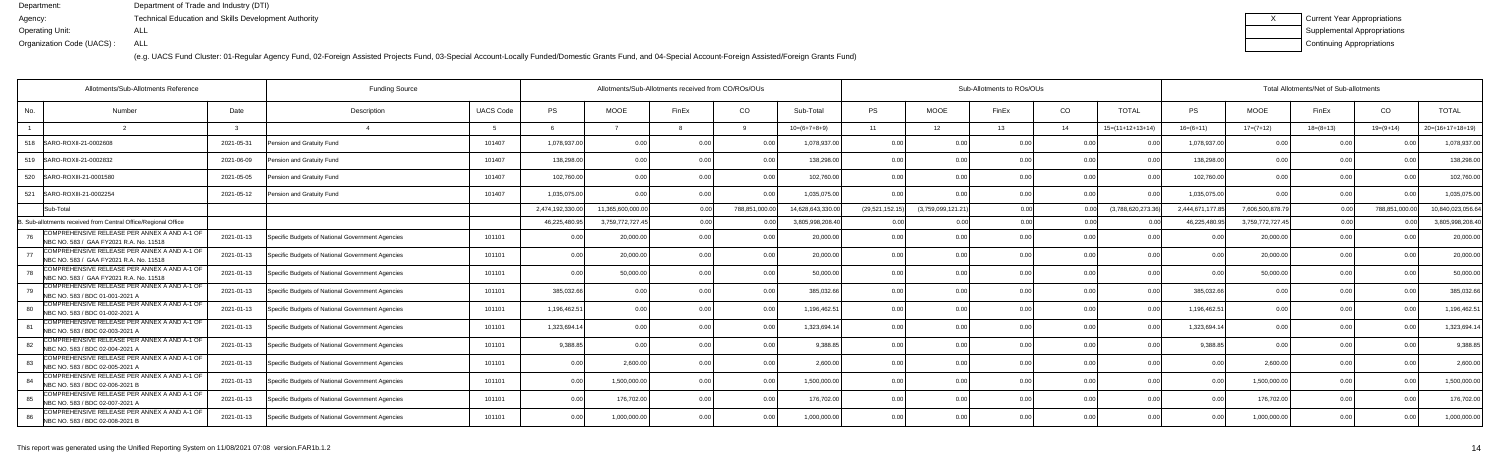(e.g. UACS Fund Cluster: 01-Regular Agency Fund, 02-Foreign Assisted Projects Fund, 03-Special Account-Locally Funded/Domestic Grants Fund, and 04-Special Account-Foreign Assisted/Foreign Grants Fund)

| Current Year Appropriations |
|-----------------------------|
| Supplemental Appropriations |
| Continuing Appropriations   |

|     | Allotments/Sub-Allotments Reference                                             | <b>Funding Source</b> |                                                  |                  | Allotments/Sub-Allotments received from CO/ROs/OUs |                |       | Sub-Allotments to ROs/OUs |                |           |                |                |                | Total Allotments/Net of Sub-allotments |              |             |             |                |                    |
|-----|---------------------------------------------------------------------------------|-----------------------|--------------------------------------------------|------------------|----------------------------------------------------|----------------|-------|---------------------------|----------------|-----------|----------------|----------------|----------------|----------------------------------------|--------------|-------------|-------------|----------------|--------------------|
| No. | Number                                                                          | Date                  | Description                                      | <b>UACS Code</b> | <b>PS</b>                                          | <b>MOOE</b>    | FinEx | CO                        | Sub-Total      | <b>PS</b> | <b>MOOE</b>    | FinEx          | CO             | <b>TOTAL</b>                           | PS           | <b>MOOE</b> | FinEx       | CO             | <b>TOTAL</b>       |
|     |                                                                                 |                       |                                                  |                  |                                                    |                |       |                           | $10=(6+7+8+9)$ | 11        | 12             | 13             | 14             | $15=(11+12+13+14)$                     | $16=(6+11)$  | $17=(7+12)$ | $18=(8+13)$ | $19=(9+14)$    | $20=(16+17+18+19)$ |
| 87  | COMPREHENSIVE RELEASE PER ANNEX A AND A-1 OF<br>NBC NO. 583 / BDC 02-009-2021 A | 2021-01-13            | Specific Budgets of National Government Agencies | 101101           | 791,721.87                                         | 0.00           |       | 0 O                       | 791,721.87     | 0.00      | 0 OC           | n nr           | 0 <sub>0</sub> |                                        | 791,721.87   | 0.00        | 0 O         |                | 791,721.8          |
|     | COMPREHENSIVE RELEASE PER ANNEX A AND A-1 OF<br>NBC NO. 583 / BDC 02-010-2021 A | 2021-01-13            | Specific Budgets of National Government Agencies | 101101           | 190,614.12                                         | 0.00           |       | 0.00                      | 190,614.12     | 0.00      | 0.00           |                | 0.00           | 0 <sub>0</sub>                         | 190,614.12   | 0.00        | 0.00        |                | 190,614.1          |
| 89  | COMPREHENSIVE RELEASE PER ANNEX A AND A-1 OF<br>NBC NO. 583 / BDC 02-011-2021 A | 2021-01-13            | Specific Budgets of National Government Agencies | 101101           | 436,902.52                                         | 0.00           |       | 0.00                      | 436.902.52     | 0.00      | 0.00           |                | 0.00           | n n                                    | 436,902.52   | 0.00        | 0.00        |                | 436,902.5          |
|     | COMPREHENSIVE RELEASE PER ANNEX A AND A-1 OF<br>NBC NO. 583 / BDC 02-012-2021 A | 2021-01-13            | Specific Budgets of National Government Agencies | 101101           | 1,402,599.03                                       | 0.00           |       | 0.0                       | 1,402,599.0    | 0.00      | 0.00           |                | 0.00           |                                        | 1,402,599.03 | 0.00        | 0.00        |                | 1,402,599.0        |
|     | COMPREHENSIVE RELEASE PER ANNEX A AND A-1 OF<br>NBC NO. 583 / BDC 02-013-2021 A | 2021-01-13            | Specific Budgets of National Government Agencies | 101101           | 1,427,273.10                                       | 0.00           |       | 0.00                      | 1,427,273.10   | 0.00      | 0.00           |                | 0 <sub>0</sub> | n n                                    | 1,427,273.10 | 0.00        | 0.00        |                | 1,427,273.1        |
| 92. | COMPREHENSIVE RELEASE PER ANNEX A AND A-1 OF<br>NBC NO. 583 / BDC 03-014-2021 B | 2021-01-13            | Specific Budgets of National Government Agencies | 101101           | 0.00                                               | 513,180.91     |       | 0.00                      | 513,180.9      | 0.00      | 0.00           | 0 <sub>0</sub> | 0.00           | 0.00                                   | 0.00         | 513,180.91  | 0.00        | 0 <sub>0</sub> | 513,180.9          |
|     | COMPREHENSIVE RELEASE PER ANNEX A AND A-1 OF<br>NBC NO. 583 / BDC 03-015-2021 B | 2021-01-13            | Specific Budgets of National Government Agencies | 101101           | 0.00                                               | 929,863.44     |       | 0.00                      | 929,863.44     | 0.00      | 0.00           |                | 0.00           |                                        | $\cap$       | 929,863.44  | 0.00        |                | 929,863.4          |
|     | COMPREHENSIVE RELEASE PER ANNEX A AND A-1 OF<br>NBC NO. 583 / BDC 03-016-2021 C | 2021-01-13            | Specific Budgets of National Government Agencies | 101101           | 251,754.33                                         | $\cap$ $\cap$  |       | 0 <sub>0</sub>            | 251,754.33     | 0.00      | 0.00           |                | 0 <sub>0</sub> | 0 <sub>0</sub>                         | 251,754.33   | 0.00        | 0.00        |                | 251,754.3          |
|     | COMPREHENSIVE RELEASE PER ANNEX A AND A-1 OF<br>NBC NO. 583 / BDC 03-017-2021 A | 2021-01-13            | Specific Budgets of National Government Agencies | 101101           | 0.00                                               | 449,041.99     |       | 0.00                      | 449,041.99     | 0.00      | 0.00           |                | 0.00           | 0.00                                   | 0.00         | 449.041.99  | 0.00        |                | 449,041.           |
|     | COMPREHENSIVE RELEASE PER ANNEX A AND A-1 OF<br>NBC NO. 583 / BDC 03-018-2021 / | 2021-01-13            | Specific Budgets of National Government Agencies | 101101           | 47,575.77                                          | 0.00           |       | 0.00                      | 47,575.7       | 0.00      | 0.00           | n nr           | 0.00           |                                        | 47,575.7     | 0.00        | 0.00        |                | 47,575.7           |
| Q7  | COMPREHENSIVE RELEASE PER ANNEX A AND A-1 OF<br>NBC NO. 583 / BDC 03-019-2021 A | 2021-01-13            | Specific Budgets of National Government Agencies | 101101           | 153,201.09                                         | 0 <sub>0</sub> |       | 0 O                       | 153,201.09     | 0.00      | 0.00           |                | 0 <sub>0</sub> |                                        | 153,201.0    | 0.00        | 0.00        |                | 153,201.           |
|     | COMPREHENSIVE RELEASE PER ANNEX A AND A-1 OF<br>NBC NO. 583 / BDC 03-020-2021 B | 2021-01-13            | Specific Budgets of National Government Agencies | 101101           | 10.043.41                                          | 0.00           |       | 0.00                      | 10.043.4       | 0.00      | 0.00           |                | 0.00           |                                        | 10.043.41    | 0.00        | 0.00        |                | 10,043.4           |
| 99  | COMPREHENSIVE RELEASE PER ANNEX A AND A-1 OF<br>NBC NO. 583 / BDC 03-021-2021 B | 2021-01-13            | Specific Budgets of National Government Agencies | 101101           | 0.00                                               | 31,500.00      |       | 0.00                      | 31.500.00      | 0.00      | 0.00           | 0 <sub>0</sub> | 0.00           | 0.00                                   | 0.00         | 31,500.00   | 0.00        |                | 31,500.00          |
| 100 | COMPREHENSIVE RELEASE PER ANNEX A AND A-1 OF<br>NBC NO. 583 / BDC 04-024-2021 B | 2021-01-13            | Specific Budgets of National Government Agencies | 101101           | 210,379.09                                         | 0 <sub>0</sub> |       | 0.00                      | 210,379.09     | 0.00      | 0.00           |                | 0 <sub>0</sub> |                                        | 210,379.09   | 0.00        | 0.00        |                | 210,379.0          |
| 101 | COMPREHENSIVE RELEASE PER ANNEX A AND A-1 OF<br>NBC NO. 583 / BDC 04-025-2021 B | 2021-01-13            | Specific Budgets of National Government Agencies | 101101           | 224,961.75                                         | 0.00           |       | 0.00                      | 224,961.7      | 0.00      | 0.00           |                | 0.00           | 0 <sub>0</sub>                         | 224,961.7    | 0.00        | 0.00        |                | 224,961.           |
| 102 | COMPREHENSIVE RELEASE PER ANNEX A AND A-1 OF<br>NBC NO. 583 / BDC 04-025-2021 C | 2021-01-13            | Specific Budgets of National Government Agencies | 101101           | 397,062.07                                         | 0.00           |       | 0.00                      | 397,062.07     | 0.00      | 0.00           | 0.00           | 0.00           | 0.00                                   | 397,062.07   | 0.00        | 0.00        | 0 <sub>0</sub> | 397,062.07         |
| 103 | COMPREHENSIVE RELEASE PER ANNEX A AND A-1 OF<br>NBC NO. 583 / BDC 04-026-2021 D | 2021-01-13            | Specific Budgets of National Government Agencies | 101101           | 279,245.85                                         | 0.00           |       | 0.00                      | 279,245.85     | 0.00      | 0 <sub>0</sub> |                | 0 <sub>0</sub> |                                        | 279,245.85   | 0.00        | 0.00        |                | 279,245.8          |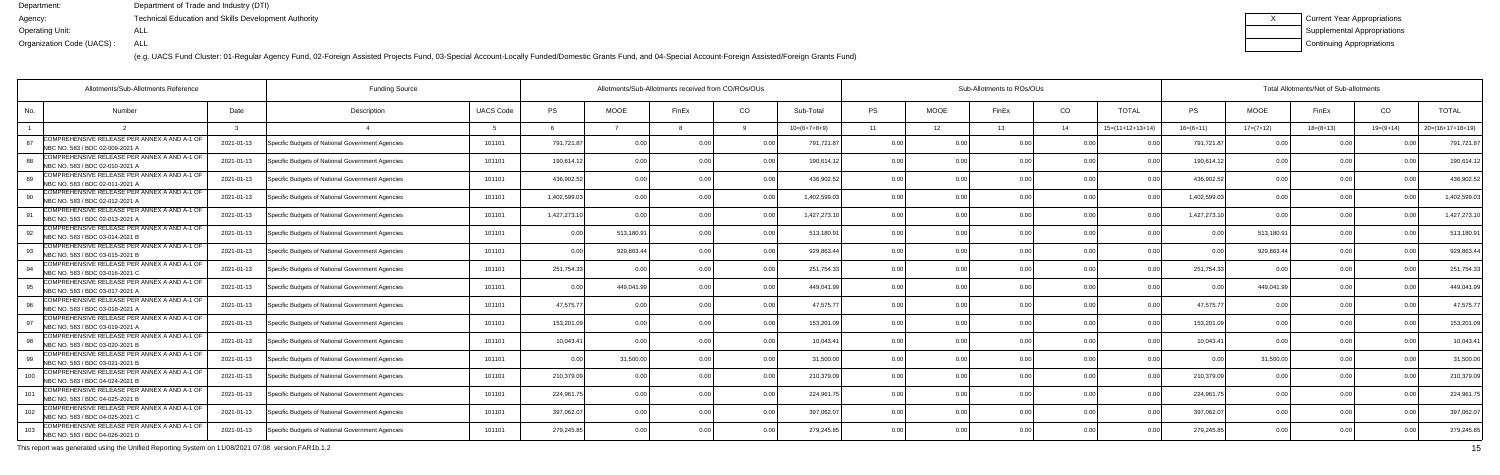(e.g. UACS Fund Cluster: 01-Regular Agency Fund, 02-Foreign Assisted Projects Fund, 03-Special Account-Locally Funded/Domestic Grants Fund, and 04-Special Account-Foreign Assisted/Foreign Grants Fund)

| Current Year Appropriations |
|-----------------------------|
| Supplemental Appropriations |
| Continuing Appropriations   |

|     | Allotments/Sub-Allotments Reference                                              |            |                                                  |                  | Allotments/Sub-Allotments received from CO/ROs/OUs |                |       | Sub-Allotments to ROs/OUs |                |           |             |                |                | Total Allotments/Net of Sub-allotments |              |             |             |                |                    |
|-----|----------------------------------------------------------------------------------|------------|--------------------------------------------------|------------------|----------------------------------------------------|----------------|-------|---------------------------|----------------|-----------|-------------|----------------|----------------|----------------------------------------|--------------|-------------|-------------|----------------|--------------------|
| No. | <b>Number</b>                                                                    | Date       | Description                                      | <b>UACS Code</b> | <b>PS</b>                                          | <b>MOOE</b>    | FinEx | CO                        | Sub-Total      | <b>PS</b> | <b>MOOE</b> | FinEx          | CO.            | <b>TOTAL</b>                           | PS           | <b>MOOE</b> | FinEx       | CO             | <b>TOTAL</b>       |
|     |                                                                                  |            |                                                  |                  |                                                    |                |       |                           | $10=(6+7+8+9)$ | 11        | 12          | 13             | - 14           | $15=(11+12+13+14)$                     | $16=(6+11)$  | $17=(7+12)$ | $18=(8+13)$ | $19=(9+14)$    | $20=(16+17+18+19)$ |
| 104 | COMPREHENSIVE RELEASE PER ANNEX A AND A-1 OF<br>NBC NO. 583 / BDC 04-027-2021 C  | 2021-01-13 | Specific Budgets of National Government Agencies | 101101           | 0.00                                               | 34,700.0       | 0 0   | 0.0                       | 34.700.00      | 0.00      | 0.00        |                | 0 <sub>0</sub> |                                        | 0 Q          | 34,700.00   | 0.00        |                | 34,700.0           |
| 105 | COMPREHENSIVE RELEASE PER ANNEX A AND A-1 OF<br>NBC NO. 583 / BDC 04-028-2021 B  | 2021-01-13 | Specific Budgets of National Government Agencies | 101101           | 512,826.79                                         | 0.00           |       | 0.00                      | 512,826.7      | 0.00      | 0.00        |                | 0.00           | 0.0(                                   | 512,826.79   | 0.00        | 0.00        | 0 <sub>0</sub> | 512,826.7          |
| 106 | COMPREHENSIVE RELEASE PER ANNEX A AND A-1 OF<br>NBC NO. 583 / BDC 04-029-2021 B  | 2021-01-13 | Specific Budgets of National Government Agencies | 101101           | 131,219.54                                         | 0.00           |       | 0.00                      | 131,219.54     | 0.00      | 0.00        |                | 0.00           | 0 <sub>0</sub>                         | 131,219.54   | 0.00        | 0.00        |                | 131,219.54         |
| 107 | COMPREHENSIVE RELEASE PER ANNEX A AND A-1 OF<br>NBC NO. 583 / BDC 04-030-2021 B  | 2021-01-13 | Specific Budgets of National Government Agencies | 101101           | 65,609.7                                           | 0.00           |       | 0.0                       | 65,609.7       | 0.00      | 0.00        |                | 0.00           |                                        | 65,609.7     | 0.00        | 0.00        |                | 65,609.7           |
| 108 | COMPREHENSIVE RELEASE PER ANNEX A AND A-1 OF<br>NBC NO. 583 / BDC 04-031-2021 B  | 2021-01-13 | Specific Budgets of National Government Agencies | 101101           | 1,968,293.10                                       | 0.00           |       | 0.00                      | 1,968,293.1    | 0.00      | 0.00        |                | 0.00           | 0.0(                                   | 1,968,293.1  | 0.00        | 0.00        |                | 1,968,293.         |
| 109 | COMPREHENSIVE RELEASE PER ANNEX A AND A-1 OF<br>NBC NO. 583 / BDC 04-032-2021 B  | 2021-01-13 | Specific Budgets of National Government Agencies | 101101           | 1.817.304.14                                       | 0.00           |       | 0.00                      | 1.817.304.14   | 0.00      | 0.00        |                | 0.00           |                                        | 1,817,304.1  | 0.00        | 0.00        |                | 1,817,304.14       |
|     | COMPREHENSIVE RELEASE PER ANNEX A AND A-1 OF<br>NBC NO. 583 / BDC 04-033-2021 D  | 2021-01-13 | Specific Budgets of National Government Agencies | 101101           | 610,812.60                                         | 0.00           |       | 0.00                      | 610,812.60     | 0.00      | 0.00        |                | 0.00           |                                        | 610,812.6    | 0.00        | 0.00        |                | 610,812.6          |
| 111 | COMPREHENSIVE RELEASE PER ANNEX A AND A-1 OF<br>NBC NO. 583 / BDC 04-034-2021 B  | 2021-01-13 | Specific Budgets of National Government Agencies | 101101           | 1,928,191.03                                       | 0.00           |       | <u>ሰ</u>                  | 1,928,191.03   | 0.00      | 0.00        |                | 0 <sub>0</sub> |                                        | 1,928,191.03 | 0.00        | 0.00        |                | 1,928,191.         |
|     | COMPREHENSIVE RELEASE PER ANNEX A AND A-1 OF<br>NBC NO. 583 / BDC 04-035-2021 B  | 2021-01-13 | Specific Budgets of National Government Agencies | 101101           | 1,089,091.87                                       | 0.00           |       | 0.00                      | 1,089,091.87   | 0.00      | 0.00        |                | 0.00           | 0.0(                                   | 1,089,091.87 | 0.00        | 0.00        |                | 1,089,091.         |
|     | COMPREHENSIVE RELEASE PER ANNEX A AND A-1 OF<br>NBC NO. 583 / BDC 04-036-2021 C  | 2021-01-13 | Specific Budgets of National Government Agencies | 101101           | 0.00                                               | 264,971.85     |       | 0.00                      | 264,971.85     | 0.00      | 0.00        | 0 <sub>0</sub> | 0.00           | 0.00                                   | 0.0          | 264,971.85  | 0.00        |                | 264,971.           |
|     | COMPREHENSIVE RELEASE PER ANNEX A AND A-1 OF<br>INBC NO. 583 / BDC 04-037-2021 C | 2021-01-13 | Specific Budgets of National Government Agencies | 101101           | 1,947,637.96                                       | 0.0            |       | 0.0                       | 1.947.637.96   | 0.00      | 0.00        |                | 0.00           |                                        | 1.947.637.9  | 0.00        | 0.00        |                | 1,947,637.9        |
| 115 | COMPREHENSIVE RELEASE PER ANNEX A AND A-1 OF<br>NBC NO. 583 / BDC 04-038-2021 C  | 2021-01-13 | Specific Budgets of National Government Agencies | 101101           | 1,748,614.03                                       | 0 <sub>0</sub> |       | 0.00                      | 1.748.614.03   | 0.00      | 0.00        |                | 0.00           | . N Q                                  | 1,748,614.03 | 0.00        | 0.00        |                | 1,748,614.0        |
| 116 | COMPREHENSIVE RELEASE PER ANNEX A AND A-1 OF<br>NBC NO. 583 / BDC 04-039-2021 B  | 2021-01-13 | Specific Budgets of National Government Agencies | 101101           | 0.00                                               | 100,000.00     |       | 0.00                      | 100,000.00     | 0.00      | 0.00        | n nr           | 0.00           | 0.00                                   | . N O        | 100,000.00  | 0.00        |                | 100,000.00         |
|     | COMPREHENSIVE RELEASE PER ANNEX A AND A-1 OF<br>NBC NO. 583 / BDC 04-040-2021 C  | 2021-01-13 | Specific Budgets of National Government Agencies | 101101           | 0.00                                               | 100,000.0      |       | 0.0                       | 100,000.00     | 0.00      | 0.00        |                | 0.00           |                                        |              | 100,000.00  | 0.00        |                | 100,000.00         |
| 118 | COMPREHENSIVE RELEASE PER ANNEX A AND A-1 OF<br>NBC NO. 583 / BDC 04-041-2021 E  | 2021-01-13 | Specific Budgets of National Government Agencies | 101101           | 0.00                                               | 100.000.0      |       | 0.00                      | 100,000.00     | 0.00      | 0.00        |                | 0.00           | 0 <sub>0</sub>                         |              | 100,000.00  | 0.00        |                | 100,000.0          |
| 119 | COMPREHENSIVE RELEASE PER ANNEX A AND A-1 OF<br>NBC NO. 583 / BDC 04-042-2021 C  | 2021-01-13 | Specific Budgets of National Government Agencies | 101101           | 0.00                                               | 100,000.00     |       | 0.00                      | 100,000.00     | 0.00      | 0.00        | 0.00           | 0.00           | 0.00                                   | 0.00         | 100,000.00  | 0.00        | 0 <sub>0</sub> | 100,000.00         |
| 120 | COMPREHENSIVE RELEASE PER ANNEX A AND A-1 OF<br>NBC NO. 583 / BDC 04-043-2021 D  | 2021-01-13 | Specific Budgets of National Government Agencies | 101101           | 0.00                                               | 100,000.00     |       | 0.00                      | 100,000.00     | n n       | 0.00        |                | 0 <sub>0</sub> |                                        |              | 100,000.00  | 0.00        |                | 100,000.00         |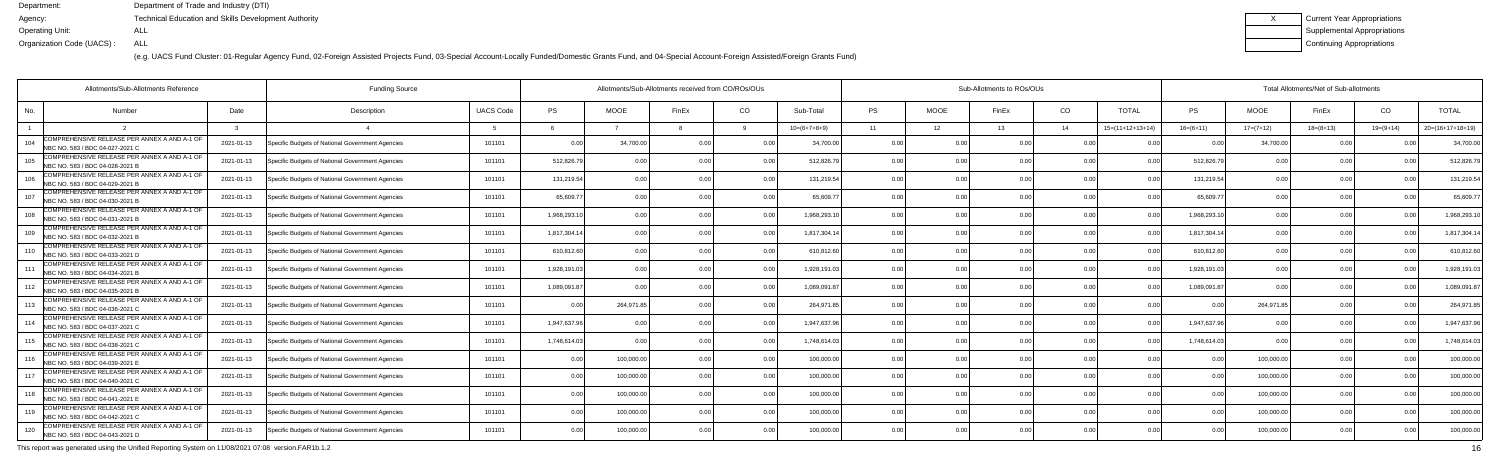(e.g. UACS Fund Cluster: 01-Regular Agency Fund, 02-Foreign Assisted Projects Fund, 03-Special Account-Locally Funded/Domestic Grants Fund, and 04-Special Account-Foreign Assisted/Foreign Grants Fund)

| Current Year Appropriations        |
|------------------------------------|
| <b>Supplemental Appropriations</b> |
| Continuing Appropriations          |

| Allotments/Sub-Allotments Reference                                                    |            |                                                  |                  | Allotments/Sub-Allotments received from CO/ROs/OUs |             |                |                |                | Sub-Allotments to ROs/OUs |             |       | Total Allotments/Net of Sub-allotments |                    |                |             |             |                |                    |
|----------------------------------------------------------------------------------------|------------|--------------------------------------------------|------------------|----------------------------------------------------|-------------|----------------|----------------|----------------|---------------------------|-------------|-------|----------------------------------------|--------------------|----------------|-------------|-------------|----------------|--------------------|
| No.<br><b>Number</b>                                                                   | Date       | Description                                      | <b>UACS Code</b> | PS                                                 | <b>MOOE</b> | FinEx          | CO             | Sub-Total      | <b>PS</b>                 | <b>MOOE</b> | FinEx | CO                                     | <b>TOTAL</b>       | <b>PS</b>      | <b>MOOE</b> | FinEx       | CO             | <b>TOTAL</b>       |
|                                                                                        |            |                                                  |                  |                                                    |             |                |                | $10=(6+7+8+9)$ | 11                        | 12          | 13    | 14                                     | $15=(11+12+13+14)$ | $16=(6+11)$    | $17=(7+12)$ | $18=(8+13)$ | $19=(9+14)$    | $20=(16+17+18+19)$ |
| COMPREHENSIVE RELEASE PER ANNEX A AND A-1 OF<br>121<br>NBC NO. 583 / BDC 04-044-2021 C | 2021-01-13 | Specific Budgets of National Government Agencies | 101101           | 0.00                                               | 100,000.0   | 0 <sub>0</sub> |                | 100,000.00     | 0.00                      | 0 O         | 0.00  | 0 <sub>0</sub>                         |                    |                | 100,000.0   | n n         |                | 100,000.0          |
| COMPREHENSIVE RELEASE PER ANNEX A AND A-1 OF<br>122<br>NBC NO. 583 / BDC 04-045-2021 A | 2021-01-13 | Specific Budgets of National Government Agencies | 101101           | 0.00                                               | 100.000.0   | 0 <sub>0</sub> | 0.00           | 100,000.00     | 0.00                      | 0.00        |       | 0.00                                   | 0.00               | 0 <sub>0</sub> | 100,000.00  | 0.00        | 0.00           | 100,000.0          |
| COMPREHENSIVE RELEASE PER ANNEX A AND A-1 OF<br>123<br>NBC NO. 583 / BDC 04-046-2021 C | 2021-01-13 | Specific Budgets of National Government Agencies | 101101           | 0.00                                               | 100,000.00  | 0 <sub>0</sub> | 0.00           | 100,000.00     | 0.00                      | 0.00        |       | 0.00                                   | 0.00               | 0 <sub>0</sub> | 100,000.00  | 0.00        |                | 100,000.0          |
| COMPREHENSIVE RELEASE PER ANNEX A AND A-1 OF<br>124<br>NBC NO. 583 / BDC 04-047-2021 D | 2021-01-13 | Specific Budgets of National Government Agencies | 101101           | 0.00                                               | 100,000.0   |                | 0.00           | 100,000.0      | 0.00                      | 0.00        |       | 0.00                                   | 0 <sub>0</sub>     | 0 <sub>0</sub> | 100,000.0   | 0.00        |                | 100,000.0          |
| COMPREHENSIVE RELEASE PER ANNEX A AND A-1 OF<br>125<br>NBC NO. 583 / BDC 04-048-2021 B | 2021-01-13 | Specific Budgets of National Government Agencies | 101101           | 0.00                                               | 100.000.00  |                | 0.00           | 100.000.00     | 0.00                      | 0.00        |       | 0.00                                   | 0.00               | 0 <sub>0</sub> | 100,000.00  | 0.00        |                | 100,000.0          |
| COMPREHENSIVE RELEASE PER ANNEX A AND A-1 OF<br>126<br>NBC NO. 583 / BDC 04-049-2021 D | 2021-01-13 | Specific Budgets of National Government Agencies | 101101           | 0.00                                               | 100.000.00  | 0 <sub>0</sub> | 0.00           | 100,000.00     | 0.00                      | 0.00        | 0.00  | 0.00                                   | 0.00               | 0 <sub>0</sub> | 100,000.00  | 0.00        | 0.00           | 100,000.0          |
| COMPREHENSIVE RELEASE PER ANNEX A AND A-1 OF<br>127<br>NBC NO. 583 / BDC 04-050-2021 C | 2021-01-13 | Specific Budgets of National Government Agencies | 101101           | 0.00                                               | 100,000.0   |                | 0.00           | 100,000.00     | 0.00                      | 0.00        |       | 0.00                                   |                    | n n            | 100,000.0   | 0.00        |                | 100,000.0          |
| COMPREHENSIVE RELEASE PER ANNEX A AND A-1 OF<br>128<br>NBC NO. 583 / BDC 04-051-2021 D | 2021-01-13 | Specific Budgets of National Government Agencies | 101101           | 0.00                                               | 100.000.0   |                | 0 <sub>0</sub> | 100,000.00     | 0.00                      | 0.00        |       | 0 <sub>0</sub>                         | 0.00               |                | 100,000.00  | 0.00        | $\cap$ $\cap$  | 100,000.0          |
| COMPREHENSIVE RELEASE PER ANNEX A AND A-1 OF<br>129<br>NBC NO. 583 / BDC 04-052-2021 D | 2021-01-13 | Specific Budgets of National Government Agencies | 101101           | 0.00                                               | 100,000.0   | n n            | 0.00           | 100,000.00     | 0.00                      | 0.00        | 0.OC  | 0.00                                   | 0.00               | 0 <sub>0</sub> | 100.000.00  | 0.00        | 0.00           | 100,000.0          |
| COMPREHENSIVE RELEASE PER ANNEX A AND A-1 OF<br>130<br>NBC NO. 583 / BDC 04-053-2021 C | 2021-01-13 | Specific Budgets of National Government Agencies | 101101           | 0.00                                               | 100,000.00  | n n            | 0.00           | 100,000.00     | 0.00                      | 0.00        | n nr  | 0.00                                   | 0.00               | 0 <sub>0</sub> | 100,000.00  | 0.00        |                | 100,000.0          |
| COMPREHENSIVE RELEASE PER ANNEX A AND A-1 OF<br>131<br>NBC NO. 583 / BDC 04-055-2021 C | 2021-01-13 | Specific Budgets of National Government Agencies | 101101           | 0.00                                               | 100.000.0   |                | 0 <sub>0</sub> | 100,000.00     | 0.00                      | 0.00        |       | 0 <sub>0</sub>                         | 0 <sub>0</sub>     | 0 <sub>0</sub> | 100,000.00  | -0.00       |                | 100,000.0          |
| COMPREHENSIVE RELEASE PER ANNEX A AND A-1 OF<br>132<br>NBC NO. 583 / BDC 04-056-2021 F | 2021-01-13 | Specific Budgets of National Government Agencies | 101101           | 1.497.88                                           | 0.00        |                | 0.00           | 1.497.8        | 0.00                      | 0.00        |       | 0.00                                   | 0.00               | 1.497.8        |             | 0.00        |                | 1,497.88           |
| COMPREHENSIVE RELEASE PER ANNEX A AND A-1 OF<br>133<br>NBC NO. 583 / BDC 04-057-2021 E | 2021-01-13 | Specific Budgets of National Government Agencies | 101101           | 254,718.12                                         | 0.00        |                | 0.00           | 254,718.12     | 0.00                      | 0.00        | n nr  | 0.00                                   | 0.00               | 254,718.12     | 0.00        | 0.00        | 0.00           | 254,718.1          |
| COMPREHENSIVE RELEASE PER ANNEX A AND A-1 OF<br>134<br>NBC NO. 583 / BDC 04-058-2021 E | 2021-01-13 | Specific Budgets of National Government Agencies | 101101           | 548,533.01                                         | . O O       |                | 0.00           | 548.533.0      | 0.00                      | 0.00        |       | 0 <sub>0</sub>                         |                    | 548,533.0      |             | <u>በ በበ</u> |                | 548,533.0          |
| COMPREHENSIVE RELEASE PER ANNEX A AND A-1 OF<br>135<br>NBC NO. 583 / BDC 04-059-2021 F | 2021-01-13 | Specific Budgets of National Government Agencies | 101101           | 0.00                                               | 103,382.00  |                | 0.00           | 103,382.00     | 0.00                      | 0.00        |       | 0 <sub>0</sub>                         | 0.00               | 0 <sub>0</sub> | 103,382.0   | 0.00        | 0 <sub>0</sub> | 103,382.0          |
| COMPREHENSIVE RELEASE PER ANNEX A AND A-1 OF<br>136<br>NBC NO. 583 / BDC 04-062-2021 F | 2021-01-13 | Specific Budgets of National Government Agencies | 101101           | 0.00                                               | 556,239.00  | 0.00           | 0.00           | 556,239.00     | 0.00                      | 0.00        | 0.00  | 0.00                                   | 0.00               | 0.0(           | 556,239.00  | 0.00        | 0.00           | 556,239.0          |
| COMPREHENSIVE RELEASE PER ANNEX A AND A-1 OF<br>137<br>NBC NO. 583 / BDC 04-063-2021 G | 2021-01-13 | Specific Budgets of National Government Agencies | 101101           | 118,972.66                                         | 0.00        |                | 0.00           | 118,972.66     | 0 <sub>0</sub>            | 0.00        |       | 0 <sub>0</sub>                         |                    | 118,972.6      |             | 0.00        |                | 118,972.6          |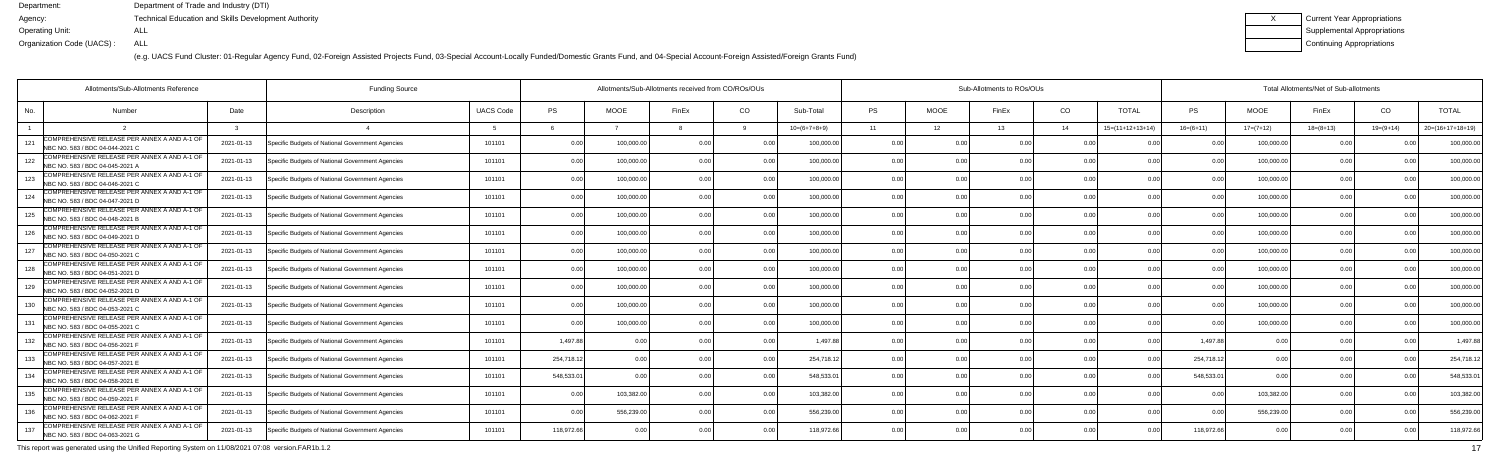(e.g. UACS Fund Cluster: 01-Regular Agency Fund, 02-Foreign Assisted Projects Fund, 03-Special Account-Locally Funded/Domestic Grants Fund, and 04-Special Account-Foreign Assisted/Foreign Grants Fund)

| Current Year Appropriations |
|-----------------------------|
| Supplemental Appropriations |
| Continuing Appropriations   |

| Allotments/Sub-Allotments Reference                                                    |            |                                                  |                  | Allotments/Sub-Allotments received from CO/ROs/OUs |             |                |                |                | Sub-Allotments to ROs/OUs |             |       | Total Allotments/Net of Sub-allotments |                    |                |                |             |               |                    |
|----------------------------------------------------------------------------------------|------------|--------------------------------------------------|------------------|----------------------------------------------------|-------------|----------------|----------------|----------------|---------------------------|-------------|-------|----------------------------------------|--------------------|----------------|----------------|-------------|---------------|--------------------|
| No.<br>Number                                                                          | Date       | Description                                      | <b>UACS Code</b> | PS                                                 | <b>MOOE</b> | FinEx          | CO             | Sub-Total      | <b>PS</b>                 | <b>MOOE</b> | FinEx | CO                                     | <b>TOTAL</b>       | <b>PS</b>      | <b>MOOE</b>    | FinEx       | CO            | <b>TOTAL</b>       |
|                                                                                        |            |                                                  |                  |                                                    |             |                |                | $10=(6+7+8+9)$ | 11                        | 12          | 13    | 14                                     | $15=(11+12+13+14)$ | $16=(6+11)$    | $17=(7+12)$    | $18=(8+13)$ | $19=(9+14)$   | $20=(16+17+18+19)$ |
| COMPREHENSIVE RELEASE PER ANNEX A AND A-1 OF<br>138<br>NBC NO. 583 / BDC 04-064-2021 H | 2021-01-13 | Specific Budgets of National Government Agencies | 101101           | 123,839.77                                         | 0.00        | n n            |                | 123,839.7      | 0.00                      | 0 O         | 0.OC  | 0 <sub>0</sub>                         |                    | 123,839.7      | 0.00           |             |               | 123,839.7          |
| COMPREHENSIVE RELEASE PER ANNEX A AND A-1 OF<br>139<br>NBC NO. 583 / BDC 04-064-2021 H | 2021-01-13 | Specific Budgets of National Government Agencies | 101101           | 19,881.90                                          | 0.00        |                | 0.00           | 19,881.90      | 0.00                      | 0.00        |       | 0.00                                   |                    | 19,881.9       | 0.00           | 0.00        | 0.00          | 19,881.9           |
| COMPREHENSIVE RELEASE PER ANNEX A AND A-1 OF<br>NBC NO. 583 / BDC 04-066-2021 G        | 2021-01-13 | Specific Budgets of National Government Agencies | 101101           | 699,702.50                                         | 0.00        |                | 0.00           | 699,702.50     | 0.00                      | 0.00        |       | 0.00                                   | 0.00               | 699,702.50     | 0.00           | 0.00        |               | 699,702.5          |
| COMPREHENSIVE RELEASE PER ANNEX A AND A-1 OF<br>141<br>NBC NO. 583 / BDC 04-067-2021   | 2021-01-13 | Specific Budgets of National Government Agencies | 101101           | 29,445.19                                          | 0.00        |                | 0.00           | 29,445.1       | 0.00                      | 0.00        |       | 0.00                                   |                    | 29,445.1       | 0.0            | 0.00        |               | 29,445.            |
| COMPREHENSIVE RELEASE PER ANNEX A AND A-1 OF<br>142<br>NBC NO. 583 / BDC 04-068-2021 J | 2021-01-13 | Specific Budgets of National Government Agencies | 101101           | 0.00                                               | 375,464.32  |                | 0.00           | 375,464.32     | 0.00                      | 0.00        |       | 0 <sub>0</sub>                         | 0.00               | n n            | 375,464.32     | 0.00        |               | 375,464.3          |
| COMPREHENSIVE RELEASE PER ANNEX A AND A-1 OF<br>143<br>NBC NO. 583 / BDC 04-069-2021 D | 2021-01-13 | Specific Budgets of National Government Agencies | 101101           | 0.00                                               | 5,450.00    | 0 <sub>0</sub> | 0.00           | 5.450.00       | 0.00                      | 0.00        | 0.00  | 0.00                                   | 0.00               | 0 <sub>0</sub> | 5,450.00       | 0.00        | 0.00          | 5,450.00           |
| COMPREHENSIVE RELEASE PER ANNEX A AND A-1 OF<br>NBC NO. 583 / BDC 04-070-2021 G        | 2021-01-13 | Specific Budgets of National Government Agencies | 101101           | 0.00                                               | 17,440.00   |                | 0.00           | 17,440.00      | 0.00                      | 0.00        |       | 0.00                                   |                    | $\Omega$       | 17,440.00      | 0.00        |               | 17,440.0           |
| COMPREHENSIVE RELEASE PER ANNEX A AND A-1 OF<br>145<br>NBC NO. 583 / BDC 04-071-2021 D | 2021-01-13 | Specific Budgets of National Government Agencies | 101101           | 0.00                                               | 7,630.0     |                | 0.00           | 7.630.00       | 0.00                      | 0.00        |       | 0 <sub>0</sub>                         | 0.00               | 0 <sub>0</sub> | 7.630.00       | 0.00        | 0.00          | 7,630.0            |
| COMPREHENSIVE RELEASE PER ANNEX A AND A-1 OF<br>146<br>NBC NO. 583 / BDC 04-072-2021 F | 2021-01-13 | Specific Budgets of National Government Agencies | 101101           | 0.00                                               | 2,180.00    | 0 <sub>0</sub> | 0.00           | 2,180.00       | 0.00                      | 0.00        | 0.OC  | 0.00                                   | 0.00               | 0 <sub>0</sub> | 2,180.00       | 0.00        | 0.00          | 2,180.00           |
| COMPREHENSIVE RELEASE PER ANNEX A AND A-1 OF<br>NBC NO. 583 / BDC 04-073-2021 D        | 2021-01-13 | Specific Budgets of National Government Agencies | 101101           | 0.00                                               | 4,360.00    | n n            | 0.00           | 4.360.00       | 0.00                      | 0.00        | n nr  | 0.00                                   | 0.00               | 0 <sub>0</sub> | 4,360.00       | 0.00        |               | 4,360.0            |
| COMPREHENSIVE RELEASE PER ANNEX A AND A-1 OF<br>148<br>NBC NO. 583 / BDC 04-074-2021 E | 2021-01-13 | Specific Budgets of National Government Agencies | 101101           | 0.00                                               | 3,270.00    | n n            | 0 <sub>0</sub> | 3,270.00       | 0.00                      | 0.00        |       | 0 <sub>0</sub>                         | n no               |                | 3,270.00       | 0.00        | $\cap$ $\cap$ | 3,270.00           |
| COMPREHENSIVE RELEASE PER ANNEX A AND A-1 OF<br>149<br>NBC NO. 583 / BDC 04-075-2021 H | 2021-01-13 | Specific Budgets of National Government Agencies | 101101           | 0.00                                               | 134.956.80  |                | 0.00           | 134.956.80     | 0.00                      | 0.00        |       | 0.00                                   | 0.00               | 0 <sub>0</sub> | 134.956.80     | 0.00        |               | 134,956.8          |
| COMPREHENSIVE RELEASE PER ANNEX A AND A-1 OF<br>150<br>NBC NO. 583 / BDC 04-076-2021 I | 2021-01-13 | Specific Budgets of National Government Agencies | 101101           | 0.00                                               | 6,000.00    |                | 0.00           | 6.000.00       | 0.00                      | 0.00        | n nr  | 0.00                                   | 0.00               | $\cap$ $\cap$  | 6,000.00       | 0.00        | 0.00          | 6,000.0            |
| COMPREHENSIVE RELEASE PER ANNEX A AND A-1 OF<br>151<br>NBC NO. 583 / BDC 04-077-2021 E | 2021-01-13 | Specific Budgets of National Government Agencies | 101101           | 0.00                                               | 8,000.0     |                | 0.00           | 8.000.0        | 0.00                      | 0.00        |       | 0 <sub>0</sub>                         |                    |                | 8,000.0        | <u>በ በበ</u> |               | 8,000.0            |
| COMPREHENSIVE RELEASE PER ANNEX A AND A-1 OF<br>152<br>NBC NO. 583 / BDC 04-078-2021 H | 2021-01-13 | Specific Budgets of National Government Agencies | 101101           | 0.00                                               | 10.000.00   |                | 0.00           | 10,000.00      | 0.00                      | 0.00        |       | 0 <sub>0</sub>                         | 0.00               | 0 <sub>0</sub> | 10,000.00      | 0.00        | 0.00          | 10,000.0           |
| COMPREHENSIVE RELEASE PER ANNEX A AND A-1 OF<br>153<br>NBC NO. 583 / BDC 05-079-2021 C | 2021-01-13 | Specific Budgets of National Government Agencies | 101101           | 4,000.00                                           | 0.00        | 0 <sub>0</sub> | 0.00           | 4.000.00       | 0.00                      | 0.00        | 0.00  | 0.00                                   | 0.00               | 4.000.00       | 0.00           | 0.00        | 0.00          | 4,000.00           |
| COMPREHENSIVE RELEASE PER ANNEX A AND A-1 OF<br>154<br>NBC NO. 583 / BDC 05-080-2021 E | 2021-01-13 | Specific Budgets of National Government Agencies | 101101           | 70,160.14                                          | 0.00        |                | 0.00           | 70,160.14      | 0 <sub>0</sub>            | 0.00        |       | 0 <sub>0</sub>                         |                    | 70,160.1       | 0 <sub>0</sub> | 0.00        |               | 70,160.14          |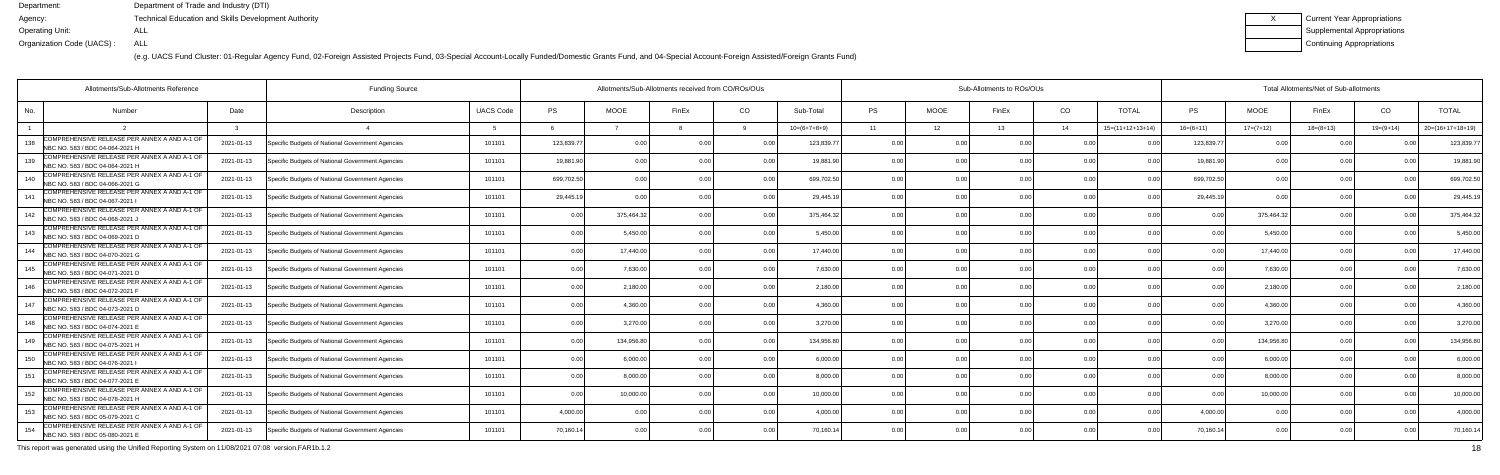(e.g. UACS Fund Cluster: 01-Regular Agency Fund, 02-Foreign Assisted Projects Fund, 03-Special Account-Locally Funded/Domestic Grants Fund, and 04-Special Account-Foreign Assisted/Foreign Grants Fund)

| Current Year Appropriations |
|-----------------------------|
| Supplemental Appropriations |
| Continuing Appropriations   |

| Allotments/Sub-Allotments Reference                                                     |            |                                                  |                  | Allotments/Sub-Allotments received from CO/ROs/OUs |             |                |                |                | Sub-Allotments to ROs/OUs |             |       | Total Allotments/Net of Sub-allotments |                            |                |                |                |                |                    |
|-----------------------------------------------------------------------------------------|------------|--------------------------------------------------|------------------|----------------------------------------------------|-------------|----------------|----------------|----------------|---------------------------|-------------|-------|----------------------------------------|----------------------------|----------------|----------------|----------------|----------------|--------------------|
| No.<br><b>Number</b>                                                                    | Date       | Description                                      | <b>UACS Code</b> | PS                                                 | <b>MOOE</b> | FinEx          | CO             | Sub-Total      | PS                        | <b>MOOE</b> | FinEx | CO                                     | <b>TOTAL</b>               | PS             | <b>MOOE</b>    | FinEx          | CO             | <b>TOTAL</b>       |
|                                                                                         |            |                                                  |                  |                                                    |             |                |                | $10=(6+7+8+9)$ | 11                        | 12          | 13    | 14                                     | $15=(11+12+13+14)$         | $16=(6+11)$    | $17=(7+12)$    | $18=(8+13)$    | $19=(9+14)$    | $20=(16+17+18+19)$ |
| COMPREHENSIVE RELEASE PER ANNEX A AND A-1 OF<br>155<br>NBC NO. 583 / BDC 05-081-2021 E  | 2021-01-13 | Specific Budgets of National Government Agencies | 101101           | 15,341.26                                          | 0.00        | 0.00           |                | 15,341.26      | 0.0                       |             |       | 0.00                                   |                            | 15,341.2       | 0 <sub>0</sub> |                |                | 15,341.2           |
| COMPREHENSIVE RELEASE PER ANNEX A AND A-1 OF<br>156<br>NBC NO. 583 / BDC 05-082-2021 G  | 2021-01-13 | Specific Budgets of National Government Agencies | 101101           | 3,500.00                                           | 0.00        | 0 OC           | 0.00           | 3,500.00       | 0.00                      | 0.00        |       | 0.00                                   | 0 <sub>0</sub>             | 3,500.00       | 0.00           | 0.00           | 0 <sub>0</sub> | 3,500.0            |
| COMPREHENSIVE RELEASE PER ANNEX A AND A-1 OF<br>157<br>NBC NO. 583 / BDC 05-083-2021 C  | 2021-01-13 | Specific Budgets of National Government Agencies | 101101           | 96,522.00                                          | 0.00        |                | 0.00           | 96,522.00      | 0.00                      | 0.00        |       | 0.00                                   | 0 <sub>0</sub>             | 96,522.00      | 0.00           | 0.00           | $\cap$ $\cap$  | 96,522.0           |
| COMPREHENSIVE RELEASE PER ANNEX A AND A-1 OF<br>158<br>NBC NO. 583 / BDC 05-084-2021 K  | 2021-01-13 | Specific Budgets of National Government Agencies | 101101           | 0.00                                               | 600,000.00  | 0 OC           | 0.00           | 600,000.0      | 0.00                      | 0.00        |       | 0.00                                   | 0.00                       | 0 <sub>0</sub> | 600,000.0      | 0.00           |                | 600,000.0          |
| COMPREHENSIVE RELEASE PER ANNEX A AND A-1 OF<br>159<br>NBC NO. 583 / BDC 05-086-2021 C  | 2021-01-13 | Specific Budgets of National Government Agencies | 101101           | 19,423.66                                          | 0.00        |                | 0 <sub>0</sub> | 19.423.66      | 0.00                      | 0.00        |       | 0.00                                   | 0.00                       | 19,423.66      | 0 <sub>0</sub> | 0.00           |                | 19,423.6           |
| COMPREHENSIVE RELEASE PER ANNEX A AND A-1 OF<br>160<br>NBC NO. 583 / BDC 05-087-2021 F  | 2021-01-13 | Specific Budgets of National Government Agencies | 101101           | 83.565.00                                          | 0.00        | 0 <sub>0</sub> | 0.00           | 83.565.00      | 0.00                      | 0.00        |       | 0.00                                   | 0 <sup>0<sup>c</sup></sup> | 83,565.00      | 0.00           | 0.00           | 0.00           | 83,565.00          |
| COMPREHENSIVE RELEASE PER ANNEX A AND A-1 OF<br>161<br>NBC NO. 583 / BDC 05-088-2021 F  | 2021-01-13 | Specific Budgets of National Government Agencies | 101101           | 0.00                                               | 528,850.00  |                | 0.00           | 528,850.0      | 0.0                       | 0.00        |       | 0.00                                   | n nr                       | n nr           | 528,850.0      | 0 Q            |                | 528,850.0          |
| COMPREHENSIVE RELEASE PER ANNEX A AND A-1 OF<br>162<br>NBC NO. 583 / BDC 05-089-2021 E  | 2021-01-13 | Specific Budgets of National Government Agencies | 101101           | 1,053,562.45                                       | 0.00        |                | 0 <sub>0</sub> | 1,053,562.4    | 0.00                      | 0.00        |       | 0.00                                   | 0 <sub>0</sub>             | 1,053,562.4    | 0 <sub>0</sub> | 0.00           |                | 1,053,562.4        |
| COMPREHENSIVE RELEASE PER ANNEX A AND A-1 OF<br>163<br>NBC NO. 583 / BDC 05-090-2021 F  | 2021-01-13 | Specific Budgets of National Government Agencies | 101101           | 119.566.92                                         | 0.00        | 0 OC           | 0.00           | 119,566.92     | 0.00                      | 0.00        |       | 0.00                                   | 0.00                       | 119,566.92     | 0.00           | 0.00           | 0.00           | 119,566.9          |
| COMPREHENSIVE RELEASE PER ANNEX A AND A-1 OF<br>164<br>NBC NO. 583 / BDC 05-091-2021    | 2021-01-13 | Specific Budgets of National Government Agencies | 101101           | 1,497.88                                           | 0.00        |                | 0.00           | 1.497.88       | 0.00                      | 0.00        |       | 0.00                                   | 0 <sup>0<sup>c</sup></sup> | 1.497.88       | 0.00           | 0.00           |                | 1,497.8            |
| COMPREHENSIVE RELEASE PER ANNEX A AND A-1 OF<br>165<br>NBC NO. 583 / BDC 06-092-22021 G | 2021-01-13 | Specific Budgets of National Government Agencies | 101101           | 238,179.80                                         | 0.00        |                | 0 <sub>0</sub> | 238,179.80     | 0 <sub>0</sub>            | ი იი        |       | 0.00                                   | 0 <sub>0</sub>             | 238,179.80     | 0 <sub>0</sub> | n n            |                | 238,179.8          |
| COMPREHENSIVE RELEASE PER ANNEX A AND A-1 OF<br>166<br>NBC NO. 583 / BDC 06-093-22021   | 2021-01-13 | Specific Budgets of National Government Agencies | 101101           | 158.391.57                                         | 0.00        |                | 0.00           | 158,391.5      | 0.00                      | 0.00        |       | 0.00                                   | 0 <sub>0</sub>             | 158.391.57     |                | 0.00           |                | 158,391.5          |
| COMPREHENSIVE RELEASE PER ANNEX A AND A-1 OF<br>167<br>NBC NO. 583 / BDC 06-094-2021 M  | 2021-01-13 | Specific Budgets of National Government Agencies | 101101           | 0.00                                               | 100,800.00  | 0 <sub>0</sub> | 0.00           | 100,800.00     | 0.00                      | 0.00        |       | 0.00                                   | 0.00                       | 0 <sub>0</sub> | 100,800.00     | 0.00           | 0.00           | 100,800.0          |
| COMPREHENSIVE RELEASE PER ANNEX A AND A-1 OF<br>168<br>NBC NO. 583 / BDC 06-095-2021,   | 2021-01-13 | Specific Budgets of National Government Agencies | 101101           | 13,341.67                                          | . വ         |                | 0.00           | 13,341.6       | 0.00                      | 0.OO        |       | 0.00                                   |                            | 13.341.67      |                | 0 <sub>0</sub> |                | 13,341.6           |
| COMPREHENSIVE RELEASE PER ANNEX A AND A-1 OF<br>169<br>NBC NO. 583 / BDC 06-096-2021 J  | 2021-01-13 | Specific Budgets of National Government Agencies | 101101           | 0.00                                               | 101,610.00  |                | 0.00           | 101,610.00     | 0.00                      | 0.00        |       | 0.00                                   | 0.00                       | 0 <sub>0</sub> | 101,610.00     | 0.00           | 0.00           | 101,610.0          |
| COMPREHENSIVE RELEASE PER ANNEX A AND A-1 OF<br>170<br>NBC NO. 583 / BDC 06-097-2021 O  | 2021-01-13 | Specific Budgets of National Government Agencies | 101101           | 73,761.75                                          | 0.00        | 0.00           | 0.00           | 73,761.7       | 0.00                      | 0.00        | 0.00  | 0.00                                   | 0.00                       | 73,761.7       | 0.00           | 0.00           | 0.00           | 73,761.7           |
| COMPREHENSIVE RELEASE PER ANNEX A AND A-1 OF<br>NBC NO. 583 / BDC 06-098-2021 D         | 2021-01-13 | Specific Budgets of National Government Agencies | 101101           | 100.085.57                                         | 0.00        |                | 0.00           | 100,085.5      | $\cap$                    | 0.OO        |       | 0 <sub>0</sub>                         | 0 <sup>0<sup>c</sup></sup> | 100.085.57     |                | 0.00           |                | 100,085.5          |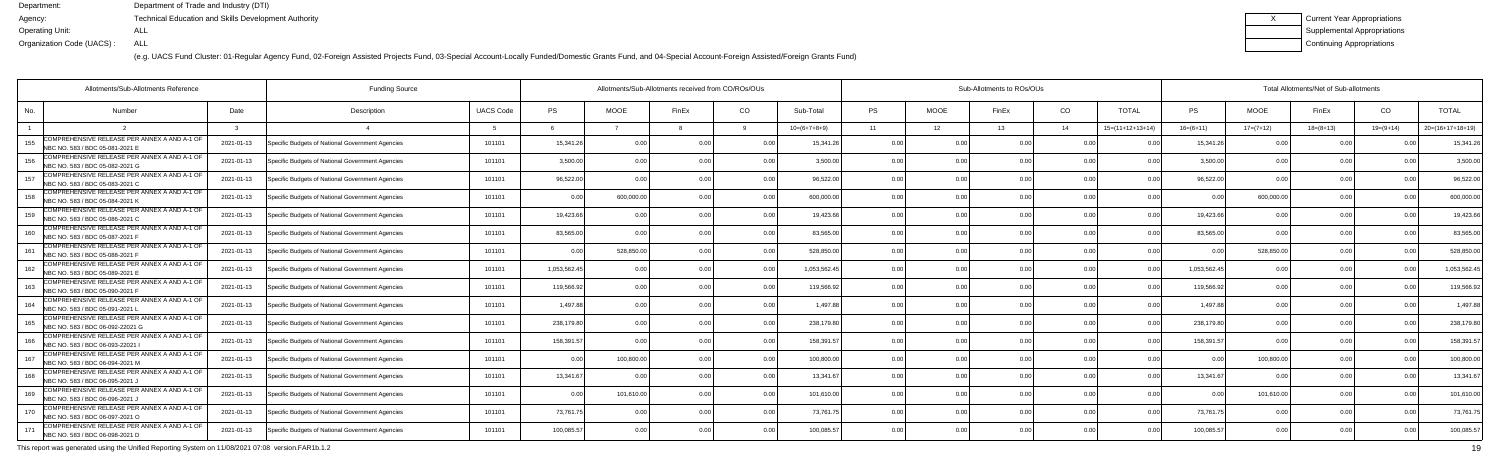(e.g. UACS Fund Cluster: 01-Regular Agency Fund, 02-Foreign Assisted Projects Fund, 03-Special Account-Locally Funded/Domestic Grants Fund, and 04-Special Account-Foreign Assisted/Foreign Grants Fund)

| Current Year Appropriations |
|-----------------------------|
| Supplemental Appropriations |
| Continuing Appropriations   |

|     | Allotments/Sub-Allotments Reference                                                 | <b>Funding Source</b> |                                                  |                  | Allotments/Sub-Allotments received from CO/ROs/OUs |                |                | Sub-Allotments to ROs/OUs |                |           |                |       |                | Total Allotments/Net of Sub-allotments |              |              |             |             |                    |  |
|-----|-------------------------------------------------------------------------------------|-----------------------|--------------------------------------------------|------------------|----------------------------------------------------|----------------|----------------|---------------------------|----------------|-----------|----------------|-------|----------------|----------------------------------------|--------------|--------------|-------------|-------------|--------------------|--|
| No. | <b>Number</b>                                                                       | Date                  | Description                                      | <b>UACS Code</b> | <b>PS</b>                                          | <b>MOOE</b>    | FinEx          | CO                        | Sub-Total      | <b>PS</b> | <b>MOOE</b>    | FinEx | CO             | <b>TOTAL</b>                           | PS           | <b>MOOE</b>  | FinEx       | CO          | <b>TOTAL</b>       |  |
|     |                                                                                     |                       |                                                  |                  |                                                    |                |                |                           | $10=(6+7+8+9)$ | 11        | 12             | 13    | - 14           | $15=(11+12+13+14)$                     | $16=(6+11)$  | $17=(7+12)$  | $18=(8+13)$ | $19=(9+14)$ | $20=(16+17+18+19)$ |  |
| 172 | COMPREHENSIVE RELEASE PER ANNEX A AND A-1 OF<br>NBC NO. 583 / BDC 06-099-2021 K     | 2021-01-13            | Specific Budgets of National Government Agencies | 101101           | 0.00                                               | 633,473.4      | 0 0            | 0 O                       | 633,473.4      | 0.00      | 0 <sub>0</sub> |       | 0 <sub>0</sub> |                                        | n c          | 633,473.40   | 0.00        |             | 633,473.4          |  |
| 173 | COMPREHENSIVE RELEASE PER ANNEX A AND A-1 OF<br>NBC NO. 583 / BDC 06-100-2021 H     | 2021-01-13            | Specific Budgets of National Government Agencies | 101101           | 10,166.14                                          | 0.00           |                | 0.00                      | 10,166.14      | 0.00      | 0.00           |       | 0.00           | 0 <sub>0</sub>                         | 10,166.1     | 0.00         | 0.00        |             | 10,166.1           |  |
| 174 | COMPREHENSIVE RELEASE PER ANNEX A AND A-1 OF<br>NBC NO. 583 / BDC 06-103-2021 H     | 2021-01-13            | Specific Budgets of National Government Agencies | 101101           | 11,000.00                                          | 0.00           |                | 0.00                      | 11,000.00      | 0.00      | 0.00           |       | 0.00           | 0 <sub>0</sub>                         | 11,000.00    | 0.00         | 0.00        |             | 11,000.00          |  |
| 175 | COMPREHENSIVE RELEASE PER ANNEX A AND A-1 OF<br>NBC NO. 583 / BDC 06-104-2021       | 2021-01-13            | Specific Budgets of National Government Agencies | 101101           | 13,500.00                                          | 0.0            |                | 0.0                       | 13,500.00      | 0.00      | 0.00           |       | 0.00           |                                        | 13,500.0     | 0.00         | 0.00        |             | 13,500.0           |  |
| 176 | COMPREHENSIVE RELEASE PER ANNEX A AND A-1 OF<br>NBC NO. 583 / BDC 06-105-2021 E     | 2021-01-13            | Specific Budgets of National Government Agencies | 101101           | 0.00                                               | 4,298,000.00   |                | 0.00                      | 4,298,000.00   | 0.00      | 0.00           |       | 0.00           | 0.00                                   | n c          | 4,298,000.00 | 0.00        |             | 4,298,000.0        |  |
| 177 | COMPREHENSIVE RELEASE PER ANNEX A AND A-1 OF<br>NBC NO. 583 / BDC 06-107-2021 M     | 2021-01-13            | Specific Budgets of National Government Agencies | 101101           | 26,332.29                                          | 0 <sub>0</sub> |                | 0.00                      | 26,332.29      | 0.00      | 0.00           |       | 0.00           | 0 <sub>0</sub>                         | 26,332.29    | 0.00         | 0.00        |             | 26,332.29          |  |
| 178 | COMPREHENSIVE RELEASE PER ANNEX A AND A-1 OF<br>NBC NO. 583 / BDC 06-108-2021 G     | 2021-01-13            | Specific Budgets of National Government Agencies | 101101           | 0.00                                               | 3,500,000.0    |                | 0 <sub>0</sub>            | 3,500,000.00   | 0.00      | 0.00           |       | 0.00           | 0 <sub>0</sub>                         | 0 Q          | 3,500,000.00 | 0.00        |             | 3,500,000.00       |  |
| 179 | COMPREHENSIVE RELEASE PER ANNEX A AND A-1 OF<br>NBC NO. 583 / BDC 06-109-2021 P     | 2021-01-13            | Specific Budgets of National Government Agencies | 101101           | 0.00                                               | 1.918.096.0    | 0 <sub>0</sub> | 0 <sub>0</sub>            | 1.918.096.00   | 0.00      | 0.00           |       | 0.00           | 0.0(                                   | n n          | 1,918,096.00 | 0.00        |             | 1,918,096.0        |  |
| 180 | COMPREHENSIVE RELEASE PER ANNEX A AND A-1 OF<br>NBC NO. 583 / BDC 06-110-2021 F     | 2021-01-13            | Specific Budgets of National Government Agencies | 101101           | 791,721.87                                         | 0.00           |                | 0.00                      | 791,721.87     | 0.00      | 0.00           |       | 0.00           | 0 <sub>0</sub>                         | 791,721.87   | 0.00         | 0.00        |             | 791,721.8          |  |
| 181 | COMPREHENSIVE RELEASE PER ANNEX A AND A-1 OF<br>NBC NO. 583 / BDC 06-111-2021 G     | 2021-01-13            | Specific Budgets of National Government Agencies | 101101           | 47,575.77                                          | 0.00           |                | 0.00                      | 47,575.7       | 0.00      | 0.00           |       | 0.00           | 0 <sub>0</sub>                         | 47,575.7     | 0.00         | 0.00        |             | 47,575.7           |  |
| 182 | COMPREHENSIVE RELEASE PER ANNEX A AND A-1 OF<br>NBC NO. 583 / BDC 06-112-2021 F     | 2021-01-13            | Specific Budgets of National Government Agencies | 101101           | 153,201.09                                         | 0.00           |                | 0.0                       | 153,201.09     | 0.00      | 0.00           |       | 0.00           |                                        | 153,201.0    | 0.00         | 0.00        |             | 153,201.           |  |
| 183 | COMPREHENSIVE RELEASE PER ANNEX A AND A-1 OF<br>NBC NO. 583 / BDC 06-113-2021 Q     | 2021-01-13            | Specific Budgets of National Government Agencies | 101101           | 443,892.60                                         | 0.00           |                | 0.00                      | 443.892.60     | 0.00      | 0.00           |       | 0.00           | . N Q                                  | 443,892.6    | 0.00         | 0.00        |             | 443,892.6          |  |
| 184 | COMPREHENSIVE RELEASE PER ANNEX A AND A-1 OF<br>NBC NO. 583 / BDC 06-114-2021 J     | 2021-01-13            | Specific Budgets of National Government Agencies | 101101           | 190,614.12                                         | 0.00           |                | 0.00                      | 190,614.12     | 0.00      | 0.00           |       | 0.00           | 0 <sub>0</sub>                         | 190,614.1    | 0.00         | 0.00        |             | 190,614.1          |  |
| 185 | COMPREHENSIVE RELEASE PER ANNEX A AND A-1 OF<br>NBC NO. 583 / BDC 06-115-2021 K     | 2021-01-13            | Specific Budgets of National Government Agencies | 101101           | 100,299.90                                         | 0 <sub>0</sub> |                | 0.0                       | 100,299.90     | 0.00      | 0.00           |       | 0 <sub>0</sub> |                                        | 100,299.90   | 0.00         | 0.00        |             | 100,299.9          |  |
| 186 | COMPREHENSIVE RELEASE PER ANNEX A AND A-1 OF<br>NBC NO. 583 / BDC 06-116-2021 D     | 2021-01-13            | Specific Budgets of National Government Agencies | 101101           | 1,427,273.10                                       | 0.00           |                | <u>ሰ</u>                  | 1,427,273.10   | 0.00      | 0.00           |       | 0 <sub>0</sub> |                                        | 1,427,273.10 | 0.00         | 0.00        |             | 1,427,273.1        |  |
| 187 | COMPREHENSIVE RELEASE PER ANNEX A AND A-1 OF<br>NBC NO. 583 / BDC No: 03-022-2021 C | 2021-01-13            | Specific Budgets of National Government Agencies | 101101           | 1,311,953.28                                       | 0.00           |                | 0.00                      | 1.311.953.2    | 0.00      | 0.00           |       | 0.00           | 0.0(                                   | 1,311,953.2  | 0.00         | 0.00        |             | 1,311,953.2        |  |
| 188 | COMPREHENSIVE RELEASE PER ANNEX A AND A-1 OF<br>NBC NO. 583 / BDC No: 03-023-2021 A | 2021-01-13            | Specific Budgets of National Government Agencies | 101101           | 95,151.54                                          | 0.00           |                | 0.00                      | 95,151.54      | 0.00      | 0.00           | n nr  | 0 <sub>0</sub> |                                        | 95,151.54    | 0.00         | 0.00        |             | 95,151.5           |  |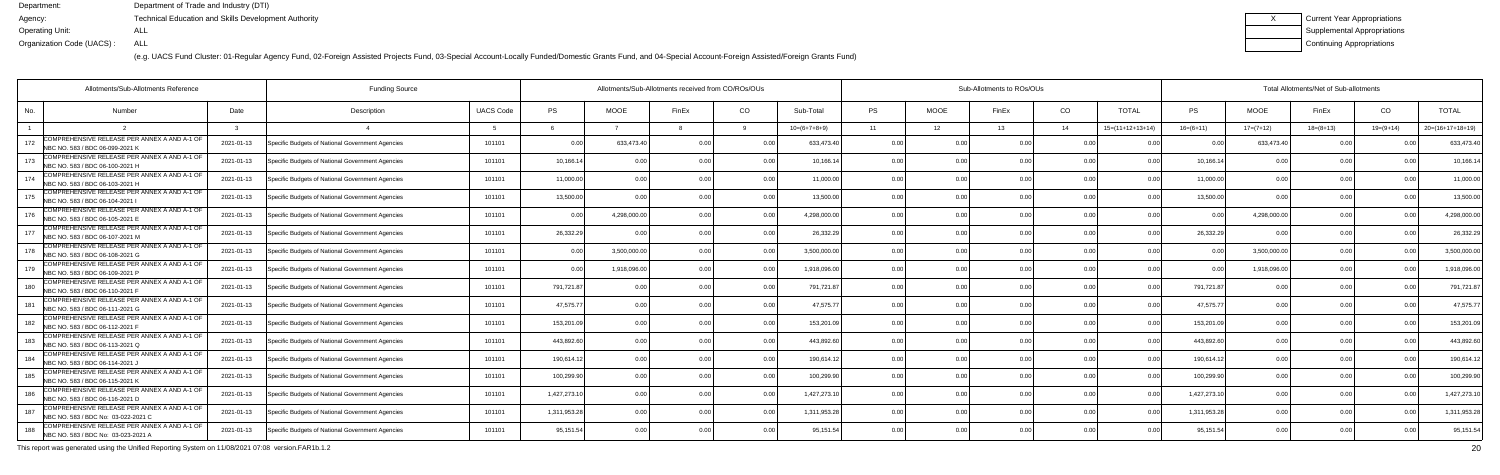(e.g. UACS Fund Cluster: 01-Regular Agency Fund, 02-Foreign Assisted Projects Fund, 03-Special Account-Locally Funded/Domestic Grants Fund, and 04-Special Account-Foreign Assisted/Foreign Grants Fund)

| Current Year Appropriations |
|-----------------------------|
| Supplemental Appropriations |
| Continuing Appropriations   |

|                           | Allotments/Sub-Allotments Reference                                                                                   | <b>Funding Source</b> |                                                  | Allotments/Sub-Allotments received from CO/ROs/OUs |                |               |                | Sub-Allotments to ROs/OUs |                |                |             |       |                | Total Allotments/Net of Sub-allotments |             |                |             |             |                    |
|---------------------------|-----------------------------------------------------------------------------------------------------------------------|-----------------------|--------------------------------------------------|----------------------------------------------------|----------------|---------------|----------------|---------------------------|----------------|----------------|-------------|-------|----------------|----------------------------------------|-------------|----------------|-------------|-------------|--------------------|
| No.                       | Number                                                                                                                | Date                  | Description                                      | <b>UACS Code</b>                                   | <b>PS</b>      | <b>MOOE</b>   | FinEx          | CO                        | Sub-Total      | <b>PS</b>      | <b>MOOE</b> | FinEx | CO             | <b>TOTAL</b>                           | <b>PS</b>   | <b>MOOE</b>    | FinEx       | CO          | <b>TOTAL</b>       |
|                           |                                                                                                                       |                       |                                                  |                                                    |                |               |                |                           | $10=(6+7+8+9)$ | 11             | 12          | 13    | 14             | $15=(11+12+13+14)$                     | $16=(6+11)$ | $17=(7+12)$    | $18=(8+13)$ | $19=(9+14)$ | $20=(16+17+18+19)$ |
| 189                       | COMPREHENSIVE RELEASE PER ANNEX A AND A-1 OF<br>NBC NO. 583 / BDC No: 06-106-2021                                     | 2021-01-13            | Specific Budgets of National Government Agencies | 101101                                             | 0.00           | 406,891.0     | 0.00           | 0.00                      | 406,891.00     | 0.00           | 0.0(        | 0.00  | 0 Q            |                                        |             | 406,891.0      | 0.00        | 0.OC        | 406,891.00         |
| 190<br><b>NBC No. 583</b> | COMPREHENSIVE RELEASE PER ANNEX A AND A-1 OF<br>NBC NO. 583 / Comprehensive Release per Annex A and A-1 of 2021-01-13 |                       | Specific Budgets of National Government Agencies | 101101                                             | 0.00           | 4,000.0       |                |                           | 4,000.00       |                | 0.0(        |       |                |                                        |             | 4,000.0        |             |             | 4,000.00           |
| 191                       | COMPREHENSIVE RELEASE PER ANNEX A AND A-1 OF<br>NBC NO. 583 / LAA 01-001-2021                                         | 2021-01-13            | Specific Budgets of National Government Agencies | 101101                                             | 393,045.00     | <u>ሰ በ</u>    |                | 0.00                      | 393,045.00     | 0.00           | 0.00        |       | 0 <sub>0</sub> | 0 <sub>0</sub>                         | 393,045.00  | 0 <sub>0</sub> | 0.00        | n nr        | 393,045.00         |
| 192                       | COMPREHENSIVE RELEASE PER ANNEX A AND A-1 OF<br>NBC NO. 583 / LAA No 2021-06 -162A                                    | 2021-01-13            | Specific Budgets of National Government Agencies | 101101                                             | 0.00           | 183,000.0     |                | 0.00                      | 183,000.00     | 0.00           | 0.00        |       | 0.00           | 0.00                                   |             | 183,000.00     | 0.00        | 0.OC        | 183,000.00         |
| 193                       | COMPREHENSIVE RELEASE PER ANNEX A AND A-1 OF<br>NBC NO. 583 / LAA No. 2021-02-033                                     | 2021-01-13            | Specific Budgets of National Government Agencies | 101101                                             | 0.00           | 300,000.00    | 0 <sub>0</sub> | 0.00                      | 300,000.00     | 0.00           | 0.00        | 0.00  | 0.00           | 0.00                                   | 0.00        | 300,000.00     | 0.00        | 0.OC        | 300,000.00         |
| 194                       | COMPREHENSIVE RELEASE PER ANNEX A AND A-1 OF<br>NBC NO. 583 / STEP-06-002-2021 A                                      | 2021-01-13            | Specific Budgets of National Government Agencies | 101101                                             | 0.00           | 24,139,876.2  |                | 0.00                      | 24,139,876.20  | 0 <sub>0</sub> | 0.0(        |       | 0.0            | 0.00                                   |             | 24,139,876.20  | 0.00        |             | 24,139,876.20      |
| 195                       | COMPREHENSIVE RELEASE PER ANNEX A AND A-1 OF<br>NBC NO. 583 / STEP-06-003-2021 A                                      | 2021-01-13            | Specific Budgets of National Government Agencies | 101101                                             | 0.00           | 46,110,783.2  | n nr           |                           | 46,110,783.20  | 0 <sub>0</sub> | 0.0(        |       | 0 Q            | 0.00                                   |             | 46,110,783.2   | 0.00        | 0 O         | 46,110,783.20      |
| 196                       | COMPREHENSIVE RELEASE PER ANNEX A AND A-1 OF<br>NBC NO. 583 / STEP-06-004-2021 A                                      | 2021-01-13            | Specific Budgets of National Government Agencies | 101101                                             | 0.00           | 40,061,364.6  |                |                           | 40,061,364.60  | 0.00           | 0.00        |       | 0.0            | 0.00                                   |             | 40,061,364.60  | 0.00        |             | 40,061,364.60      |
| 197                       | COMPREHENSIVE RELEASE PER ANNEX A AND A-1 OF<br>NBC NO. 583 / STEP-06-005-2021 A                                      | 2021-01-13            | Specific Budgets of National Government Agencies | 101101                                             | 0.00           | 70,587,943.4  |                | 0.00                      | 70,587,943.40  | 0.00           | 0.00        |       | 0.0            | 0.00                                   |             | 70,587,943.40  | 0.00        | 0.OC        | 70,587,943.40      |
| 198                       | COMPREHENSIVE RELEASE PER ANNEX A AND A-1 OF<br>NBC NO. 583 / STEP-06-006-2021 A                                      | 2021-01-13            | Specific Budgets of National Government Agencies | 101101                                             | 0.00           | 38,784,386.00 |                | 0.00                      | 38,784,386.00  | 0.00           | 0.00        | 0.00  | 0.00           | 0.00                                   | 0.00        | 38,784,386.00  | 0.00        | 0.00        | 38,784,386.00      |
| 199                       | COMPREHENSIVE RELEASE PER ANNEX A AND A-1 OF<br>NBC NO. 583 / STEP-06-007-2021 A                                      | 2021-01-13            | Specific Budgets of National Government Agencies | 101101                                             | 0.00           | 65,066,161.2  |                |                           | 65,066,161.20  | 0.00           | 0.00        |       | 0.00           | 0.00                                   |             | 65,066,161.2   | 0.00        |             | 65,066,161.20      |
| 200                       | COMPREHENSIVE RELEASE PER ANNEX A AND A-1 OF<br>NBC NO. 583 / STEP-06-008-2021 A                                      | 2021-01-13            | Specific Budgets of National Government Agencies | 101101                                             | 0 <sub>0</sub> | 82,424,475.6  |                |                           | 82,424,475.60  | 0 <sub>0</sub> | 0.00        |       | 0.0            | 0.00                                   |             | 82,424,475.60  | 0.00        |             | 82,424,475.60      |
| 201                       | COMPREHENSIVE RELEASE PER ANNEX A AND A-1 OF<br>NBC NO. 583 / STEP-06-009-2021 A                                      | 2021-01-13            | Specific Budgets of National Government Agencies | 101101                                             | 0.00           | 71,199,808.4  |                |                           | 71,199,808.40  | 0.00           | 0.0(        |       | 0.00           | 0.00                                   |             | 71,199,808.4   | 0.00        |             | 71,199,808.40      |
| 202                       | COMPREHENSIVE RELEASE PER ANNEX A AND A-1 OF<br>NBC NO. 583 / STEP-06-010-2021 A                                      | 2021-01-13            | Specific Budgets of National Government Agencies | 101101                                             | 0.00           | 60,795,131.4  |                | 0.00                      | 60,795,131.40  | 0.00           | 0.00        |       | 0.00           | 0.00                                   |             | 60,795,131.40  | 0.00        | 0 OC        | 60,795,131.40      |
| 203                       | COMPREHENSIVE RELEASE PER ANNEX A AND A-1 OF<br>NBC NO. 583 / STEP-06-011-2021 A                                      | 2021-01-13            | Specific Budgets of National Government Agencies | 101101                                             | 0.00           | 48,370,678.2  |                | 0.00                      | 48,370,678.20  | 0.00           | 0.00        |       | 0.00           | 0.00                                   |             | 48,370,678.2   | 0.00        | 0.OC        | 48,370,678.20      |
| 204                       | COMPREHENSIVE RELEASE PER ANNEX A AND A-1 OF<br>NBC NO. 583 / STEP-06-012-2021 A                                      | 2021-01-13            | Specific Budgets of National Government Agencies | 101101                                             | 0.00           | 58,307,888.8  |                | 0.00                      | 58,307,888.80  | 0 <sub>0</sub> | 0.00        |       | 0 <sub>0</sub> | 0.00                                   |             | 58,307,888.80  | 0.00        |             | 58,307,888.80      |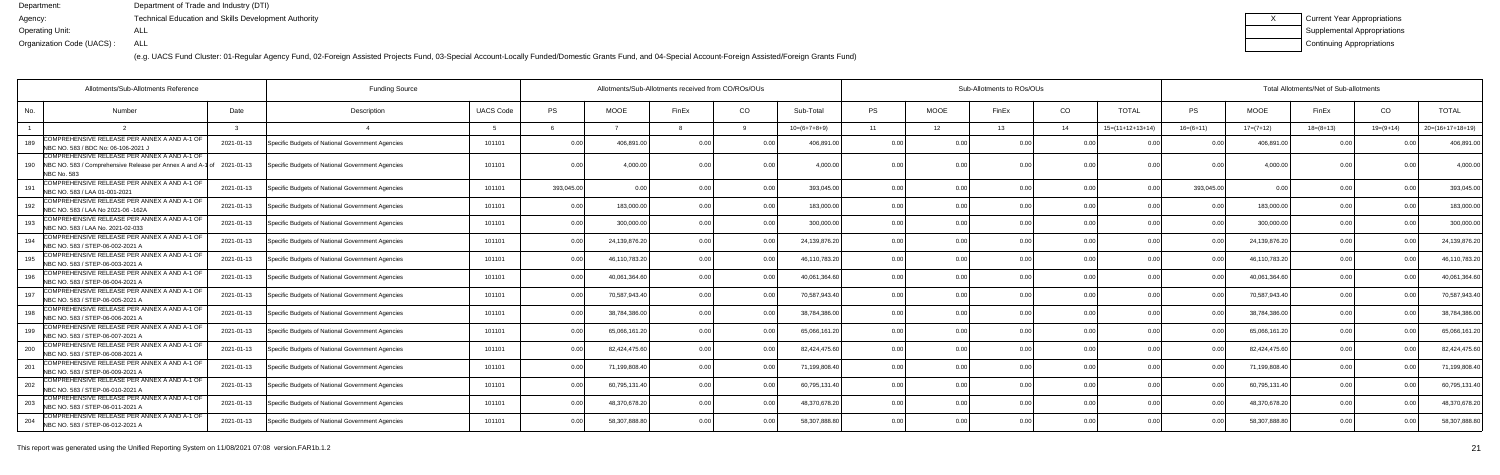(e.g. UACS Fund Cluster: 01-Regular Agency Fund, 02-Foreign Assisted Projects Fund, 03-Special Account-Locally Funded/Domestic Grants Fund, and 04-Special Account-Foreign Assisted/Foreign Grants Fund)

| Current Year Appropriations        |
|------------------------------------|
| <b>Supplemental Appropriations</b> |
| Continuing Appropriations          |

|     | Allotments/Sub-Allotments Reference                                               |            | <b>Funding Source</b>                            |                  |      | Allotments/Sub-Allotments received from CO/ROs/OUs |                |                | Sub-Allotments to ROs/OUs |                |             |       |                |                    | Total Allotments/Net of Sub-allotments |               |             |                |                    |  |  |
|-----|-----------------------------------------------------------------------------------|------------|--------------------------------------------------|------------------|------|----------------------------------------------------|----------------|----------------|---------------------------|----------------|-------------|-------|----------------|--------------------|----------------------------------------|---------------|-------------|----------------|--------------------|--|--|
| No. | Number                                                                            | Date       | Description                                      | <b>UACS Code</b> | PS   | <b>MOOE</b>                                        | FinEx          | CO             | Sub-Total                 | <b>PS</b>      | <b>MOOE</b> | FinEx | CO             | <b>TOTAL</b>       | PS                                     | <b>MOOE</b>   | FinEx       | CO             | <b>TOTAL</b>       |  |  |
|     |                                                                                   |            |                                                  |                  |      |                                                    |                |                | $10=(6+7+8+9)$            | 11             | 12          | 13    | 14             | $15=(11+12+13+14)$ | $16=(6+11)$                            | $17=(7+12)$   | $18=(8+13)$ | $19=(9+14)$    | $20=(16+17+18+19)$ |  |  |
| 205 | COMPREHENSIVE RELEASE PER ANNEX A AND A-1 OF<br>NBC NO. 583 / STEP-06-013-2021 A  | 2021-01-13 | Specific Budgets of National Government Agencies | 101101           | 0.00 | 61,740,319.60                                      | 0.00           |                | 61,740,319.60             | 0.00           |             | 0 OC  | n no           |                    |                                        | 61,740,319.60 | 0.00        |                | 61,740,319.6       |  |  |
| 206 | COMPREHENSIVE RELEASE PER ANNEX A AND A-1 OF<br>NBC NO. 583 / STEP-06-014-2021 A  | 2021-01-13 | Specific Budgets of National Government Agencies | 101101           | 0.00 | 57,425,192.20                                      | 0.00           | 0.00           | 57,425,192.20             | 0.00           | 0.00        |       | 0.00           | 0.00               | 0.00                                   | 57,425,192.20 | 0.00        |                | 57,425,192.2       |  |  |
| 207 | COMPREHENSIVE RELEASE PER ANNEX A AND A-1 OF<br>NBC NO. 583 / STEP-06-015-2021 A  | 2021-01-13 | Specific Budgets of National Government Agencies | 101101           | 0.00 | 46,628,409.0                                       | 0 <sub>0</sub> | 0.00           | 46,628,409.00             | 0.00           | 0.00        |       | 0.00           | 0.00               |                                        | 46,628,409.00 | 0.00        |                | 46,628,409.0       |  |  |
| 208 | COMPREHENSIVE RELEASE PER ANNEX A AND A-1 OF<br>NBC NO. 583 / TWSP 05-044A-2021 F | 2021-01-13 | Specific Budgets of National Government Agencies | 101101           | 0.00 | 498,520.0                                          | 0 <sub>0</sub> | 0.00           | 498,520.0                 | 0.00           | 0.00        |       | 0 <sub>0</sub> |                    |                                        | 498,520.00    | 0.00        |                | 498,520.0          |  |  |
| 209 | COMPREHENSIVE RELEASE PER ANNEX A AND A-1 OF<br>NBC NO. 583 / TWSP 05-048-2021 E  | 2021-01-13 | Specific Budgets of National Government Agencies | 101101           | 0.00 | (925, 290.00)                                      |                | 0 <sub>0</sub> | (925, 290.00)             | 0.00           | 0.00        |       | 0 <sub>0</sub> | 0.00               |                                        | (925, 290.00) | 0.00        |                | (925, 290.00)      |  |  |
| 210 | COMPREHENSIVE RELEASE PER ANNEX A AND A-1 OF<br>NBC NO. 583 / TWSP-04-001-2021 A  | 2021-01-13 | Specific Budgets of National Government Agencies | 101101           | 0.00 | 1,514,393.6                                        | 0 <sub>0</sub> | 0.00           | 1,514,393.6               | 0.00           | 0.00        |       | 0 <sub>0</sub> | 0.00               | $\cap$ $\cap$                          | 1,514,393.60  | 0.00        |                | 1,514,393.6        |  |  |
|     | COMPREHENSIVE RELEASE PER ANNEX A AND A-1 OF<br>NBC NO. 583 / TWSP-04-002-2021 A  | 2021-01-13 | Specific Budgets of National Government Agencies | 101101           | 0.00 | 1,496,558.8                                        |                | 0 <sub>0</sub> | 1,496,558.8               | 0.00           | 0.00        |       | 0.00           |                    |                                        | 1,496,558.80  | 0.00        |                | 1,496,558.8        |  |  |
| 212 | COMPREHENSIVE RELEASE PER ANNEX A AND A-1 OF<br>NBC NO. 583 / TWSP-04-003-2021 B  | 2021-01-13 | Specific Budgets of National Government Agencies | 101101           | 0.00 | 2,242,032.8                                        | 0 <sub>0</sub> |                | 2,242,032.80              | 0.00           | 0.00        |       | 0 <sub>0</sub> | 0.00               |                                        | 2,242,032.80  | 0.00        |                | 2,242,032.8        |  |  |
| 213 | COMPREHENSIVE RELEASE PER ANNEX A AND A-1 OF<br>NBC NO. 583 / TWSP-04-004-2021 A  | 2021-01-13 | Specific Budgets of National Government Agencies | 101101           | 0.00 | 3.987.943.6                                        | 0 <sub>0</sub> | 0.00           | 3.987.943.6               | 0.00           | 0.00        |       | 0.00           | 0.00               | 0 <sub>0</sub>                         | 3,987,943.60  | 0.00        | n nr           | 3.987.943.6        |  |  |
| 214 | COMPREHENSIVE RELEASE PER ANNEX A AND A-1 OF<br>NBC NO. 583 / TWSP-04-005-2021 A  | 2021-01-13 | Specific Budgets of National Government Agencies | 101101           | 0.00 | 9,966,140.40                                       | 0 <sub>0</sub> | 0.00           | 9,966,140.40              | 0.00           | 0.00        |       | 0.00           | 0.00               |                                        | 9,966,140.40  | 0.00        |                | 9,966,140.4        |  |  |
| 215 | COMPREHENSIVE RELEASE PER ANNEX A AND A-1 OF<br>NBC NO. 583 / TWSP-04-006-2021 A  | 2021-01-13 | Specific Budgets of National Government Agencies | 101101           | 0.00 | 2,994,240.0                                        | 0 <sub>0</sub> |                | 2,994,240.00              | 0.00           | 0.00        |       | 0 <sub>0</sub> | 0 <sub>0</sub>     |                                        | 2,994,240.00  | 0.00        |                | 2,994,240.00       |  |  |
| 216 | COMPREHENSIVE RELEASE PER ANNEX A AND A-1 OF<br>NBC NO. 583 / TWSP-04-007-2021 A  | 2021-01-13 | Specific Budgets of National Government Agencies | 101101           | 0.00 | 19,229,136.00                                      |                | 0 <sub>0</sub> | 19,229,136.00             | 0.00           | 0.00        |       | 0.00           | 0.00               | 0 <sub>0</sub>                         | 19,229,136.00 | 0.00        |                | 19,229,136.00      |  |  |
| 217 | COMPREHENSIVE RELEASE PER ANNEX A AND A-1 OF<br>NBC NO. 583 / TWSP-04-008-2021 B  | 2021-01-13 | Specific Budgets of National Government Agencies | 101101           | 0.00 | 4,123,620.0                                        | 0 <sub>0</sub> | 0.00           | 4,123,620.00              | 0.00           | 0.00        | 0 OC  | 0.00           | 0.00               | 0 U                                    | 4,123,620.00  | 0.00        |                | 4,123,620.0        |  |  |
| 218 | COMPREHENSIVE RELEASE PER ANNEX A AND A-1 OF<br>NBC NO. 583 / TWSP-04-009-2021 C  | 2021-01-13 | Specific Budgets of National Government Agencies | 101101           | 0.00 | 12,684,610.4                                       |                |                | 12,684,610.4              | 0.00           | 0.00        |       | 0 <sub>0</sub> |                    |                                        | 12,684,610.40 | 0.00        |                | 12,684,610.4       |  |  |
| 219 | COMPREHENSIVE RELEASE PER ANNEX A AND A-1 OF<br>NBC NO. 583 / TWSP-04-010-2021 B  | 2021-01-13 | Specific Budgets of National Government Agencies | 101101           | 0.00 | 4,062,055.0                                        | 0 <sub>0</sub> | 0 <sub>0</sub> | 4.062.055.00              | 0.00           | 0.00        |       | 0.00           | 0.00               |                                        | 4,062,055.00  | 0.00        |                | 4,062,055.0        |  |  |
| 220 | COMPREHENSIVE RELEASE PER ANNEX A AND A-1 OF<br>NBC NO. 583 / TWSP-04-011-2021 B  | 2021-01-13 | Specific Budgets of National Government Agencies | 101101           | 0.00 | 1,549,340.00                                       | 0.00           | 0.00           | 1,549,340.00              | 0.00           | 0.00        | 0.00  | 0.00           | 0.00               | 0 <sub>0</sub>                         | 1,549,340.00  | 0.00        | 0 <sub>0</sub> | 1,549,340.00       |  |  |
|     | COMPREHENSIVE RELEASE PER ANNEX A AND A-1 OF<br>NBC NO. 583 / TWSP-04-012-2021 D  | 2021-01-13 | Specific Budgets of National Government Agencies | 101101           | 0.00 | 943,755.00                                         |                | 0.00           | 943,755.00                | 0 <sub>0</sub> | 0.OC        |       | 0 <sub>0</sub> |                    |                                        | 943,755.00    | 0.00        |                | 943,755.00         |  |  |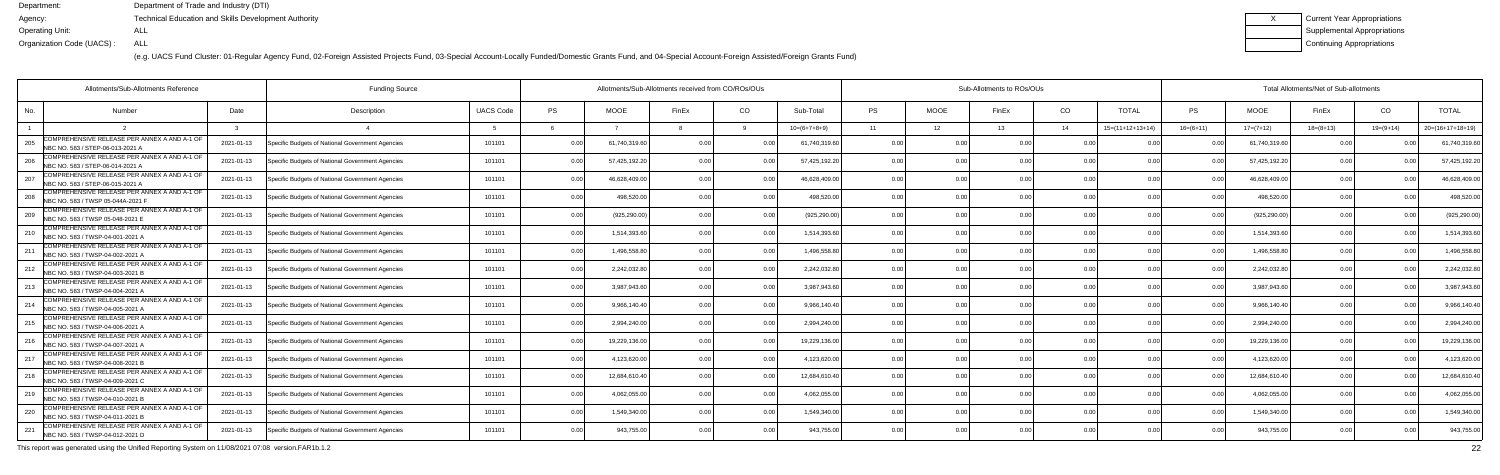(e.g. UACS Fund Cluster: 01-Regular Agency Fund, 02-Foreign Assisted Projects Fund, 03-Special Account-Locally Funded/Domestic Grants Fund, and 04-Special Account-Foreign Assisted/Foreign Grants Fund)

| Current Year Appropriations |
|-----------------------------|
| Supplemental Appropriations |
| Continuing Appropriations   |

| Allotments/Sub-Allotments Reference                                                     |            |                                                  |                  | Allotments/Sub-Allotments received from CO/ROs/OUs |               |                | Sub-Allotments to ROs/OUs |                |                |             |       |                | Total Allotments/Net of Sub-allotments |                |               |             |               |                    |
|-----------------------------------------------------------------------------------------|------------|--------------------------------------------------|------------------|----------------------------------------------------|---------------|----------------|---------------------------|----------------|----------------|-------------|-------|----------------|----------------------------------------|----------------|---------------|-------------|---------------|--------------------|
| No.<br><b>Number</b>                                                                    | Date       | Description                                      | <b>UACS Code</b> | PS                                                 | <b>MOOE</b>   | FinEx          | CO                        | Sub-Total      | <b>PS</b>      | <b>MOOE</b> | FinEx | CO             | <b>TOTAL</b>                           | PS             | <b>MOOE</b>   | FinEx       | CO            | <b>TOTAL</b>       |
|                                                                                         |            |                                                  |                  |                                                    |               |                |                           | $10=(6+7+8+9)$ | 11             | 12          | 13    | 14             | $15=(11+12+13+14)$                     | $16=(6+11)$    | $17=(7+12)$   | $18=(8+13)$ | $19=(9+14)$   | $20=(16+17+18+19)$ |
| COMPREHENSIVE RELEASE PER ANNEX A AND A-1 OF<br>222<br>NBC NO. 583 / TWSP-04-013-2021 A | 2021-01-13 | Specific Budgets of National Government Agencies | 101101           | 0.00                                               | 1,495,105.00  | n nr           |                           | 1,495,105.00   | 0.00           | 0 O         | 0.00  | 0 <sub>0</sub> |                                        |                | 1,495,105.00  | n n         |               | 1,495,105.0        |
| COMPREHENSIVE RELEASE PER ANNEX A AND A-1 OF<br>223<br>NBC NO. 583 / TWSP-04-014-2021 A | 2021-01-13 | Specific Budgets of National Government Agencies | 101101           | 0.00                                               | 567,135.0     | 0 <sub>0</sub> | 0.00                      | 567,135.00     | 0.00           | 0.00        |       | 0.00           | 0.00                                   | 0 <sub>0</sub> | 567,135.00    | 0.00        | 0.00          | 567,135.0          |
| COMPREHENSIVE RELEASE PER ANNEX A AND A-1 OF<br>224<br>NBC NO. 583 / TWSP-04-015-2021 A | 2021-01-13 | Specific Budgets of National Government Agencies | 101101           | 0.00                                               | 1,434,138.0   | 0 <sub>0</sub> | 0.00                      | 1,434,138.00   | 0.00           | 0.00        |       | 0.00           | 0.00                                   | 0 <sub>0</sub> | 1,434,138.00  | 0.00        |               | 1,434,138.0        |
| COMPREHENSIVE RELEASE PER ANNEX A AND A-1 OF<br>225<br>NBC NO. 583 / TWSP-04-016-2021 B | 2021-01-13 | Specific Budgets of National Government Agencies | 101101           | 0.00                                               | 1,643,682.0   | 0 <sub>0</sub> | 0.00                      | 1,643,682.0    | 0.00           | 0.00        |       | 0.00           | 0 <sub>0</sub>                         | 0 <sub>0</sub> | 1,643,682.0   | 0.00        |               | 1,643,682.0        |
| COMPREHENSIVE RELEASE PER ANNEX A AND A-1 OF<br>226<br>NBC NO. 583 / TWSP-04-017-2021 B | 2021-01-13 | Specific Budgets of National Government Agencies | 101101           | 0.00                                               | 2,498,250.00  | 0 <sub>0</sub> | 0 <sub>0</sub>            | 2,498,250.00   | 0.00           | 0.00        |       | 0.00           | 0.00                                   | 0 <sub>0</sub> | 2,498,250.00  | 0.00        |               | 2,498,250.0        |
| COMPREHENSIVE RELEASE PER ANNEX A AND A-1 OF<br>227<br>NBC NO. 583 / TWSP-04-018-2021 A | 2021-01-13 | Specific Budgets of National Government Agencies | 101101           | 0.00                                               | 685,120.00    | 0 <sub>0</sub> | 0.00                      | 685,120.00     | 0.00           | 0.00        | 0.00  | 0.00           | 0.00                                   | $\cap$ $\cap$  | 685,120.00    | 0.00        | 0.00          | 685,120.0          |
| COMPREHENSIVE RELEASE PER ANNEX A AND A-1 OF<br>228<br>NBC NO. 583 / TWSP-04-019-2021 A | 2021-01-13 | Specific Budgets of National Government Agencies | 101101           | 0.00                                               | 1,452,235.00  |                | 0.00                      | 1,452,235.00   | 0.00           | 0.00        |       | 0.00           |                                        | $\Omega$       | 1,452,235.0   | 0.00        |               | 1,452,235.0        |
| COMPREHENSIVE RELEASE PER ANNEX A AND A-1 OF<br>229<br>NBC NO. 583 / TWSP-04-020-2021 A | 2021-01-13 | Specific Budgets of National Government Agencies | 101101           | 0.00                                               | 399,525.0     |                | 0 <sub>0</sub>            | 399,525.00     | 0.00           | 0.00        |       | 0 <sub>0</sub> | 0.00                                   |                | 399,525.00    | 0.00        | $\cap$ $\cap$ | 399,525.0          |
| COMPREHENSIVE RELEASE PER ANNEX A AND A-1 OF<br>230<br>NBC NO. 583 / TWSP-04-021-2021 C | 2021-01-13 | Specific Budgets of National Government Agencies | 101101           | 0.00                                               | 1,209,720.00  | 0 <sub>0</sub> | 0.00                      | 1,209,720.00   | 0.00           | 0.00        | 0.OC  | 0.00           | 0.00                                   | 0.00           | 1,209,720.00  | 0.00        | 0.00          | 1,209,720.0        |
| COMPREHENSIVE RELEASE PER ANNEX A AND A-1 OF<br>231<br>NBC NO. 583 / TWSP-04-022-2021 C | 2021-01-13 | Specific Budgets of National Government Agencies | 101101           | 0.00                                               | 633,787.00    | n n            | 0.00                      | 633,787.00     | 0.00           | 0.00        | 0.OC  | 0.00           | 0.00                                   | 0 <sub>0</sub> | 633,787.0     | 0.00        |               | 633,787.0          |
| COMPREHENSIVE RELEASE PER ANNEX A AND A-1 OF<br>232<br>NBC NO. 583 / TWSP-04-023-2021 C | 2021-01-13 | Specific Budgets of National Government Agencies | 101101           | 0.00                                               | 1,996,160.0   | n n            |                           | 1,996,160.00   | 0.00           | 0.00        |       | 0 <sub>0</sub> | 0 <sub>0</sub>                         |                | 1,996,160.00  | 0.00        | $\cap$ $\cap$ | 1,996,160.0        |
| COMPREHENSIVE RELEASE PER ANNEX A AND A-1 OF<br>233<br>NBC NO. 583 / TWSP-04-024-2021 C | 2021-01-13 | Specific Budgets of National Government Agencies | 101101           | 0.00                                               | 925,290.00    |                | 0.00                      | 925,290.00     | 0.00           | 0.00        |       | 0.00           | 0.00                                   | 0 <sub>0</sub> | 925.290.00    | 0.00        |               | 925,290.0          |
| COMPREHENSIVE RELEASE PER ANNEX A AND A-1 OF<br>234<br>NBC NO. 583 / TWSP-04-025-2021 B | 2021-01-13 | Specific Budgets of National Government Agencies | 101101           | 0.00                                               | 89,395,107.20 | 0 <sub>0</sub> | 0.00                      | 89,395,107.20  | 0.00           | 0.00        | 0.00  | 0.00           | 0.00                                   | $\Omega$       | 89,395,107.20 | 0.00        |               | 89,395,107.2       |
| COMPREHENSIVE RELEASE PER ANNEX A AND A-1 OF<br>235<br>NBC NO. 583 / TWSP-04-026-2021 C | 2021-01-13 | Specific Budgets of National Government Agencies | 101101           | 0.00                                               | 997,040.0     |                |                           | 997,040.0      | 0.00           | 0.00        |       | 0 <sub>0</sub> |                                        |                | 997,040.0     | 0.00        |               | 997,040.0          |
| COMPREHENSIVE RELEASE PER ANNEX A AND A-1 OF<br>236<br>NBC NO. 583 / TWSP-04-027-2021 D | 2021-01-13 | Specific Budgets of National Government Agencies | 101101           | 0.00                                               | 19,966,253.00 | 0 <sub>0</sub> | 0 <sub>0</sub>            | 19,966,253.00  | 0.00           | 0.00        |       | 0.00           | 0.00                                   | 0 <sub>0</sub> | 19,966,253.0  | 0.00        |               | 19,966,253.0       |
| COMPREHENSIVE RELEASE PER ANNEX A AND A-1 OF<br>237<br>NBC NO. 583 / TWSP-04-028-2021 D | 2021-01-13 | Specific Budgets of National Government Agencies | 101101           | 0.00                                               | 519,186.6     | 0.00           | 0.00                      | 519,186.67     | 0.00           | 0.00        | 0.00  | 0.00           | 0.00                                   | 0 <sub>0</sub> | 519,186.67    | 0.00        | 0.00          | 519,186.6          |
| COMPREHENSIVE RELEASE PER ANNEX A AND A-1 OF<br>238<br>NBC NO. 583 / TWSP-04-029-2021 D | 2021-01-13 | Specific Budgets of National Government Agencies | 101101           | 0.00                                               | 40,407.0      |                | 0 <sub>0</sub>            | 40.407.09      | 0 <sub>0</sub> | 0.00        |       | 0 <sub>0</sub> | 0 <sub>0</sub>                         |                | 40,407.0      | 0.00        |               | 40,407.0           |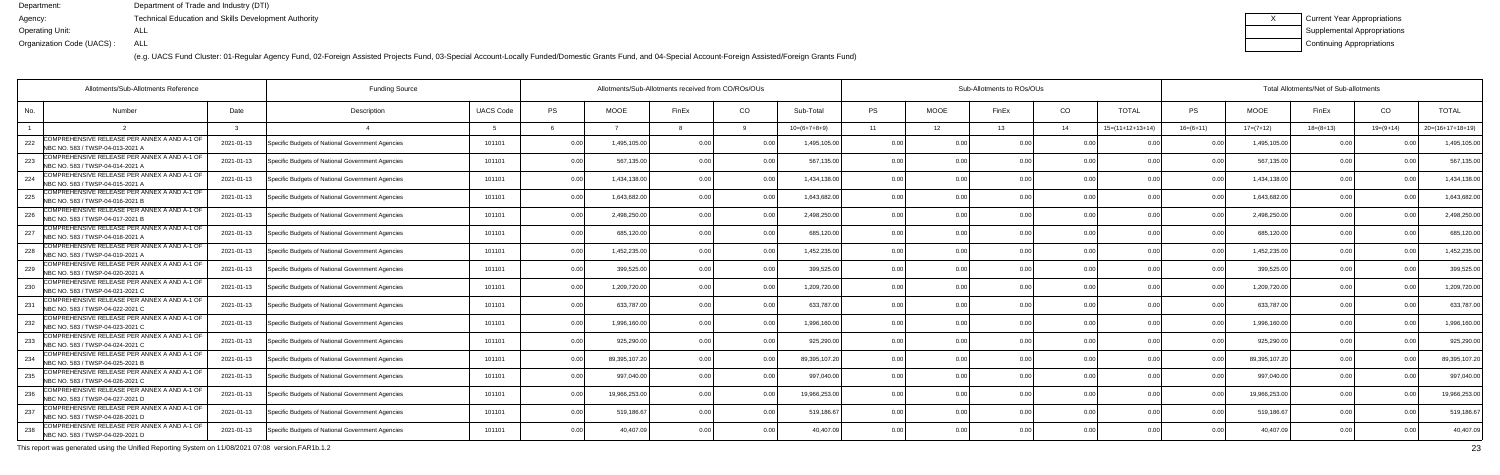(e.g. UACS Fund Cluster: 01-Regular Agency Fund, 02-Foreign Assisted Projects Fund, 03-Special Account-Locally Funded/Domestic Grants Fund, and 04-Special Account-Foreign Assisted/Foreign Grants Fund)

| Current Year Appropriations |
|-----------------------------|
| Supplemental Appropriations |
| Continuing Appropriations   |

|     | Allotments/Sub-Allotments Reference                                              | <b>Funding Source</b> |                                                  |                  | Allotments/Sub-Allotments received from CO/ROs/OUs |              |                |                |                | Sub-Allotments to ROs/OUs |                |                | Total Allotments/Net of Sub-allotments |                    |                |               |             |                |                    |
|-----|----------------------------------------------------------------------------------|-----------------------|--------------------------------------------------|------------------|----------------------------------------------------|--------------|----------------|----------------|----------------|---------------------------|----------------|----------------|----------------------------------------|--------------------|----------------|---------------|-------------|----------------|--------------------|
| No. | <b>Number</b>                                                                    | Date                  | Description                                      | <b>UACS Code</b> | <b>PS</b>                                          | <b>MOOE</b>  | FinEx          | CO             | Sub-Total      | <b>PS</b>                 | <b>MOOE</b>    | FinEx          | CO                                     | <b>TOTAL</b>       | PS.            | <b>MOOE</b>   | FinEx       | CO             | <b>TOTAL</b>       |
|     |                                                                                  |                       |                                                  |                  |                                                    |              |                |                | $10=(6+7+8+9)$ | 11                        | 12             | 13             | 14                                     | $15=(11+12+13+14)$ | $16=(6+11)$    | $17=(7+12)$   | $18=(8+13)$ | $19=(9+14)$    | $20=(16+17+18+19)$ |
| 239 | COMPREHENSIVE RELEASE PER ANNEX A AND A-1 OF<br>NBC NO. 583 / TWSP-04-030-2021 E | 2021-01-13            | Specific Budgets of National Government Agencies | 101101           | 0.00                                               | 457,368.0    |                | 0 O            | 457.368.0      | 0.00                      | 0 OC           | n nr           | 0 <sub>0</sub>                         |                    |                | 457,368.03    | . O O       |                | 457,368.0          |
| 240 | COMPREHENSIVE RELEASE PER ANNEX A AND A-1 OF<br>NBC NO. 583 / TWSP-04-031-2021 B | 2021-01-13            | Specific Budgets of National Government Agencies | 101101           | 0.00                                               | 107,881.7    |                | 0.00           | 107,881.7      | 0.00                      | 0.00           |                | 0.00                                   | 0.00               | 0.00           | 107,881.73    | 0.00        |                | 107,881.           |
| 241 | COMPREHENSIVE RELEASE PER ANNEX A AND A-1 OF<br>NBC NO. 583 / TWSP-04-032-2021 D | 2021-01-13            | Specific Budgets of National Government Agencies | 101101           | 0.00                                               | 134,594.56   |                | 0.00           | 134,594.56     | 0.00                      | 0.00           | 0 <sub>0</sub> | 0.00                                   | 0.00               | 0 <sub>0</sub> | 134,594.56    | 0.00        |                | 134,594.5          |
| 242 | COMPREHENSIVE RELEASE PER ANNEX A AND A-1 OF<br>NBC NO. 583 / TWSP-04-033-2021 C | 2021-01-13            | Specific Budgets of National Government Agencies | 101101           | 0.00                                               | 80,844.48    |                | 0.00           | 80,844.48      | 0.00                      | 0.00           |                | 0.00                                   |                    | 0 <sub>0</sub> | 80,844.48     | 0.00        |                | 80,844.4           |
| 243 | COMPREHENSIVE RELEASE PER ANNEX A AND A-1 OF<br>NBC NO. 583 / TWSP-04-034-2021 B | 2021-01-13            | Specific Budgets of National Government Agencies | 101101           | 0.00                                               | 174.894.94   |                | 0.00           | 174.894.94     | 0.00                      | 0.00           |                | 0.00                                   | 0 <sub>0</sub>     |                | 174,894.94    | 0.00        |                | 174,894.9          |
| 244 | COMPREHENSIVE RELEASE PER ANNEX A AND A-1 OF<br>NBC NO. 583 / TWSP-04-035-2021 B | 2021-01-13            | Specific Budgets of National Government Agencies | 101101           | 0.00                                               | 13.460.04    |                | 0.00           | 13.460.04      | 0.00                      | 0.00           |                | 0.00                                   | 0.00               | 0 <sup>0</sup> | 13,460.04     | 0.00        |                | 13,460.04          |
| 245 | COMPREHENSIVE RELEASE PER ANNEX A AND A-1 OF<br>NBC NO. 583 / TWSP-04-036-2021 E | 2021-01-13            | Specific Budgets of National Government Agencies | 101101           | 0.00                                               | 919,512.36   |                | 0.00           | 919,512.36     | 0.00                      | 0.00           |                | 0.00                                   |                    |                | 919,512.36    | 0.00        |                | 919,512.3          |
| 246 | COMPREHENSIVE RELEASE PER ANNEX A AND A-1 OF<br>NBC NO. 583 / TWSP-04-037-2021 C | 2021-01-13            | Specific Budgets of National Government Agencies | 101101           | 0.00                                               | 3,995,619.80 |                | 0 <sub>0</sub> | 3,995,619.80   | 0.00                      | 0.00           |                | 0.00                                   | 0.00               |                | 3,995,619.80  | 0.00        |                | 3,995,619.8        |
| 247 | COMPREHENSIVE RELEASE PER ANNEX A AND A-1 OF<br>NBC NO. 583 / TWSP-04-038-2021 C | 2021-01-13            | Specific Budgets of National Government Agencies | 101101           | 0.00                                               | 6,477,590.4  |                | 0.00           | 6.477.590.40   | 0.00                      | 0.00           |                | 0.00                                   | 0.00               | 0.00           | 6,477,590.40  | 0.00        |                | 6,477,590.4        |
| 248 | COMPREHENSIVE RELEASE PER ANNEX A AND A-1 OF<br>NBC NO. 583 / TWSP-04-039-2021 C | 2021-01-13            | Specific Budgets of National Government Agencies | 101101           | 0.00                                               | 498,520.0    |                | 0.00           | 498,520.00     | 0.00                      | 0.00           | n no           | 0.00                                   | 0.0(               |                | 498,520.00    | 0.00        |                | 498,520.0          |
| 249 | COMPREHENSIVE RELEASE PER ANNEX A AND A-1 OF<br>NBC NO. 583 / TWSP-04-041-2021 C | 2021-01-13            | Specific Budgets of National Government Agencies | 101101           | 0.00                                               | 3,334,080.0  |                | 0 O            | 3,334,080.00   | 0.00                      | 0.00           |                | 0 <sub>0</sub>                         |                    |                | 3,334,080.00  | 0.00        |                | 3,334,080.0        |
| 250 | COMPREHENSIVE RELEASE PER ANNEX A AND A-1 OF<br>NBC NO. 583 / TWSP-04-042-2021 D | 2021-01-13            | Specific Budgets of National Government Agencies | 101101           | 0.00                                               | 11,687,120.0 |                | 0.00           | 11,687,120.00  | 0.00                      | 0.00           |                | 0.00                                   | 0.0(               | 0 Q            | 11,687,120.00 | 0.00        |                | 11,687,120.0       |
| 251 | COMPREHENSIVE RELEASE PER ANNEX A AND A-1 OF<br>NBC NO. 583 / TWSP-04-043-2021 E | 2021-01-13            | Specific Budgets of National Government Agencies | 101101           | 0.00                                               | 2,499,281.2  |                | 0.00           | 2,499,281.20   | 0.00                      | 0.00           | 0 <sub>0</sub> | 0.00                                   | 0 <sub>0</sub>     | n n            | 2,499,281.20  | 0.00        |                | 2,499,281.2        |
| 252 | COMPREHENSIVE RELEASE PER ANNEX A AND A-1 OF<br>NBC NO. 583 / TWSP-04-044-2021 B | 2021-01-13            | Specific Budgets of National Government Agencies | 101101           | 0.00                                               | 1,996,160.0  |                | 0 <sub>0</sub> | 1.996.160.00   | 0.00                      | 0.00           |                | 0 <sub>0</sub>                         |                    |                | 1,996,160.00  | 0.00        |                | 1,996,160.0        |
| 253 | COMPREHENSIVE RELEASE PER ANNEX A AND A-1 OF<br>NBC NO. 583 / TWSP-04-046-2021 E | 2021-01-13            | Specific Budgets of National Government Agencies | 101101           | 0.00                                               | 4,992,035.6  |                | 0 O            | 4.992.035.60   | 0.00                      | 0.00           |                | 0.00                                   | 0 <sub>0</sub>     | n n            | 4,992,035.60  | 0.00        |                | 4,992,035.6        |
| 254 | COMPREHENSIVE RELEASE PER ANNEX A AND A-1 OF<br>NBC NO. 583 / TWSP-04-047-2021 F | 2021-01-13            | Specific Budgets of National Government Agencies | 101101           | 0.00                                               | 2,994,240.00 | 0 <sub>0</sub> | 0.00           | 2,994,240.00   | 0.00                      | 0.00           | 0.00           | 0.00                                   | 0.00               | 0.00           | 2,994,240.00  | 0.00        | 0 <sub>0</sub> | 2,994,240.00       |
| 255 | COMPREHENSIVE RELEASE PER ANNEX A AND A-1 OF<br>NBC NO. 583 / TWSP-05-040-2021 E | 2021-01-13            | Specific Budgets of National Government Agencies | 101101           | 0.00                                               | 5,056,512.00 |                | 0 <sub>0</sub> | 5,056,512.00   | 0.00                      | 0 <sub>0</sub> |                | 0 <sub>0</sub>                         |                    |                | 5,056,512.00  | 0.00        |                | 5,056,512.00       |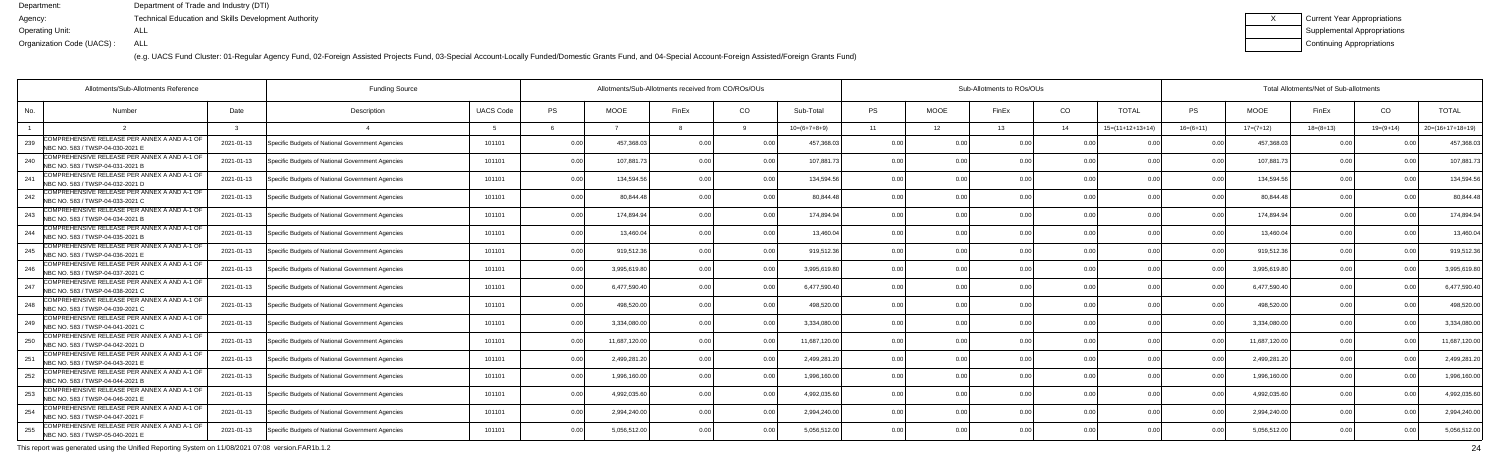(e.g. UACS Fund Cluster: 01-Regular Agency Fund, 02-Foreign Assisted Projects Fund, 03-Special Account-Locally Funded/Domestic Grants Fund, and 04-Special Account-Foreign Assisted/Foreign Grants Fund)

| Current Year Appropriations        |
|------------------------------------|
| <b>Supplemental Appropriations</b> |
| Continuing Appropriations          |

|     | Allotments/Sub-Allotments Reference                                              |            |                                                  |                  | Allotments/Sub-Allotments received from CO/ROs/OUs |               |                | Sub-Allotments to ROs/OUs |                |           |                 |                |                | Total Allotments/Net of Sub-allotments |                |               |                 |             |                    |
|-----|----------------------------------------------------------------------------------|------------|--------------------------------------------------|------------------|----------------------------------------------------|---------------|----------------|---------------------------|----------------|-----------|-----------------|----------------|----------------|----------------------------------------|----------------|---------------|-----------------|-------------|--------------------|
| No. | Number                                                                           | Date       | Description                                      | <b>UACS Code</b> | <b>PS</b>                                          | <b>MOOE</b>   | FinEx          | CO                        | Sub-Total      | <b>PS</b> | <b>MOOE</b>     | FinEx          | CO             | <b>TOTAL</b>                           | <b>PS</b>      | <b>MOOE</b>   | FinEx           | CO          | <b>TOTAL</b>       |
|     |                                                                                  |            |                                                  |                  |                                                    |               |                |                           | $10=(6+7+8+9)$ | 11        | 12 <sup>°</sup> | 13             | 14             | $15=(11+12+13+14)$                     | $16=(6+11)$    | $17=(7+12)$   | $18 = (8 + 13)$ | $19=(9+14)$ | $20=(16+17+18+19)$ |
| 256 | COMPREHENSIVE RELEASE PER ANNEX A AND A-1 OF<br>NBC NO. 583 / TWSP-05-045-2021 F | 2021-01-13 | Specific Budgets of National Government Agencies | 101101           | 0.00                                               | 53,136,114.80 | 0 <sub>0</sub> |                           | 53,136,114.80  | 0.00      |                 | 0 <sub>0</sub> | 0 <sub>0</sub> |                                        |                | 53,136,114.80 | n n             |             | 53,136,114.8       |
| 257 | COMPREHENSIVE RELEASE PER ANNEX A AND A-1 OF<br>NBC NO. 583 / TWSP-06-049-2021 A | 2021-01-13 | Specific Budgets of National Government Agencies | 101101           | 0.00                                               | 45.035.045.0  |                | 0.00                      | 45,035,045.00  | 0.00      | 0.00            |                | 0.00           | 0.00                                   | 0.00           | 45,035,045.00 | 0.00            |             | 45,035,045.00      |
| 258 | COMPREHENSIVE RELEASE PER ANNEX A AND A-1 OF<br>NBC NO. 583 / TWSP-06-050-2021 F | 2021-01-13 | Specific Budgets of National Government Agencies | 101101           | 0.00                                               | 45,739,151.00 | 0 <sub>0</sub> | 0 <sub>0</sub>            | 45,739,151.00  | 0.00      | 0.00            | 0.00           | 0.0(           | 0.00                                   |                | 45,739,151.00 | 0.00            |             | 45,739,151.0       |
| 259 | COMPREHENSIVE RELEASE PER ANNEX A AND A-1 OF<br>NBC NO. 583 / TWSP-06-051-2021 C | 2021-01-13 | Specific Budgets of National Government Agencies | 101101           | 0.00                                               | 982,044.80    | n n            | 0.00                      | 982,044.80     | 0.00      | 0.00            |                | 0.0(           |                                        |                | 982,044.80    | 0.00            |             | 982,044.8          |
| 260 | COMPREHENSIVE RELEASE PER ANNEX A AND A-1 OF<br>NBC NO. 583 / TWSP-06-052-2021 G | 2021-01-13 | Specific Budgets of National Government Agencies | 101101           | 0.00                                               | 4,301,950.00  |                | 0.00                      | 4,301,950.00   | 0.00      | 0.00            |                | 0.0(           | 0.00                                   |                | 4,301,950.00  | 0.00            |             | 4,301,950.0        |
| 261 | COMPREHENSIVE RELEASE PER ANNEX A AND A-1 OF<br>NBC NO. 583 / TWSP-06-053-2021 A | 2021-01-13 | Specific Budgets of National Government Agencies | 101101           | 0.00                                               | 11,608,385.0  | 0.00           | 0.00                      | 11,608,385.00  | 0.00      | 0.00            | 0.00           | 0.0(           | 0.00                                   | 0.00           | 11,608,385.00 | 0.00            |             | 11,608,385.0       |
| 262 | COMPREHENSIVE RELEASE PER ANNEX A AND A-1 OF<br>NBC NO. 583 / TWSP-06-054-2021 B | 2021-01-13 | Specific Budgets of National Government Agencies | 101101           | 0.00                                               | 777,243.60    |                | 0.00                      | 777,243.60     | 0.00      | 0.00            |                | 0.0(           |                                        |                | 777,243.60    | 0.0             |             | 777,243.6          |
| 263 | COMPREHENSIVE RELEASE PER ANNEX A AND A-1 OF<br>NBC NO. 583 / TWSP-06-055-2021 D | 2021-01-13 | Specific Budgets of National Government Agencies | 101101           | 0.00                                               | 28,002,996.0  |                | 0 <sub>0</sub>            | 28,002,996.00  | 0.00      | 0.00            |                | 0.0(           | 0.00                                   |                | 28,002,996.00 | 0.00            |             | 28,002,996.0       |
| 264 | COMPREHENSIVE RELEASE PER ANNEX A AND A-1 OF<br>NBC NO. 583 / TWSP-06-056-2021 B | 2021-01-13 | Specific Budgets of National Government Agencies | 101101           | 0.00                                               | 1,276,595.0   | n n            | 0.00                      | 1,276,595.00   | 0.00      | 0.00            |                | 0.00           | 0.00                                   | 0.00           | 1,276,595.00  | 0.00            |             | 1,276,595.0        |
| 265 | COMPREHENSIVE RELEASE PER ANNEX A AND A-1 OF<br>NBC NO. 583 / TWSP-06-057-2021 E | 2021-01-13 | Specific Budgets of National Government Agencies | 101101           | 0.00                                               | 654,000.00    | n nr           | 0.00                      | 654,000.00     | 0.00      | 0.00            | 0.00           | 0.0(           | 0.00                                   |                | 654,000.00    | 0.00            |             | 654,000.0          |
| 266 | COMPREHENSIVE RELEASE PER ANNEX A AND A-1 OF<br>NBC NO. 583 / TWSP-06-058-2021 A | 2021-01-13 | Specific Budgets of National Government Agencies | 101101           | 0.00                                               | 924,240.00    |                | . 0.0                     | 924,240.00     | 0.00      | 0.00            |                | 0 <sub>0</sub> |                                        |                | 924,240.00    | 0 Q             |             | 924,240.00         |
| 267 | COMPREHENSIVE RELEASE PER ANNEX A AND A-1 OF<br>NBC NO. 583 / TWSP-06-059-2021 G | 2021-01-13 | Specific Budgets of National Government Agencies | 101101           | 0.00                                               | 3.850.936.0   |                | 0.00                      | 3.850.936.00   | 0.00      | 0.00            |                | 0.0(           | 0 <sub>0</sub>                         | 0.00           | 3.850.936.00  | 0.00            |             | 3,850,936.00       |
| 268 | COMPREHENSIVE RELEASE PER ANNEX A AND A-1 OF<br>NBC NO. 583 / TWSP-06-060-2021 C | 2021-01-13 | Specific Budgets of National Government Agencies | 101101           | 0.00                                               | 8,596,761.00  | n nr           | 0 <sub>0</sub>            | 8,596,761.00   | 0.00      | 0.00            | 0.00           | 0.00           | 0.00                                   | 0 <sub>0</sub> | 8,596,761.00  | 0.00            |             | 8,596,761.00       |
| 269 | COMPREHENSIVE RELEASE PER ANNEX A AND A-1 OF<br>NBC NO. 583 / TWSP-06-061-2021 C | 2021-01-13 | Specific Budgets of National Government Agencies | 101101           | 0.00                                               | 7,267,284.8   |                | 0 <sup>0</sup>            | 7,267,284.80   | 0.00      | 0.00            |                | 0.0(           |                                        |                | 7,267,284.80  | 0.00            |             | 7,267,284.8        |
| 270 | COMPREHENSIVE RELEASE PER ANNEX A AND A-1 OF<br>NBC NO. 583 / TWSP-06-062-2021 F | 2021-01-13 | Specific Budgets of National Government Agencies | 101101           | 0.00                                               | 4,855,205.80  | n n            | 0.00                      | 4,855,205.80   | 0.00      | 0.00            |                | 0.00           | 0.00                                   |                | 4,855,205.80  | 0.00            |             | 4,855,205.8        |
| 271 | COMPREHENSIVE RELEASE PER ANNEX A AND A-1 OF<br>NBC NO. 583 / TWSP-06-063-2021 G | 2021-01-13 | Specific Budgets of National Government Agencies | 101101           | 0.00                                               | 7,086,368.0   | 0.00           | 0.00                      | 7,086,368.00   | 0.00      | 0.00            | 0.00           | 0.00           | 0.00                                   | 0.00           | 7,086,368.00  | 0.00            | n n         | 7,086,368.0        |
| 272 | COMPREHENSIVE RELEASE PER ANNEX A AND A-1 OF<br>NBC NO. 583 / TWSP-06-064-2021 D | 2021-01-13 | Specific Budgets of National Government Agencies | 101101           | 0.00                                               | 3,478,202.40  |                | 00                        | 3,478,202.40   | 0.00      | 0 <sub>0</sub>  |                | 0 <sub>0</sub> | n nn                                   |                | 3,478,202.40  | 0.00            |             | 3,478,202.40       |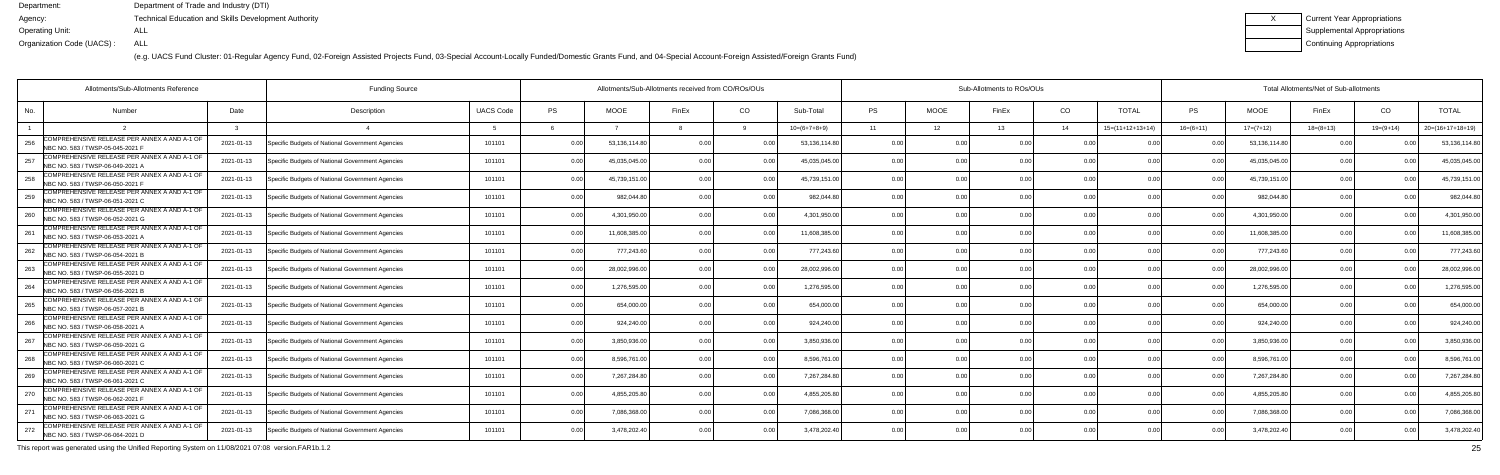(e.g. UACS Fund Cluster: 01-Regular Agency Fund, 02-Foreign Assisted Projects Fund, 03-Special Account-Locally Funded/Domestic Grants Fund, and 04-Special Account-Foreign Assisted/Foreign Grants Fund)

| Current Year Appropriations |
|-----------------------------|
| Supplemental Appropriations |
| Continuing Appropriations   |

| Allotments/Sub-Allotments Reference                                                     |            |                                                  |                  | Allotments/Sub-Allotments received from CO/ROs/OUs |               |                | Sub-Allotments to ROs/OUs |                |                |             |       |                | Total Allotments/Net of Sub-allotments |                |               |             |               |                    |  |
|-----------------------------------------------------------------------------------------|------------|--------------------------------------------------|------------------|----------------------------------------------------|---------------|----------------|---------------------------|----------------|----------------|-------------|-------|----------------|----------------------------------------|----------------|---------------|-------------|---------------|--------------------|--|
| No.<br><b>Number</b>                                                                    | Date       | Description                                      | <b>UACS Code</b> | PS                                                 | <b>MOOE</b>   | FinEx          | CO                        | Sub-Total      | <b>PS</b>      | <b>MOOE</b> | FinEx | CO             | <b>TOTAL</b>                           | PS             | <b>MOOE</b>   | FinEx       | CO            | <b>TOTAL</b>       |  |
|                                                                                         |            |                                                  |                  |                                                    |               |                |                           | $10=(6+7+8+9)$ | 11             | 12          | 13    | 14             | $15=(11+12+13+14)$                     | $16=(6+11)$    | $17=(7+12)$   | $18=(8+13)$ | $19=(9+14)$   | $20=(16+17+18+19)$ |  |
| COMPREHENSIVE RELEASE PER ANNEX A AND A-1 OF<br>273<br>NBC NO. 583 / TWSP-06-065-2021 E | 2021-01-13 | Specific Budgets of National Government Agencies | 101101           | 0.00                                               | 71,787,939.2  | 0.00           |                           | 71,787,939.20  | 0.0            |             |       | 0.00           |                                        |                | 71,787,939.20 | 0 Q         |               | 71,787,939.2       |  |
| COMPREHENSIVE RELEASE PER ANNEX A AND A-1 OF<br>274<br>NBC NO. 583 / TWSP-06-066-2021 B | 2021-01-13 | Specific Budgets of National Government Agencies | 101101           | 0.00                                               | 72,298,490.0  | 0.00           | 0.00                      | 72,298,490.00  | 0.00           | 0.00        |       | 0.00           | 0.00                                   | 0.00           | 72,298,490.0  | 0.00        |               | 72,298,490.0       |  |
| COMPREHENSIVE RELEASE PER ANNEX A AND A-1 OF<br>275<br>NBC NO. 583 / TWSP-06-067-2021 H | 2021-01-13 | Specific Budgets of National Government Agencies | 101101           | 0.00                                               | 1,795,040.0   | 0 OC           | 0.00                      | 1,795,040.00   | 0.00           | 0.00        |       | 0.00           | 0.00                                   | 0 <sub>0</sub> | 1,795,040.00  | 0.00        |               | 1,795,040.0        |  |
| COMPREHENSIVE RELEASE PER ANNEX A AND A-1 OF<br>276<br>NBC NO. 583 / TWSP-06-068-2021 D | 2021-01-13 | Specific Budgets of National Government Agencies | 101101           | 0.00                                               | 1,994,472.6   | 0 <sub>0</sub> | 0.0                       | 1,994,472.60   | 0.00           | 0.00        |       | 0.00           | 0 <sub>0</sub>                         |                | 1,994,472.6   | 0.00        |               | 1,994,472.6        |  |
| COMPREHENSIVE RELEASE PER ANNEX A AND A-1 OF<br>277<br>NBC NO. 583 / TWSP-06-069-2021 C | 2021-01-13 | Specific Budgets of National Government Agencies | 101101           | 0.00                                               | 6,602,100.00  | 0 OC           | 0 <sub>0</sub>            | 6,602,100.00   | 0.00           | 0.00        |       | 0.00           | 0.00                                   |                | 6,602,100.00  | 0.00        |               | 6,602,100.0        |  |
| COMPREHENSIVE RELEASE PER ANNEX A AND A-1 OF<br>278<br>NBC NO. 583 / TWSP-06-070-2021 I | 2021-01-13 | Specific Budgets of National Government Agencies | 101101           | 0.00                                               | 2,193,380.0   | 0.00           | 0.00                      | 2,193,380.00   | 0.00           | 0.00        |       | 0.00           | 0.00                                   | 0.00           | 2,193,380.0   | 0.00        | 0.00          | 2,193,380.0        |  |
| COMPREHENSIVE RELEASE PER ANNEX A AND A-1 OF<br>279<br>NBC NO. 583 / TWSP-06-071-2021 G | 2021-01-13 | Specific Budgets of National Government Agencies | 101101           | 0.00                                               | 962,340.00    |                |                           | 962,340.0      | 0.0            | 0.00        |       | 0.00           | n nr                                   |                | 962,340.0     | 0.00        |               | 962,340.0          |  |
| COMPREHENSIVE RELEASE PER ANNEX A AND A-1 OF<br>280<br>NBC NO. 583 / TWSP-06-072-2021 H | 2021-01-13 | Specific Budgets of National Government Agencies | 101101           | 0.00                                               | 1,998,664.8   | 0 <sub>0</sub> |                           | 1,998,664.80   | 0.00           | 0.00        |       | 0.00           | 0.00                                   |                | 1,998,664.8   | 0.00        |               | 1,998,664.8        |  |
| COMPREHENSIVE RELEASE PER ANNEX A AND A-1 OF<br>281<br>NBC NO. 583 / TWSP-06-073-2021 E | 2021-01-13 | Specific Budgets of National Government Agencies | 101101           | 0.00                                               | 2.396.480.0   | 0.00           | 0.00                      | 2,396,480.0    | 0.00           | 0.00        |       | 0.00           | 0.00                                   | 0.00           | 2.396.480.0   | 0.00        | 0.00          | 2,396,480.0        |  |
| COMPREHENSIVE RELEASE PER ANNEX A AND A-1 OF<br>282<br>NBC NO. 583 / TWSP-06-074-2021 G | 2021-01-13 | Specific Budgets of National Government Agencies | 101101           | 0.00                                               | 6,397,260.40  | 0 <sub>0</sub> | 0.00                      | 6,397,260.40   | 0.00           | 0.00        |       | 0.00           | 0.00                                   | n no           | 6,397,260.40  | 0.00        |               | 6,397,260.4        |  |
| COMPREHENSIVE RELEASE PER ANNEX A AND A-1 OF<br>283<br>NBC NO. 583 / TWSP-06-075-2021 F | 2021-01-13 | Specific Budgets of National Government Agencies | 101101           | 0.00                                               | 2,998,845.0   | 0 OC           |                           | 2,998,845.0    | 0 <sub>0</sub> | ი იი        |       | 0.00           | 0 <sup>0<sup>c</sup></sup>             |                | 2,998,845.0   | n n         |               | 2,998,845.0        |  |
| COMPREHENSIVE RELEASE PER ANNEX A AND A-1 OF<br>284<br>NBC NO. 583 / TWSP-06-076-2021,  | 2021-01-13 | Specific Budgets of National Government Agencies | 101101           | 0.00                                               | 15.955.395.0  | 0 <sub>0</sub> | 0 <sub>0</sub>            | 15,955,395.0   | 0.00           | 0.00        |       | 0.00           | 0.00                                   | 0 <sub>0</sub> | 15.955.395.0  | 0.00        |               | 15,955,395.0       |  |
| COMPREHENSIVE RELEASE PER ANNEX A AND A-1 OF<br>285<br>NBC NO. 583 / TWSP-06-077-2021 K | 2021-01-13 | Specific Budgets of National Government Agencies | 101101           | 0.00                                               | 13,750,407.20 | $0.00 -$       | $\cap$ $\cap$             | 13,750,407.20  | 0.00           | 0.00        |       | 0.00           | 0.00                                   | 0 <sub>0</sub> | 13,750,407.20 | 0.00        | $\cap$ $\cap$ | 13,750,407.2       |  |
| COMPREHENSIVE RELEASE PER ANNEX A AND A-1 OF<br>286<br>NBC NO. 583 / TWSP-06-078-2021 C | 2021-01-13 | Specific Budgets of National Government Agencies | 101101           | 0.00                                               | 7,952,635.0   | 0 <sub>0</sub> |                           | 7,952,635.0    | 0.00           | ი იი        |       | 0.00           |                                        |                | 7,952,635.0   | 0.00        |               | 7,952,635.0        |  |
| COMPREHENSIVE RELEASE PER ANNEX A AND A-1 OF<br>287<br>NBC NO. 583 / TWSP-06-079-2021 H | 2021-01-13 | Specific Budgets of National Government Agencies | 101101           | 0.00                                               | 5,020,080.0   | 0 <sub>0</sub> | 0 <sub>0</sub>            | 5,020,080.00   | 0.00           | 0.00        |       | 0.00           | 0.00                                   | 0 <sub>0</sub> | 5,020,080.0   | 0.00        | n no          | 5,020,080.0        |  |
| COMPREHENSIVE RELEASE PER ANNEX A AND A-1 OF<br>288<br>NBC NO. 583 / TWSP-06-080-2021 B | 2021-01-13 | Specific Budgets of National Government Agencies | 101101           | 0.00                                               | 4,517,336.00  | 0.00           | 0.00                      | 4,517,336.00   | 0.00           | 0.00        | 0.00  | 0.00           | 0.00                                   | 0.00           | 4,517,336.0   | 0.00        | 0.00          | 4,517,336.0        |  |
| COMPREHENSIVE RELEASE PER ANNEX A AND A-1 OF<br>289<br>NBC NO. 583 / TWSP-06-081-2021   | 2021-01-13 | Specific Budgets of National Government Agencies | 101101           | 0.00                                               | 563,540.00    |                | 0.00                      | 563,540.0      | 0 <sub>0</sub> | 0.OO        |       | 0 <sub>0</sub> | 0 <sub>0</sub>                         |                | 563,540.0     | 0.00        |               | 563,540.0          |  |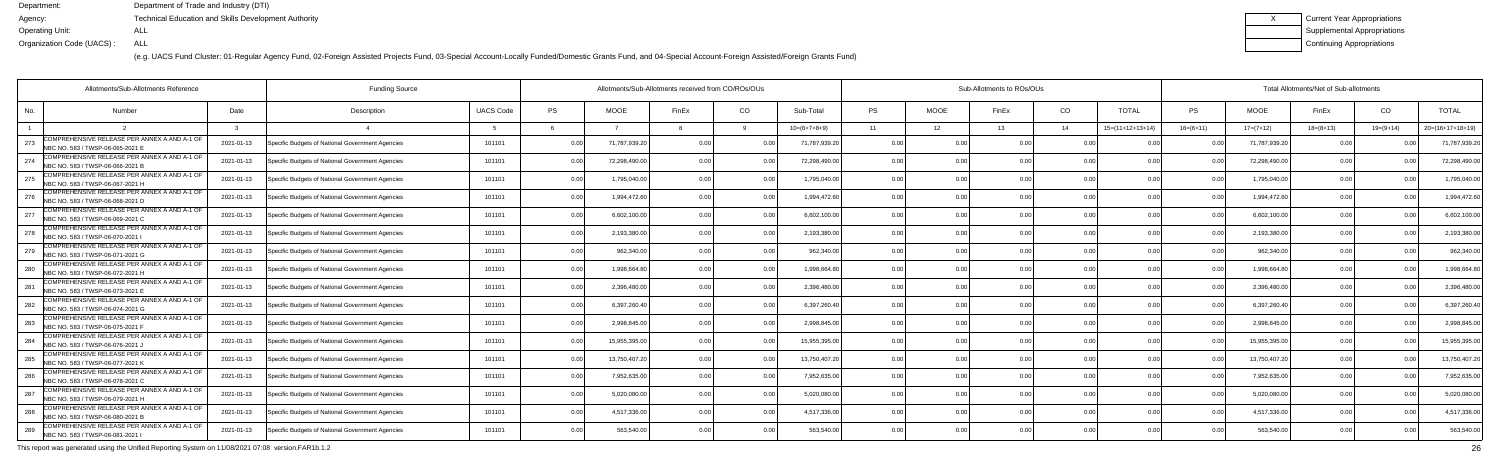(e.g. UACS Fund Cluster: 01-Regular Agency Fund, 02-Foreign Assisted Projects Fund, 03-Special Account-Locally Funded/Domestic Grants Fund, and 04-Special Account-Foreign Assisted/Foreign Grants Fund)

| Current Year Appropriations |
|-----------------------------|
| Supplemental Appropriations |
| Continuing Appropriations   |

|     | Allotments/Sub-Allotments Reference                                                |            |                                                  |                  | Allotments/Sub-Allotments received from CO/ROs/OUs |               |                | Sub-Allotments to ROs/OUs |                |           |                 |                |                | Total Allotments/Net of Sub-allotments |               |                |                 |             |                    |
|-----|------------------------------------------------------------------------------------|------------|--------------------------------------------------|------------------|----------------------------------------------------|---------------|----------------|---------------------------|----------------|-----------|-----------------|----------------|----------------|----------------------------------------|---------------|----------------|-----------------|-------------|--------------------|
| No. | Number                                                                             | Date       | Description                                      | <b>UACS Code</b> | <b>PS</b>                                          | <b>MOOE</b>   | FinEx          | CO                        | Sub-Total      | <b>PS</b> | <b>MOOE</b>     | FinEx          | CO             | <b>TOTAL</b>                           | <b>PS</b>     | <b>MOOE</b>    | FinEx           | CO          | <b>TOTAL</b>       |
|     |                                                                                    |            |                                                  |                  |                                                    |               |                |                           | $10=(6+7+8+9)$ | 11        | 12 <sup>7</sup> | 13             | 14             | $15=(11+12+13+14)$                     | $16=(6+11)$   | $17=(7+12)$    | $18 = (8 + 13)$ | $19=(9+14)$ | $20=(16+17+18+19)$ |
| 290 | COMPREHENSIVE RELEASE PER ANNEX A AND A-1 OF<br>NBC NO. 583 / TWSP-06-082-2021 F   | 2021-01-13 | Specific Budgets of National Government Agencies | 101101           | 0.00                                               | 17,970,531.4  | 0.00           |                           | 17,970,531.40  | 0.00      |                 | 0 <sub>0</sub> | 0 <sub>0</sub> |                                        |               | 17,970,531.40  | n n             |             | 17,970,531.4       |
| 291 | COMPREHENSIVE RELEASE PER ANNEX A AND A-1 OF<br>NBC NO. 583 / TWSP-06-083-2021 D   | 2021-01-13 | Specific Budgets of National Government Agencies | 101101           | 0.00                                               | 8,243,247.40  | 0 U            | 0.00                      | 8,243,247.40   | 0.00      | 0.00            |                | 0.00           | 0.00                                   | 0.00          | 8,243,247.40   | 0.00            |             | 8,243,247.4        |
| 292 | COMPREHENSIVE RELEASE PER ANNEX A AND A-1 OF<br>NBC NO. 583 / TWSP-06-084-2021 H   | 2021-01-13 | Specific Budgets of National Government Agencies | 101101           | 0.00                                               | 8,974,953.40  | 0.00           | 0.0                       | 8,974,953.40   | 0.00      | 0.00            | 0.00           | 0.0(           | 0.00                                   |               | 8,974,953.40   | 0.00            |             | 8,974,953.4        |
| 293 | COMPREHENSIVE RELEASE PER ANNEX A AND A-1 OF<br>NBC NO. 583 / TWSP-06-085-2021 D   | 2021-01-13 | Specific Budgets of National Government Agencies | 101101           | 0.00                                               | 2,998,868.8   | n n            | 0.0                       | 2,998,868.80   | 0.00      | 0.00            |                | 0.0(           |                                        |               | 2,998,868.80   | 0.00            |             | 2,998,868.8        |
| 294 | COMPREHENSIVE RELEASE PER ANNEX A AND A-1 OF<br>NBC NO. 583 / TWSP-06-086-2021 G   | 2021-01-13 | Specific Budgets of National Government Agencies | 101101           | 0.00                                               | 649.632.00    |                | 0.00                      | 649.632.00     | 0.00      | 0.00            |                | 0.0(           | 0.00                                   |               | 649,632.00     | 0.00            |             | 649,632.0          |
| 295 | COMPREHENSIVE RELEASE PER ANNEX A AND A-1 OF<br>NBC NO. 583 / TWSP-06-087-2021 J   | 2021-01-13 | Specific Budgets of National Government Agencies | 101101           | 0.00                                               | 90,829,744.40 | 0.00           | 0.00                      | 90,829,744.40  | 0.00      | 0.00            | 0.00           | 0.00           | 0.00                                   | 0.00          | 90,829,744.40  | 0.00            |             | 90,829,744.4       |
| 296 | COMPREHENSIVE RELEASE PER ANNEX A AND A-1 OF<br>NBC NO. 583 / TWSP-06-088-2021 G   | 2021-01-13 | Specific Budgets of National Government Agencies | 101101           | 0.00                                               | 4,073,565.00  |                | . በ በ                     | 4,073,565.00   | 0.00      | 0.00            |                | 0.0(           |                                        |               | 4,073,565.00   | 0.00            |             | 4,073,565.0        |
| 297 | COMPREHENSIVE RELEASE PER ANNEX A AND A-1 OF<br>NBC NO. 583 / TWSP-06-089-2021 D   | 2021-01-13 | Specific Budgets of National Government Agencies | 101101           | 0.00                                               | 2,842,992.0   |                | 0 <sub>0</sub>            | 2,842,992.00   | 0.00      | 0.00            |                | 0.0(           | 0.00                                   |               | 2,842,992.00   | 0.00            |             | 2,842,992.0        |
| 298 | COMPREHENSIVE RELEASE PER ANNEX A AND A-1 OF<br>NBC NO. 583 / TWSP-06-090-2021 E   | 2021-01-13 | Specific Budgets of National Government Agencies | 101101           | 0.00                                               | 3,757,062.20  | n n            | 0.00                      | 3,757,062.20   | 0.00      | 0.00            |                | 0.00           | 0.00                                   | 0.00          | 3,757,062.20   | 0.00            |             | 3,757,062.2        |
| 299 | COMPREHENSIVE RELEASE PER ANNEX A AND A-1 OF<br>NBC NO. 583 / TWSP-06-091-2021 D   | 2021-01-13 | Specific Budgets of National Government Agencies | 101101           | 0.00                                               | 8,308,968.0   | 0 O            | 0.00                      | 8,308,968.00   | 0.00      | 0.00            | 0.00           | 0.0(           | 0.00                                   |               | 8,308,968.00   | 0.00            |             | 8,308,968.0        |
| 300 | COMPREHENSIVE RELEASE PER ANNEX A AND A-1 OF<br>NBC NO. 583 / TWSP-06-092-2021 F   | 2021-01-13 | Specific Budgets of National Government Agencies | 101101           | 0.00                                               | 2,304,160.0   |                |                           | 2,304,160.00   | 0.00      | 0.00            |                | 0 <sub>0</sub> |                                        |               | 2,304,160.00   | 0.00            |             | 2,304,160.0        |
| 301 | COMPREHENSIVE RELEASE PER ANNEX A AND A-1 OF<br>NBC NO. 583 / UAQTEA-04-001-2021 A | 2021-01-13 | Specific Budgets of National Government Agencies | 101101           | 0.00                                               | 41.594.000.0  |                | 0.00                      | 41,594,000.00  | 0.00      | 0.00            |                | 0.0(           | 0 <sub>0</sub>                         | 0.00          | 41,594,000.00  | 0.00            |             | 41,594,000.0       |
| 302 | COMPREHENSIVE RELEASE PER ANNEX A AND A-1 OF<br>NBC NO. 583 / UAOTEA-04-002-2021 A | 2021-01-13 | Specific Budgets of National Government Agencies | 101101           | 0.00                                               | 6,100,000.00  | n nr           | $\cap$ $\cap$             | 6,100,000.00   | 0.00      | 0.00            | 0.00           | 0.00           | 0.00                                   | $\cap$ $\cap$ | 6,100,000.00   | 0.00            |             | 6,100,000.00       |
| 303 | COMPREHENSIVE RELEASE PER ANNEX A AND A-1 OF<br>NBC NO. 583 / UAOTEA-04-003-2021 A | 2021-01-13 | Specific Budgets of National Government Agencies | 101101           | 0.00                                               | 272,763,000.0 |                |                           | 272,763,000.00 | 0.00      | 0.00            |                | 0.0(           |                                        |               | 272,763,000.00 | 0.00            |             | 272,763,000.0      |
| 304 | COMPREHENSIVE RELEASE PER ANNEX A AND A-1 OF<br>NBC NO. 583 / UAQTEA-04-005-2021 A | 2021-01-13 | Specific Budgets of National Government Agencies | 101101           | 0.00                                               | 26,797,000.00 | 0 <sub>0</sub> | 0 <sup>0</sup>            | 26,797,000.00  | 0.00      | 0.00            |                | 0.00           | 0.00                                   |               | 26,797,000.00  | 0.00            |             | 26,797,000.0       |
| 305 | COMPREHENSIVE RELEASE PER ANNEX A AND A-1 OF<br>NBC NO. 583 / UAQTEA-04-006-2021 A | 2021-01-13 | Specific Budgets of National Government Agencies | 101101           | 0.00                                               | 47,885,000.0  | 0.00           | 0.00                      | 47,885,000.00  | 0.00      | 0.00            | 0.00           | 0.00           | 0.00                                   | 0.00          | 47,885,000.00  | 0.00            |             | 47,885,000.00      |
| 306 | COMPREHENSIVE RELEASE PER ANNEX A AND A-1 OF<br>NBC NO. 583 / UAQTEA-04-007-2021 A | 2021-01-13 | Specific Budgets of National Government Agencies | 101101           | 0.00                                               | 29,099,000.00 |                | 0 <sub>0</sub>            | 29,099,000.00  |           | 0 <sub>0</sub>  |                | 0 <sub>0</sub> | n nn                                   |               | 29,099,000.00  | 0.00            |             | 29,099,000.00      |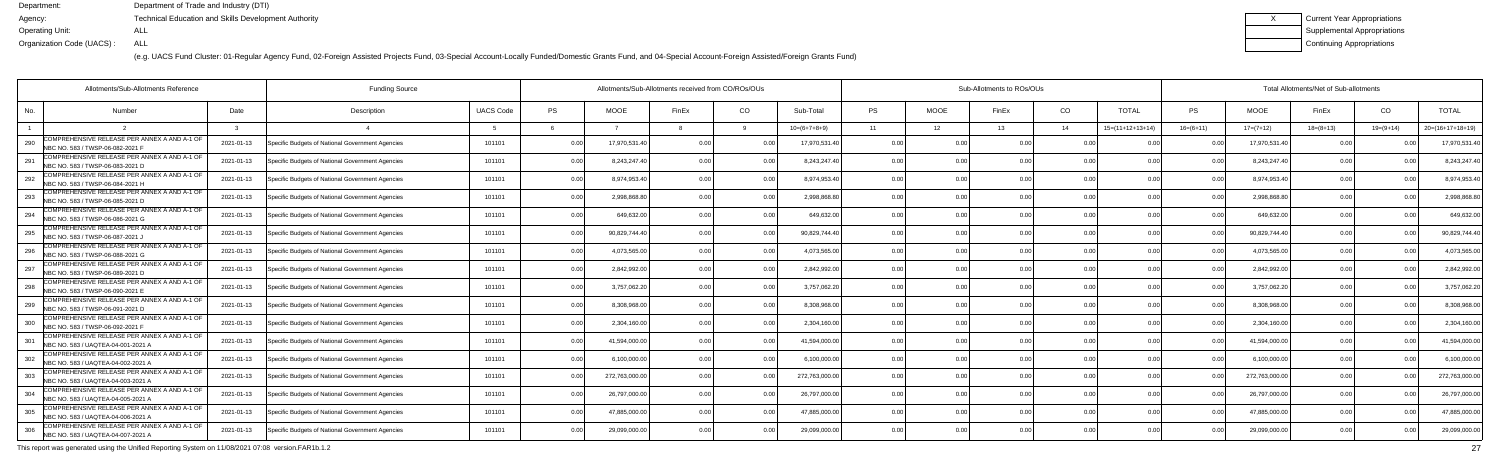(e.g. UACS Fund Cluster: 01-Regular Agency Fund, 02-Foreign Assisted Projects Fund, 03-Special Account-Locally Funded/Domestic Grants Fund, and 04-Special Account-Foreign Assisted/Foreign Grants Fund)

| Current Year Appropriations |
|-----------------------------|
| Supplemental Appropriations |
| Continuing Appropriations   |

|     | Allotments/Sub-Allotments Reference                                                 |            | <b>Funding Source</b>                            |                  | Allotments/Sub-Allotments received from CO/ROs/OUs |               |                |                |                |           | Sub-Allotments to ROs/OUs |       |                |                    |             |                | Total Allotments/Net of Sub-allotments |               |                    |  |  |  |  |
|-----|-------------------------------------------------------------------------------------|------------|--------------------------------------------------|------------------|----------------------------------------------------|---------------|----------------|----------------|----------------|-----------|---------------------------|-------|----------------|--------------------|-------------|----------------|----------------------------------------|---------------|--------------------|--|--|--|--|
| No. | Number                                                                              | Date       | Description                                      | <b>UACS Code</b> | <b>PS</b>                                          | <b>MOOE</b>   | FinEx          | CO             | Sub-Total      | <b>PS</b> | <b>MOOE</b>               | FinEx | CO             | <b>TOTAL</b>       | <b>PS</b>   | <b>MOOE</b>    | FinEx                                  | CO            | <b>TOTAL</b>       |  |  |  |  |
|     |                                                                                     |            |                                                  |                  |                                                    |               |                |                | $10=(6+7+8+9)$ | 11        | 12 <sup>°</sup>           | 13    | 14             | $15=(11+12+13+14)$ | $16=(6+11)$ | $17=(7+12)$    | $18 = (8 + 13)$                        | $19=(9+14)$   | $20=(16+17+18+19)$ |  |  |  |  |
| 307 | COMPREHENSIVE RELEASE PER ANNEX A AND A-1 OF<br>NBC NO. 583 / UAQTEA-04-009-2021 A  | 2021-01-13 | Specific Budgets of National Government Agencies | 101101           | 0.00                                               | 215,799,060.0 | 0.00           |                | 215,799,060.00 | 0.00      |                           | 0.00  | 00             |                    |             | 215,799,060.00 | <u>ሰሰ</u>                              |               | 215,799,060.00     |  |  |  |  |
| 308 | COMPREHENSIVE RELEASE PER ANNEX A AND A-1 OF<br>NBC NO. 583 / UAOTEA-05-010-2021 B  | 2021-01-13 | Specific Budgets of National Government Agencies | 101101           | 0.00                                               | 1,123,038.0   | 0 U            | 0.00           | 1,123,038.00   | 0.00      | 0.00                      |       | 0.00           | 0.00               | 0.00        | 1,123,038.00   | 0.00                                   |               | 1,123,038.00       |  |  |  |  |
| 309 | COMPREHENSIVE RELEASE PER ANNEX A AND A-1 OF<br>NBC NO. 583 / UAQTEA-05-011-2021 B  | 2021-01-13 | Specific Budgets of National Government Agencies | 101101           | 0.00                                               | 7,364,601.0   | O O            | 0 <sub>0</sub> | 7,364,601.00   | 0.00      | 0.00                      | 0.00  | 0.0            | 0.00               |             | 7,364,601.00   | 0.00                                   |               | 7,364,601.00       |  |  |  |  |
| 310 | COMPREHENSIVE RELEASE PER ANNEX A AND A-1 OF<br>NBC NO. 583 / UAQTEA-05-012-2021 B  | 2021-01-13 | Specific Budgets of National Government Agencies | 101101           | 0.00                                               | 723,519.00    | O O            | 0.00           | 723,519.00     | 0.00      | 0.00                      |       | 0.0            | 0.00               | . വ         | 723,519.00     | 0.0                                    |               | 723,519.00         |  |  |  |  |
| 311 | COMPREHENSIVE RELEASE PER ANNEX A AND A-1 OF<br>NBC NO. 583 / UAQTEA-05-013-2021 B  | 2021-01-13 | Specific Budgets of National Government Agencies | 101101           | 0.00                                               | 1,292,895.0   |                | 0.00           | 1,292,895.00   | 0.00      | 0.00                      |       | 0.0            | 0.00               |             | 1,292,895.00   | 0.00                                   |               | 1,292,895.00       |  |  |  |  |
| 312 | COMPREHENSIVE RELEASE PER ANNEX A AND A-1 OF<br>NBC NO. 583 / UAQTEA-05-014-2021 B  | 2021-01-13 | Specific Budgets of National Government Agencies | 101101           | 0.00                                               | 785,673.00    | 0 <sub>0</sub> | 0.00           | 785,673.00     | 0.00      | 0.00                      | 0.00  | 0.0            | 0.00               | 0.00        | 785,673.00     | 0.00                                   | $\cap$ $\cap$ | 785,673.00         |  |  |  |  |
|     | COMPREHENSIVE RELEASE PER ANNEX A AND A-1 OF<br>NBC NO. 583 / UAQTEA-05-015-2021 C  | 2021-01-13 | Specific Budgets of National Government Agencies | 101101           | 0.00                                               | 164,700.00    |                | 0.00           | 164,700.00     | 0.00      | 0.00                      |       | 0.0            |                    |             | 164,700.00     | 0 O                                    |               | 164,700.00         |  |  |  |  |
| 314 | COMPREHENSIVE RELEASE PER ANNEX A AND A-1 OF<br>NBC NO. 583 / UAQTEA-05-016-2021 A  | 2021-01-13 | Specific Budgets of National Government Agencies | 101101           | 0.00                                               | 65,514,000.0  |                |                | 65,514,000.00  | 0.00      | 0.00                      |       | 0.0            | 0.00               |             | 65,514,000.00  | 0.00                                   |               | 65,514,000.0       |  |  |  |  |
| 315 | COMPREHENSIVE RELEASE PER ANNEX A AND A-1 OF<br>NBC NO. 583 / UAQTEA-05-017-2021 A  | 2021-01-13 | Specific Budgets of National Government Agencies | 101101           | 0.00                                               | 198.494.000.0 | n nr           | 0.00           | 198.494.000.00 | 0.00      | 0.00                      | n nn  | 0.0            | 0.00               | 0.00        | 198.494.000.00 | 0.00                                   |               | 198.494.000.0      |  |  |  |  |
| 316 | COMPREHENSIVE RELEASE PER ANNEX A AND A-1 OF<br>NBC NO. 583 / UAQTEA-05-018-2021 C  | 2021-01-13 | Specific Budgets of National Government Agencies | 101101           | 0.00                                               | 1,891,000.00  | 0 O            | 0.0            | 1,891,000.00   | 0.00      | 0.00                      | 0.00  | 0.0            | 0.00               |             | 1,891,000.00   | 0.00                                   |               | 1,891,000.0        |  |  |  |  |
| 317 | COMPREHENSIVE RELEASE PER ANNEX A AND A-1 OF<br>INBC NO. 583 / UAQTEA-05-019-2021 D | 2021-01-13 | Specific Budgets of National Government Agencies | 101101           | 0.00                                               | 20,862,000.0  | $\cap$ $\cap$  |                | 20,862,000.00  | 0.00      | 0 <sub>0</sub>            |       | 0 <sub>0</sub> | 0.00               |             | 20,862,000.00  | 0 O                                    |               | 20,862,000.00      |  |  |  |  |
| 318 | COMPREHENSIVE RELEASE PER ANNEX A AND A-1 OF<br>NBC NO. 583 / UAQTEA-05-020-2021 A  | 2021-01-13 | Specific Budgets of National Government Agencies | 101101           | 0.00                                               | 129.833.000.0 | 0 Q            | 0 <sub>0</sub> | 129.833.000.00 | 0.00      | 0.00                      |       | 0.0            | 0.00               | 0.00        | 129.833.000.00 | 0.00                                   |               | 129,833,000.0      |  |  |  |  |
| 319 | COMPREHENSIVE RELEASE PER ANNEX A AND A-1 OF<br>NBC NO. 583 / UAOTEA-05-021-2021 C  | 2021-01-13 | Specific Budgets of National Government Agencies | 101101           | 0.00                                               | 38,797,000.00 | n nr           | $\cap$ $\cap$  | 38,797,000.00  | 0.00      | 0.00                      | 0.00  | 0.0            | 0.00               | . 0 OC      | 38,797,000.00  | 0.00                                   |               | 38,797,000.00      |  |  |  |  |
| 320 | COMPREHENSIVE RELEASE PER ANNEX A AND A-1 OF<br>NBC NO. 583 / UAOTEA-06-022-2021 A  | 2021-01-13 | Specific Budgets of National Government Agencies | 101101           | 0.00                                               | 4,575,000.0   |                |                | 4,575,000.00   | 0.00      | 0 <sub>0</sub>            |       | 0 <sub>0</sub> |                    |             | 4,575,000.00   | 0 <sub>0</sub>                         |               | 4,575,000.00       |  |  |  |  |
| 321 | COMPREHENSIVE RELEASE PER ANNEX A AND A-1 OF<br>NBC NO. 583 / UAQTEA-06-023-2021 A  | 2021-01-13 | Specific Budgets of National Government Agencies | 101101           | 0.00                                               | 89,120,000.0  | 0 Q            |                | 89,120,000.00  | 0.00      | 0.00                      |       | 0.0            | 0.00               |             | 89,120,000.00  | 0.00                                   |               | 89,120,000.0       |  |  |  |  |
| 322 | COMPREHENSIVE RELEASE PER ANNEX A AND A-1 OF<br>NBC NO. 583 / UAQTEA-06-024-2021 B  | 2021-01-13 | Specific Budgets of National Government Agencies | 101101           | 0.00                                               | 27,450,000.0  | 0.00           | 0.00           | 27,450,000.00  | 0.00      | 0.00                      | 0.00  | 0.00           | 0.00               | 0.00        | 27,450,000.00  | 0.00                                   | 0.OC          | 27,450,000.00      |  |  |  |  |
| 323 | COMPREHENSIVE RELEASE PER ANNEX A AND A-1 OF<br>NBC NO. 583 / UAQTEA-06-025-2021 C  | 2021-01-13 | Specific Budgets of National Government Agencies | 101101           | 0.00                                               | 45,475,000.00 |                |                | 45,475,000.00  | 0.00      | 0 <sub>0</sub>            |       | 0 <sub>0</sub> | 0.00               |             | 45,475,000.00  | 0 <sub>0</sub>                         |               | 45,475,000.00      |  |  |  |  |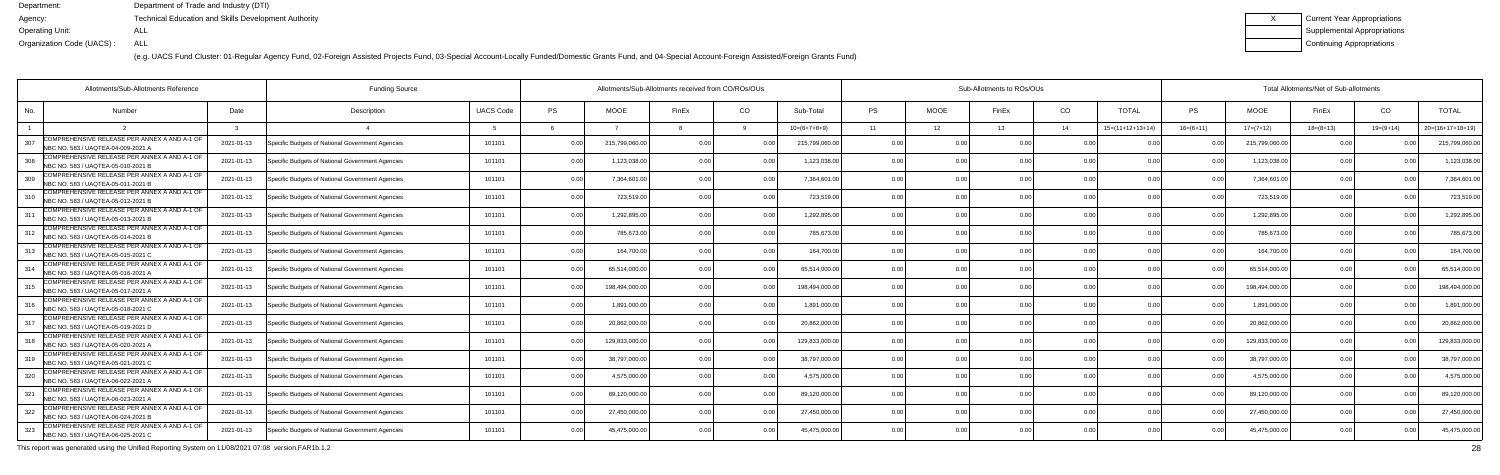(e.g. UACS Fund Cluster: 01-Regular Agency Fund, 02-Foreign Assisted Projects Fund, 03-Special Account-Locally Funded/Domestic Grants Fund, and 04-Special Account-Foreign Assisted/Foreign Grants Fund)

| <b>Current Year Appropriations</b> |
|------------------------------------|
| <b>Supplemental Appropriations</b> |
| Continuing Appropriations          |

|     | Allotments/Sub-Allotments Reference                                                              |            | <b>Funding Source</b>                            |                  |            | Allotments/Sub-Allotments received from CO/ROs/OUs |       |                |                | Sub-Allotments to ROs/OUs |                |       |                |                    |                | Total Allotments/Net of Sub-allotments |                |                |                    |  |  |  |
|-----|--------------------------------------------------------------------------------------------------|------------|--------------------------------------------------|------------------|------------|----------------------------------------------------|-------|----------------|----------------|---------------------------|----------------|-------|----------------|--------------------|----------------|----------------------------------------|----------------|----------------|--------------------|--|--|--|
| No. | Number                                                                                           | Date       | Description                                      | <b>UACS Code</b> | <b>PS</b>  | <b>MOOE</b>                                        | FinEx | CO             | Sub-Total      | <b>PS</b>                 | <b>MOOE</b>    | FinEx | CO             | <b>TOTAL</b>       | <b>PS</b>      | MOOE                                   | FinEx          | CO             | <b>TOTAL</b>       |  |  |  |
|     |                                                                                                  |            |                                                  |                  |            |                                                    |       |                | $10=(6+7+8+9)$ | 11                        | 12             | 13    | 14             | $15=(11+12+13+14)$ | $16=(6+11)$    | $17=(7+12)$                            | $18=(8+13)$    | $19=(9+14)$    | $20=(16+17+18+19)$ |  |  |  |
| 324 | COMPREHENSIVE RELEASE PER ANNEX A AND A-1 OF<br>NBC NO. 583 / UAQTEA-06-026-2021 B               | 2021-01-13 | Specific Budgets of National Government Agencies | 101101           | 0.00       | 79,949,000.0                                       | 0 Q   |                | 79,949,000.00  | 0.00                      |                |       | . N Q          |                    |                | 79,949,000.00                          |                |                | 79,949,000.00      |  |  |  |
| 325 | COMPREHENSIVE RELEASE PER ANNEX A AND A-1 OF<br>NBC NO. 583 / UAQTEA-06-027-2021 B               | 2021-01-13 | Specific Budgets of National Government Agencies | 101101           | 0.00       | 2,928,000.0                                        | 0 O   | 0.00           | 2,928,000.00   | 0.00                      | 0.00           |       | 0.0            | 0.00               |                | 2,928,000.00                           | 0.00           |                | 2,928,000.0        |  |  |  |
| 326 | COMPREHENSIVE RELEASE PER ANNEX A AND A-1 OF<br>NBC NO. 583 / UAQTEA-06-028-2021 D               | 2021-01-13 | Specific Budgets of National Government Agencies | 101101           | 0.00       | 3,050,000.0                                        | 0.00  | 0.00           | 3,050,000.00   | 0.00                      | 0.00           | 0.00  | 0.0            | 0.00               | 0.00           | 3,050,000.00                           | 0.00           | 0 <sub>0</sub> | 3,050,000.00       |  |  |  |
| 327 | COMPREHENSIVE RELEASE PER ANNEX A AND A-1 OF<br>NBC NO. 583 / UAQTEA-06-029-2021 A               | 2021-01-13 | Specific Budgets of National Government Agencies | 101101           | 0.00       | 250,436,000.0                                      |       | 0.0            | 250,436,000.00 | 0.00                      | 0.00           |       | 0.0            |                    |                | 250,436,000.00                         | 0.00           |                | 250,436,000.00     |  |  |  |
| 328 | COMPREHENSIVE RELEASE PER ANNEX A AND A-1 OF<br>NBC NO. 583 / UAQTEA-06-030-2021 C               | 2021-01-13 | Specific Budgets of National Government Agencies | 101101           | 0.00       | 18,998,000.0                                       |       |                | 18,998,000.00  | 0.00                      | 0 <sub>0</sub> |       | 0 <sub>0</sub> | n nr               |                | 18,998,000.00                          | 0 <sub>0</sub> |                | 18,998,000.0       |  |  |  |
| 329 | COMPREHENSIVE RELEASE PER ANNEX A AND A-1 OF<br>NBC NO. 583 / UAQTEA-06-031-2021 E               | 2021-01-13 | Specific Budgets of National Government Agencies | 101101           | 0.00       | 302,621,000.0                                      | O O   | 0.00           | 302,621,000.00 | 0.00                      | 0.00           |       | 0.0            | 0.00               | 0.00           | 302,621,000.00                         | 0.00           |                | 302,621,000.00     |  |  |  |
| 330 | COMPREHENSIVE RELEASE PER ANNEX A AND A-1 OF<br>NBC NO. 583 / UAQTEA-06-032-2021 D               | 2021-01-13 | Specific Budgets of National Government Agencies | 101101           | 0.00       | 84,668,000.0                                       | O O   | 0 <sub>0</sub> | 84,668,000.00  | 0.00                      | 0.00           | 0.00  | 0.0            | 0.00               | 0 <sub>0</sub> | 84,668,000.00                          | 0.00           |                | 84,668,000.00      |  |  |  |
| 331 | COMPREHENSIVE RELEASE PER ANNEX A AND A-1 OF<br>NBC NO. 583 / UAQTEA-06-033-2021 D               | 2021-01-13 | Specific Budgets of National Government Agencies | 101101           | 0.00       | 18,300,000.0                                       |       |                | 18.300.000.00  | 0.00                      | 0 <sub>0</sub> |       | 0 <sub>0</sub> | 0 <sub>0</sub>     |                | 18,300,000.00                          | 0.00           |                | 18,300,000.0       |  |  |  |
| 332 | COMPREHENSIVE RELEASE PER ANNEX A AND A-1 OF<br>NBC NO. 583 / UAQTEA-06-034-2021 C               | 2021-01-13 | Specific Budgets of National Government Agencies | 101101           | 0.00       | 13,725,000.0                                       | n n   | $\Omega$       | 13,725,000.00  | 0.00                      | 0.00           |       | 0.0            | 0.00               |                | 13,725,000.00                          | 0.00           |                | 13,725,000.0       |  |  |  |
| 333 | COMPREHENSIVE RELEASE PER ANNEX A AND A-1 OF<br>NBC NO. 583 / UAQTEA-06-035-2021 C               | 2021-01-13 | Specific Budgets of National Government Agencies | 101101           | 0.00       | 36.600.000.0                                       | n nr  | 0.00           | 36,600,000.00  | 0.00                      | 0.00           |       | 0.0            | 0.00               | 0.00           | 36.600.000.00                          | 0.00           |                | 36,600,000.00      |  |  |  |
| 334 | COMPREHENSIVE RELEASE PER ANNEX A AND A-1 OF<br>NBC NO. 583 / UAQTEA-06-036-2021 F               | 2021-01-13 | Specific Budgets of National Government Agencies | 101101           | 0.00       | 30.500.000.0                                       |       | 0.0            | 30.500.000.00  | 0.00                      | 0.00           |       | 0.0            |                    |                | 30.500.000.00                          | 0.00           |                | 30.500.000.00      |  |  |  |
| 335 | COMPREHENSIVE RELEASE PER ANNEX A AND A-1 OF<br>NBC NO. 583 / UAQTEA-06-037-2021 A               | 2021-01-13 | Specific Budgets of National Government Agencies | 101101           | 0.00       | 18,422,000.0                                       | n n   |                | 18,422,000.00  | 0.00                      | 0.00           |       | 0.0            | 0.00               |                | 18,422,000.00                          | 0.0            | n ni           | 18,422,000.0       |  |  |  |
| 411 | COMPREHENSIVE RELEASE THROUGH GARO/SARO / LAA<br>01-001-2021                                     | 2021-01-13 | Retirement and Life Insurance Premiums           | 104102           | 45,309.96  | 0 <sub>0</sub>                                     |       | 0.00           | 45.309.96      | 0.00                      | 0.00           |       | 0 <sub>0</sub> |                    | 45,309.96      | 0.00                                   | 0 <sub>0</sub> |                | 45,309.9           |  |  |  |
|     | 453   SARO-BMB-A-21-0000917 / BDC 04-060-2021 E                                                  | 2021-04-30 | Retirement and Life Insurance Premiums           | 104102           | 33,030.72  | 0.00                                               |       | 0.00           | 33,030.72      | 0.00                      | 0.00           | 0.00  | 0.0            | 0.00               | 33,030.72      | 0.00                                   | 0.00           | 0 <sub>0</sub> | 33,030.72          |  |  |  |
| 456 | SARO-BMB-A-21-0001061 / BDC 04-061-2021 D                                                        | 2021-04-30 | Retirement and Life Insurance Premiums           | 104102           | 22,081.08  | 0.00                                               |       | 0.00           | 22,081.08      | 0.00                      | 0.00           |       | 0.0            | 0.00               | 22,081.08      | 0.00                                   | 0.00           |                | 22,081.0           |  |  |  |
| 522 | SUBALLOTMENT FROM 0100000 - Central Office / SUBARO<br>NO.: BDC 01-001-2021 A / ROVI-2021-02-021 | 2021-04-12 | Specific Budgets of National Government Agencies | 101101           | 336,513.81 | 0.00                                               |       | 0.00           | 336,513.81     | 0.00                      | 0.00           | 0.00  | 0.0            | 0.00               | 336,513.81     | 0.00                                   | 0.00           | 0.OC           | 336,513.8          |  |  |  |
| 523 | SUBALLOTMENT FROM 0100000 - Central Office / SUBARO<br>NO.: BDC 01-001-2021 A / ROVI-2021-02-022 | 2021-04-12 | Specific Budgets of National Government Agencies | 101101           | 48,518.85  | 0.00                                               |       | 0.00           | 48,518.85      | 0.00                      | 0 <sub>0</sub> |       | 0 <sub>0</sub> |                    | 48.518.8       | 0.00                                   | 0.00           |                | 48,518.85          |  |  |  |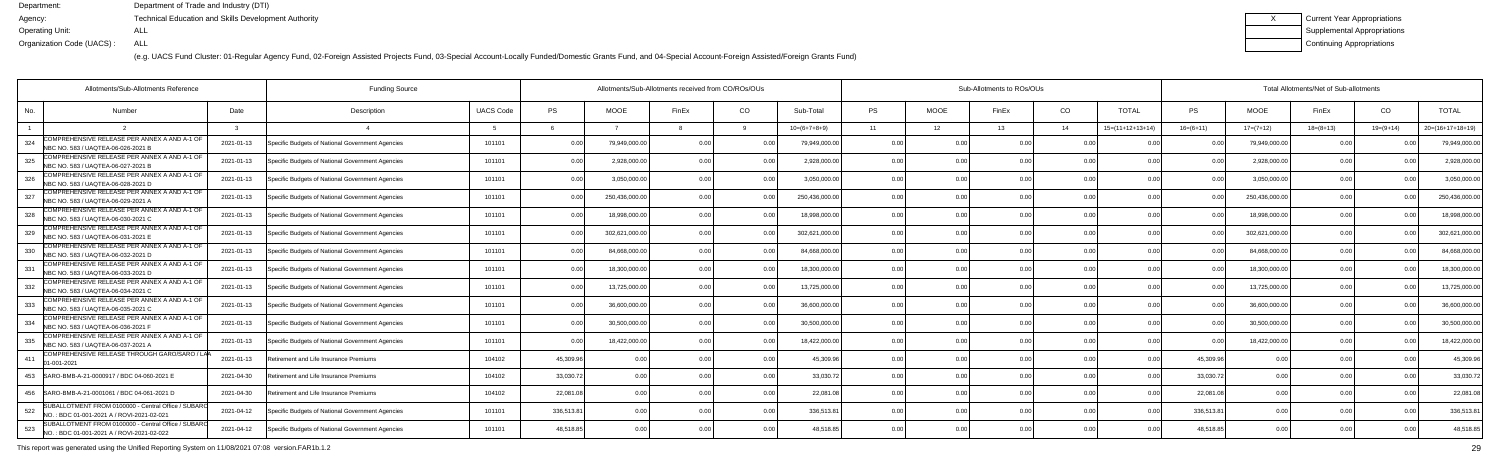(e.g. UACS Fund Cluster: 01-Regular Agency Fund, 02-Foreign Assisted Projects Fund, 03-Special Account-Locally Funded/Domestic Grants Fund, and 04-Special Account-Foreign Assisted/Foreign Grants Fund)

| Current Year Appropriations |
|-----------------------------|
| Supplemental Appropriations |
| Continuing Appropriations   |

|     | Allotments/Sub-Allotments Reference                                                                   | <b>Funding Source</b> |                                                  |                  | Allotments/Sub-Allotments received from CO/ROs/OUs |                |       |      |                | Sub-Allotments to ROs/OUs |             |       | Total Allotments/Net of Sub-allotments |                    |                |             |             |             |                    |
|-----|-------------------------------------------------------------------------------------------------------|-----------------------|--------------------------------------------------|------------------|----------------------------------------------------|----------------|-------|------|----------------|---------------------------|-------------|-------|----------------------------------------|--------------------|----------------|-------------|-------------|-------------|--------------------|
| No. | <b>Number</b>                                                                                         | Date                  | Description                                      | <b>UACS Code</b> | <b>PS</b>                                          | <b>MOOE</b>    | FinEx | CO   | Sub-Total      | <b>PS</b>                 | <b>MOOE</b> | FinEx | CO.                                    | <b>TOTAL</b>       | PS             | <b>MOOE</b> | FinEx       | CO          | <b>TOTAL</b>       |
|     |                                                                                                       |                       |                                                  |                  |                                                    |                |       |      | $10=(6+7+8+9)$ | 11                        | 12          | 13    | 14                                     | $15=(11+12+13+14)$ | $16=(6+11)$    | $17=(7+12)$ | $18=(8+13)$ | $19=(9+14)$ | $20=(16+17+18+19)$ |
| 524 | SUBALLOTMENT FROM 0100000 - Central Office / SUBARO<br>NO.: BDC 01-002-2021 A / SARO # 01-002-2021A   | 2021-04-12            | Specific Budgets of National Government Agencies | 101101           | 322,124.52                                         | 0 <sub>0</sub> |       | 0 O  | 322,124.52     | 0.00                      | 0 OC        |       | 0 <sub>0</sub>                         |                    | 322,124.52     | 0.00        |             |             | 322,124.5          |
| 525 | SUBALLOTMENT FROM 0100000 - Central Office / SUBARO<br>INO.: BDC 01-002-2021 A / SARO # 01-002-2021A  | 2021-04-12            | Specific Budgets of National Government Agencies | 101101           | 184,071.15                                         | 0.00           |       | 0.00 | 184,071.1      | 0.00                      | 0.00        |       | 0.00                                   | 0.0(               | 184,071.1      | 0.00        | 0.00        |             | 184,071.           |
| 526 | SUBALLOTMENT FROM 0100000 - Central Office / SUBARO<br>NO.: BDC 01-002-2021 A / SARO # 01-002-2021A   | 2021-04-12            | Specific Budgets of National Government Agencies | 101101           | 138,053.37                                         | 0.00           |       | 0.00 | 138,053.3      | 0.00                      | 0.00        |       | 0.00                                   | 0 <sub>0</sub>     | 138,053.37     | 0.00        | 0.00        |             | 138,053.3          |
| 527 | SUBALLOTMENT FROM 0100000 - Central Office / SUBARO<br>NO.: BDC 01-002-2021 A / SARO # 01-002-2021A   | 2021-04-12            | Specific Budgets of National Government Agencies | 101101           | 322,124.52                                         | 0.00           |       | 0.0  | 322,124.52     | 0.00                      | 0.00        |       | 0.00                                   |                    | 322,124.52     | 0.00        | 0.00        |             | 322,124.5          |
| 528 | SUBALLOTMENT FROM 0100000 - Central Office / SUBARO<br>NO.: BDC 01-002-2021 A / SARO # 01-002-2021A   | 2021-04-12            | Specific Budgets of National Government Agencies | 101101           | 138,053.37                                         | 0.00           |       | 0.00 | 138,053.3      | 0.00                      | 0.00        |       | 0 <sub>0</sub>                         | .N 0               | 138,053.37     | 0.00        | 0.00        |             | 138,053.3          |
| 529 | SUBALLOTMENT FROM 0100000 - Central Office / SUBAR<br>NO.: BDC 01-002-2021 A / SARO # 01-002-2021A    | 2021-04-12            | Specific Budgets of National Government Agencies | 101101           | 92,035.58                                          | 0.00           |       | 0.00 | 92,035.58      | 0.00                      | 0.00        |       | 0.00                                   |                    | 92,035.58      | 0.00        | 0.00        |             | 92,035.58          |
| 530 | SUBALLOTMENT FROM 0100000 - Central Office / SUBARO<br>NO.: BDC 02-003-2021 A / BDC No. 02-003-2021 A | 2021-04-12            | Specific Budgets of National Government Agencies | 101101           | 1,323,694.14                                       | 0.00           |       | 0.0  | 1,323,694.14   | 0.00                      | 0.00        |       | 0.00                                   |                    | 1,323,694.1    | 0.00        | 0.00        |             | 1,323,694.1        |
| 531 | SUBALLOTMENT FROM 0100000 - Central Office / SUBARO<br>NO.: BDC 02-008-2021 B / ROVI-2021-03-057      | 2021-04-12            | Specific Budgets of National Government Agencies | 101101           | 0.00                                               | 15.874.50      |       | 0.00 | 15.874.50      | 0.00                      | 0.00        |       | 0.00                                   |                    |                | 15,874.50   | 0.00        |             | 15,874.5           |
| 532 | SUBALLOTMENT FROM 0100000 - Central Office / SUBAR<br>NO.: BDC 02-008-2021 B / ROVI-2021-03-058       | 2021-04-12            | Specific Budgets of National Government Agencies | 101101           | 0.00                                               | 8,690.00       |       | 0.00 | 8.690.00       | 0.00                      | 0.00        |       | 0.00                                   | 0.00               | 0 <sub>0</sub> | 8,690.00    | 0.00        |             | 8,690.00           |
| 533 | SUBALLOTMENT FROM 0100000 - Central Office / SUBARO<br>NO.: BDC 02-008-2021 B / ROVI-2021-03-059      | 2021-04-12            | Specific Budgets of National Government Agencies | 101101           | 0.00                                               | 9,911.74       |       | 0.00 | 9.911.74       | 0.00                      | 0.00        | n nr  | 0.00                                   | 0.00               | 0 Q            | 9,911.74    | 0.00        |             | 9,911.7            |
| 534 | SUBALLOTMENT FROM 0100000 - Central Office / SUBARO<br>NO.: BDC 02-009-2021 A / BDC 02-009-2021 A     | 2021-04-12            | Specific Budgets of National Government Agencies | 101101           | 447,604.05                                         | 0.00           |       | 0.00 | 447,604.05     | 0.00                      | 0.00        |       | 0.00                                   |                    | 447,604.05     | 0.00        | 0.00        |             | 447,604.0          |
| 535 | SUBALLOTMENT FROM 0100000 - Central Office / SUBARO<br>NO.: BDC 02-009-2021 A / BDC 02-009-2021 A     | 2021-04-12            | Specific Budgets of National Government Agencies | 101101           | 97,725.72                                          | 0.00           |       | 0.00 | 97,725.72      | 0.00                      | 0.00        |       | 0.00                                   |                    | 97,725.72      | 0.00        | 0.00        |             | 97,725.72          |
| 536 | SUBALLOTMENT FROM 0100000 - Central Office / SUBARO<br>NO.: BDC 02-009-2021 A / BDC 02-009-2021 A     | 2021-04-12            | Specific Budgets of National Government Agencies | 101101           | 47,575.77                                          | 0.00           |       | 0.00 | 47.575.77      | 0.00                      | 0.00        |       | 0.00                                   | 0 <sub>0</sub>     | 47,575.77      | 0.00        | 0.00        |             | 47,575.77          |
| 537 | SUBALLOTMENT FROM 0100000 - Central Office / SUBARO<br>NO.: BDC 02-009-2021 A / BDC 02-009-2021 A     | 2021-04-12            | Specific Budgets of National Government Agencies | 101101           | 142,727.31                                         | 0.00           |       | 0.00 | 142,727.3      | 0.00                      | 0.00        |       | 0 <sub>0</sub>                         |                    | 142,727.3      | 0.00        | 0.00        |             | 142,727.3          |
| 538 | SUBALLOTMENT FROM 0100000 - Central Office / SUBARO<br>NO.: BDC 02-009-2021 A / BDC 02-009-2021 A     | 2021-04-12            | Specific Budgets of National Government Agencies | 101101           | 55,632.00                                          | 0.00           |       | 0 O  | 55.632.00      | 0.00                      | 0.00        |       | 0 <sub>0</sub>                         |                    | 55.632.00      | 0.00        | 0.00        |             | 55,632.0           |
| 539 | SUBALLOTMENT FROM 0100000 - Central Office / SUBAR<br>NO.: BDC 02-010-2021 A / LAA No. 2021-03-034    | 2021-04-12            | Specific Budgets of National Government Agencies | 101101           | 190,614.12                                         | 0.00           |       | 0.00 | 190,614.1      | 0.00                      | 0.00        |       | 0.00                                   | 0.0(               | 190,614.1      | 0.00        | 0.00        |             | 190,614.1          |
| 540 | SUBALLOTMENT FROM 0100000 - Central Office / SUBARO<br>NO.: BDC 02-011-2021 A / LAA 2021-03-003       | 2021-04-12            | Specific Budgets of National Government Agencies | 101101           | 91,157.22                                          | 0.00           |       | 0.00 | 91,157.22      | 0.00                      | 0.00        |       | 0.00                                   |                    | 91,157.22      | 0.00        | 0.00        |             | 91,157.22          |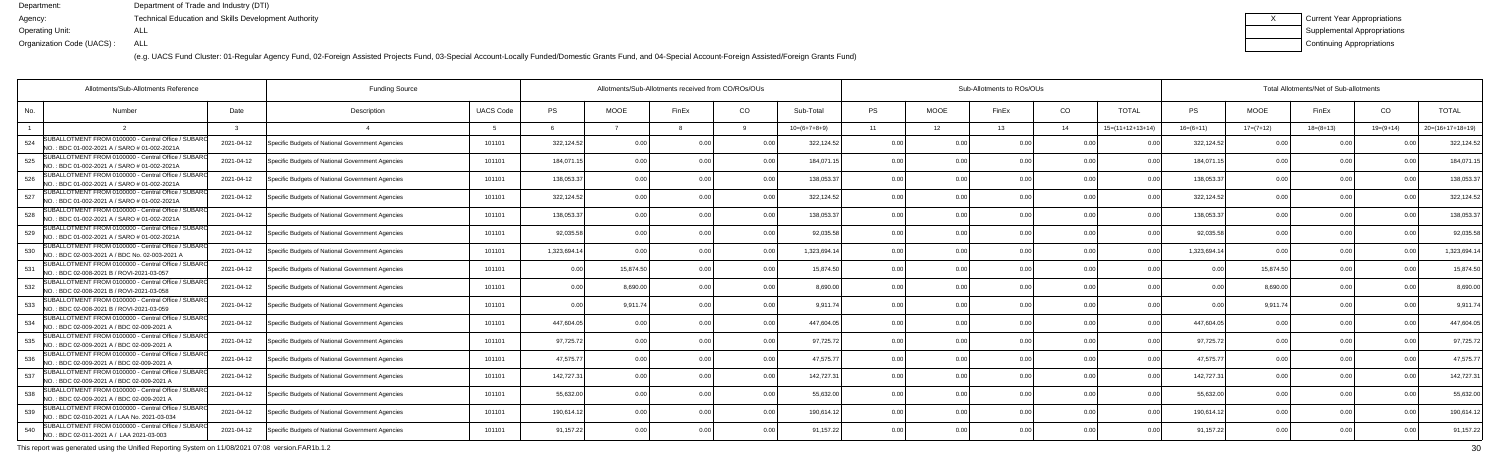(e.g. UACS Fund Cluster: 01-Regular Agency Fund, 02-Foreign Assisted Projects Fund, 03-Special Account-Locally Funded/Domestic Grants Fund, and 04-Special Account-Foreign Assisted/Foreign Grants Fund)

| Current Year Appropriations |
|-----------------------------|
| Supplemental Appropriations |
| Continuing Appropriations   |

| Allotments/Sub-Allotments Reference                                                                          |            |                                                  |                  | Allotments/Sub-Allotments received from CO/ROs/OUs |             |       |                |                | Sub-Allotments to ROs/OUs |             |       | Total Allotments/Net of Sub-allotments |                    |                |             |               |             |                    |
|--------------------------------------------------------------------------------------------------------------|------------|--------------------------------------------------|------------------|----------------------------------------------------|-------------|-------|----------------|----------------|---------------------------|-------------|-------|----------------------------------------|--------------------|----------------|-------------|---------------|-------------|--------------------|
| No.<br><b>Number</b>                                                                                         | Date       | Description                                      | <b>UACS Code</b> | PS                                                 | <b>MOOE</b> | FinEx | CO             | Sub-Total      | <b>PS</b>                 | <b>MOOE</b> | FinEx | CO                                     | <b>TOTAL</b>       | <b>PS</b>      | <b>MOOE</b> | FinEx         | CO          | <b>TOTAL</b>       |
|                                                                                                              |            |                                                  |                  |                                                    |             |       |                | $10=(6+7+8+9)$ | 11                        | 12          | 13    | 14                                     | $15=(11+12+13+14)$ | $16=(6+11)$    | $17=(7+12)$ | $18=(8+13)$   | $19=(9+14)$ | $20=(16+17+18+19)$ |
| SUBALLOTMENT FROM 0100000 - Central Office / SUBARO<br>541<br>NO.: BDC 02-011-2021 A / LAA 2021-03-004       | 2021-04-12 | Specific Budgets of National Government Agencies | 101101           | 92,155.78                                          | 0.00        |       | 0 <sub>0</sub> | 92,155.78      | 0.00                      |             |       |                                        |                    | 92,155.7       |             |               |             | 92,155.7           |
| SUBALLOTMENT FROM 0100000 - Central Office / SUBARO<br>542<br>NO.: BDC 02-011-2021 A / LAA 2021-03-005       | 2021-04-12 | Specific Budgets of National Government Agencies | 101101           | 47,575.77                                          | 0.00        |       | 0.00           | 47,575.77      | 0.00                      | 0.00        |       | 0.00                                   |                    | 47,575.7       | 0.00        | 0.00          | 0.00        | 47,575.7           |
| SUBALLOTMENT FROM 0100000 - Central Office / SUBARO<br>543<br>NO.: BDC 02-011-2021 A / LAA 2021-03-006       | 2021-04-12 | Specific Budgets of National Government Agencies | 101101           | 47,575.77                                          | 0.00        |       | 0.00           | 47,575.77      | 0.00                      | 0.00        |       | 0.00                                   | 0.00               | 47,575.7       | 0.00        | 0.00          | 0.00        | 47,575.7           |
| SUBALLOTMENT FROM 0100000 - Central Office / SUBARO<br>544<br>NO.: BDC 02-011-2021 A / LAA 2021-03-007       | 2021-04-12 | Specific Budgets of National Government Agencies | 101101           | 158,437.98                                         | 0.00        |       | 0.00           | 158,437.9      | 0.00                      | 0.00        |       | 0.00                                   |                    | 158,437.9      |             | 0.00          |             | 158,437.9          |
| SUBALLOTMENT FROM 0100000 - Central Office / SUBARO<br>545<br>INO.: BDC 02-013-2021 A / 03-001-2021          | 2021-04-12 | Specific Budgets of National Government Agencies | 101101           | 190,303.08                                         | 0.00        |       | 0.00           | 190,303.08     | 0.00                      | 0.00        |       | 0 <sub>0</sub>                         | n no               | 190,303.0      | 0.00        | 0.00          | $\Omega$    | 190,303.0          |
| SUBALLOTMENT FROM 0100000 - Central Office / SUBARO<br>546<br>NO.: BDC 02-013-2021 A / 03-002-2021           | 2021-04-12 | Specific Budgets of National Government Agencies | 101101           | 761,212.32                                         | 0.00        |       | 0.00           | 761,212.32     | 0.00                      | 0.00        |       | 0 <sub>0</sub>                         | 0.00               | 761,212.32     | 0.00        | 0.00          | 0.00        | 761,212.32         |
| SUBALLOTMENT FROM 0100000 - Central Office / SUBARO<br>547<br>NO.: BDC 02-013-2021 A / 03-003-2021           | 2021-04-12 | Specific Budgets of National Government Agencies | 101101           | 95,151.54                                          | 0.00        |       | 0.00           | 95,151.54      | 0.00                      | 0.00        |       | 0.00                                   |                    | 95,151.54      | 0.00        | 0.00          |             | 95,151.5           |
| SUBALLOTMENT FROM 0100000 - Central Office / SUBARO<br>548<br>NO.: BDC 02-013-2021 A / 03-004-2021           | 2021-04-12 | Specific Budgets of National Government Agencies | 101101           | 47,575.77                                          | 0.00        |       | 0.00           | 47.575.77      | 0.00                      | 0.00        |       | 0.00                                   |                    | 47.575.7       | 0.00        | 0.00          | 0.00        | 47,575.7           |
| SUBALLOTMENT FROM 0100000 - Central Office / SUBAR<br>549<br>NO.: BDC 02-013-2021 A / 03-005-2001            | 2021-04-12 | Specific Budgets of National Government Agencies | 101101           | 47,575.77                                          | 0.00        |       | 0.00           | 47,575.77      | 0.00                      | 0.00        |       | 0 <sub>0</sub>                         |                    | 47,575.7       | 0.00        | 0.00          | 0.00        | 47,575.7           |
| SUBALLOTMENT FROM 0100000 - Central Office / SUBARO<br>550<br>NO.: BDC 02-013-2021 A / 03-006-2021           | 2021-04-12 | Specific Budgets of National Government Agencies | 101101           | 47,575.77                                          | 0.00        |       | 0.00           | 47,575.7       | 0.00                      | 0.00        |       | 0.00                                   | 0 <sub>0</sub>     | 47,575.7       | 0.00        | 0.00          |             | 47,575.7           |
| SUBALLOTMENT FROM 0100000 - Central Office / SUBARO<br>551<br>NO.: BDC 02-013-2021 A / 03-007-2021           | 2021-04-12 | Specific Budgets of National Government Agencies | 101101           | 237,878.85                                         | 0.00        |       | 0.00           | 237,878.8      | 0.00                      | 0.00        |       | 0.00                                   |                    | 237,878.8      | 0.0         | 0.00          |             | 237,878.8          |
| SUBALLOTMENT FROM 0100000 - Central Office / SUBARO<br>552<br>NO.: BDC 03-018-2021 A / BDC No. 03-018-2021 A | 2021-04-12 | Specific Budgets of National Government Agencies | 101101           | 47,575.77                                          | 0.00        |       | 0.00           | 47,575.7       | 0.00                      | 0.00        |       | 0.00                                   |                    | 47,575.7       | 0.00        | 0.00          |             | 47,575.7           |
| SUBALLOTMENT FROM 0100000 - Central Office / SUBARO<br>553<br>NO.: BDC 03-019-2021 A / BDC 03-019-2021 A     | 2021-04-12 | Specific Budgets of National Government Agencies | 101101           | 153,201.09                                         | 0.00        |       | 0.00           | 153,201.09     | 0.00                      | 0.00        | n nr  | 0 <sub>0</sub>                         | 0.00               | 153,201.0      | 0.00        | 0.00          | 0.00        | 153,201.0          |
| SUBALLOTMENT FROM 0100000 - Central Office / SUBARO<br>554<br>NO.: BDC 03-021-2021 B / BDC No. 03-021-2021 B | 2021-04-12 | Specific Budgets of National Government Agencies | 101101           | 0.00                                               | 31,500.00   |       | 0.00           | 31,500.00      | 0.00                      | 0.00        |       | 0 <sub>0</sub>                         |                    | 0 <sub>0</sub> | 31,500.00   | $\cap$ $\cap$ |             | 31,500.0           |
| SUBALLOTMENT FROM 0100000 - Central Office / SUBAR<br>555<br>INO.: BDC 04-024-2021 B / BDC 04-024-2021B      | 2021-07-15 | Specific Budgets of National Government Agencies | 101101           | 210,379.09                                         | 0.00        |       | 0 <sub>0</sub> | 210,379.09     | 0.00                      | 0.00        |       | 0 <sub>0</sub>                         |                    | 210,379.0      | 0.00        |               |             | 210,379.0          |
| SUBALLOTMENT FROM 0100000 - Central Office / SUBAR<br>556<br>NO.: BDC 04-028-2021 B / SARO # 04-028-2021B    | 2021-07-16 | Specific Budgets of National Government Agencies | 101101           | 17,269.22                                          | 0.00        |       | 0.00           | 17,269.22      | 0.00                      | 0.00        |       | 0.00                                   | 0.00               | 17,269.2       | 0.00        | 0.00          | 0.00        | 17,269.22          |
| SUBALLOTMENT FROM 0100000 - Central Office / SUBARO<br>557<br>NO.: BDC 04-028-2021 B / SARO # 04-028-2021B   | 2021-07-16 | Specific Budgets of National Government Agencies | 101101           | 272,341.05                                         | 0.00        |       | 0.00           | 272,341.05     | 0.00                      | 0.00        |       | 0 <sub>0</sub>                         | n no               | 272,341.0      | 0.00        | 0.00          |             | 272,341.0          |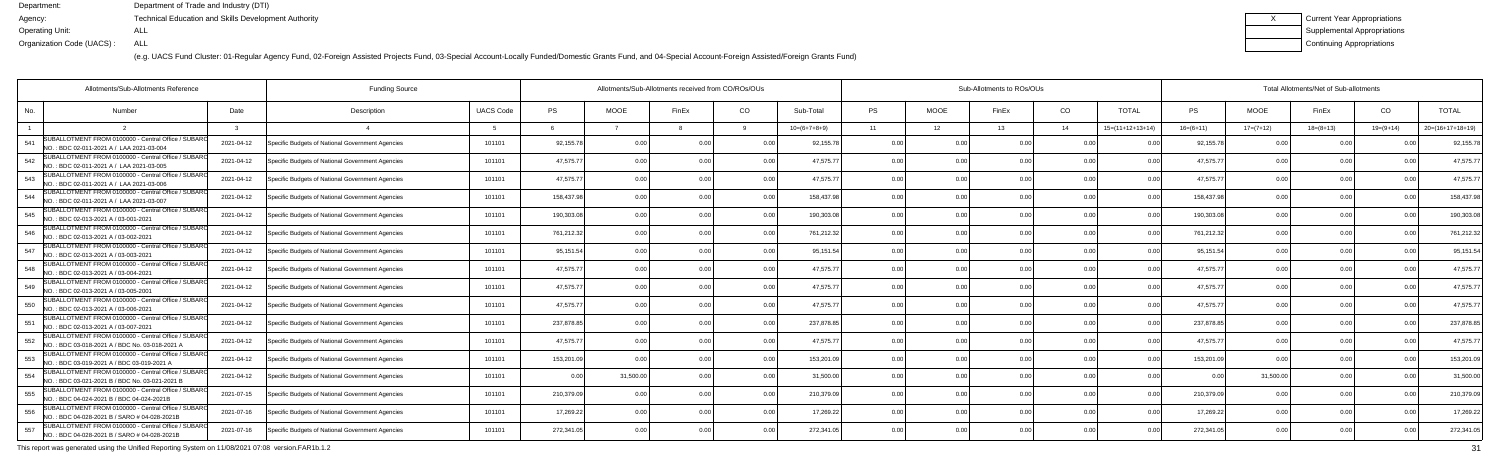(e.g. UACS Fund Cluster: 01-Regular Agency Fund, 02-Foreign Assisted Projects Fund, 03-Special Account-Locally Funded/Domestic Grants Fund, and 04-Special Account-Foreign Assisted/Foreign Grants Fund)

| Current Year Appropriations |
|-----------------------------|
| Supplemental Appropriations |
| Continuing Appropriations   |

| Allotments/Sub-Allotments Reference                                                                          |            |                                                  |                  | Allotments/Sub-Allotments received from CO/ROs/OUs |             |       | Sub-Allotments to ROs/OUs |                |           |             |       |                | Total Allotments/Net of Sub-allotments |              |             |             |             |                    |
|--------------------------------------------------------------------------------------------------------------|------------|--------------------------------------------------|------------------|----------------------------------------------------|-------------|-------|---------------------------|----------------|-----------|-------------|-------|----------------|----------------------------------------|--------------|-------------|-------------|-------------|--------------------|
| No.<br><b>Number</b>                                                                                         | Date       | Description                                      | <b>UACS Code</b> | PS                                                 | <b>MOOE</b> | FinEx | CO                        | Sub-Total      | <b>PS</b> | <b>MOOE</b> | FinEx | CO             | <b>TOTAL</b>                           | <b>PS</b>    | <b>MOOE</b> | FinEx       | CO          | <b>TOTAL</b>       |
|                                                                                                              |            |                                                  |                  |                                                    |             |       |                           | $10=(6+7+8+9)$ | 11        | 12          | 13    | 14             | $15=(11+12+13+14)$                     | $16=(6+11)$  | $17=(7+12)$ | $18=(8+13)$ | $19=(9+14)$ | $20=(16+17+18+19)$ |
| SUBALLOTMENT FROM 0100000 - Central Office / SUBARO<br>558<br>NO.: BDC 04-028-2021 B / SARO # 04-028-2021B   | 2021-07-16 | Specific Budgets of National Government Agencies | 101101           | 76,582.74                                          | 0.00        |       |                           | 76,582.7       | 0.00      |             |       |                |                                        | 76,582.7     |             |             |             | 76,582.7           |
| SUBALLOTMENT FROM 0100000 - Central Office / SUBARO<br>559<br>NO.: BDC 04-030-2021 B / BDC No. 04-030-2021 B | 2021-07-16 | Specific Budgets of National Government Agencies | 101101           | 65,609.77                                          | 0.00        |       | 0.00                      | 65,609.7       | 0.00      | 0.00        |       | 0.00           |                                        | 65,609.7     | 0.00        | 0.00        | 0.00        | 65,609.7           |
| SUBALLOTMENT FROM 0100000 - Central Office / SUBARO<br>560<br>NO.: BDC 04-031-2021 B / 04-008-2021           | 2021-07-16 | Specific Budgets of National Government Agencies | 101101           | 262,439.08                                         | 0.00        |       | 0.00                      | 262,439.08     | 0.00      | 0.00        | n nr  | 0.00           | 0.00                                   | 262,439.0    | 0.00        | 0.00        | 0.00        | 262,439.0          |
| SUBALLOTMENT FROM 0100000 - Central Office / SUBARO<br>561<br>NO.: BDC 04-031-2021 B / 04-009-2021           | 2021-07-16 | Specific Budgets of National Government Agencies | 101101           | 1,049,756.32                                       | 0.00        |       | 0.00                      | 1,049,756.32   | 0.00      | 0.00        |       | 0.00           |                                        | 1,049,756.3  |             | 0.00        |             | 1,049,756.3        |
| SUBALLOTMENT FROM 0100000 - Central Office / SUBARO<br>562<br>NO.: BDC 04-031-2021 B / 04-010-2021           | 2021-07-16 | Specific Budgets of National Government Agencies | 101101           | 131,219.54                                         | 0.00        |       | 0 <sub>0</sub>            | 131,219.54     | 0.00      | 0.00        |       | 0 <sub>0</sub> |                                        | 131,219.54   | 0.00        | 0.00        | $\Omega$    | 131,219.5          |
| SUBALLOTMENT FROM 0100000 - Central Office / SUBARO<br>563<br>NO.: BDC 04-031-2021 B / 04-012-2021           | 2021-07-16 | Specific Budgets of National Government Agencies | 101101           | 65,609.77                                          | 0.00        |       | 0.00                      | 65,609.7       | 0.00      | 0.00        |       | 0 <sub>0</sub> |                                        | 65,609.7     | 0.00        | 0.00        | 0.00        | 65,609.7           |
| SUBALLOTMENT FROM 0100000 - Central Office / SUBARO<br>564<br>NO.: BDC 04-031-2021 B / 04-013-2021           | 2021-07-16 | Specific Budgets of National Government Agencies | 101101           | 65,609.77                                          | 0.00        |       | 0.00                      | 65,609.7       | 0.00      | 0.00        |       | 0.00           |                                        | 65,609.7     | 0.00        | 0.00        |             | 65,609.7           |
| SUBALLOTMENT FROM 0100000 - Central Office / SUBARO<br>565<br>NO.: BDC 04-031-2021 B / 04-014-2021           | 2021-07-16 | Specific Budgets of National Government Agencies | 101101           | 328,048.85                                         | 0.00        |       | 0 <sub>0</sub>            | 328,048.8      | 0.00      | 0.00        |       | 0.00           | n no                                   | 328,048.8    | 0.00        | 0.00        | 0.00        | 328,048.8          |
| SUBALLOTMENT FROM 0100000 - Central Office / SUBAR<br>566<br>NO.: BDC 04-031-2021 B / 04-11-2021             | 2021-07-16 | Specific Budgets of National Government Agencies | 101101           | 65,609.77                                          | 0.00        |       | 0.00                      | 65,609.7       | 0.00      | 0.00        |       | 0 <sub>0</sub> |                                        | 65,609.7     | 0.00        | 0.00        |             | 65,609.7           |
| SUBALLOTMENT FROM 0100000 - Central Office / SUBARO<br>567<br>NO.: BDC 04-032-2021 B / BDC 04-032-2021 B     | 2021-07-16 | Specific Budgets of National Government Agencies | 101101           | 1,817,304.14                                       | 0.00        |       | 0.00                      | 1,817,304.14   | 0.00      | 0.00        |       | 0.00           | 0 <sub>0</sub>                         | 1,817,304.14 | 0.00        | 0.00        |             | 1,817,304.         |
| SUBALLOTMENT FROM 0100000 - Central Office / SUBARO<br>568<br>NO.: BDC 04-033-2021 D / LAA -2021-04-009      | 2021-07-16 | Specific Budgets of National Government Agencies | 101101           | 131,219.54                                         | 0.00        |       | 0.00                      | 131,219.54     | 0.00      | 0.00        |       | 0.00           |                                        | 131,219.54   | 0.00        | 0.00        |             | 131,219.5          |
| SUBALLOTMENT FROM 0100000 - Central Office / SUBARO<br>569<br>NO.: BDC 04-033-2021 D / LAA-2021-04-010       | 2021-07-16 | Specific Budgets of National Government Agencies | 101101           | 131,219.54                                         | 0.00        |       | 0.00                      | 131,219.54     | 0.00      | 0.00        |       | 0.00           |                                        | 131,219.54   | 0.00        | 0.00        |             | 131,219.54         |
| SUBALLOTMENT FROM 0100000 - Central Office / SUBARO<br>570<br>NO.: BDC 04-033-2021 D / LAA-2021-04-012       | 2021-07-16 | Specific Budgets of National Government Agencies | 101101           | 65,609.77                                          | 0.00        |       | 0.00                      | 65,609.7       | 0.00      | 0.00        | n nr  | 0 <sub>0</sub> | 0.00                                   | 65,609.7     | 0.00        | 0.00        | 0.00        | 65,609.7           |
| SUBALLOTMENT FROM 0100000 - Central Office / SUBARO<br>571<br>NO.: BDC 04-033-2021 D / LAA-2021-04-013       | 2021-07-16 | Specific Budgets of National Government Agencies | 101101           | 217,153.98                                         | 0.00        |       | 0.00                      | 217,153.98     | 0.00      | 0.00        |       | 0.00           |                                        | 217,153.9    | 0.00        |             |             | 217,153.9          |
| SUBALLOTMENT FROM 0100000 - Central Office / SUBAR<br>572<br>NO.: BDC 04-033-2021 D / LAA-2021-04-11         | 2021-07-16 | Specific Budgets of National Government Agencies | 101101           | 65,609.77                                          | 0.00        |       | 0 <sub>0</sub>            | 65,609.7       | 0.00      | 0.00        |       | 0 <sub>0</sub> |                                        | 65,609.7     | 0.00        | 0.00        |             | 65,609.7           |
| SUBALLOTMENT FROM 0100000 - Central Office / SUBAR<br>573<br>NO.: BDC 04-035-2021 B / BDC 04-035-2021 B      | 2021-07-19 | Specific Budgets of National Government Agencies | 101101           | 76,032.00                                          | 0.00        |       | 0.00                      | 76,032.00      | 0.00      | 0.00        |       | 0.00           | 0.00                                   | 76,032.00    | 0.00        | 0.00        | 0.00        | 76,032.0           |
| SUBALLOTMENT FROM 0100000 - Central Office / SUBARO<br>574<br>NO.: BDC 04-035-2021 B / BDC 04-035-2021 B     | 2021-07-19 | Specific Budgets of National Government Agencies | 101101           | 615,614.05                                         | 0.00        |       | 0.00                      | 615,614.05     | 0.00      | 0.00        | 0.00  | 0 <sub>0</sub> | n no                                   | 615,614.05   | 0.00        | 0.00        |             | 615,614.05         |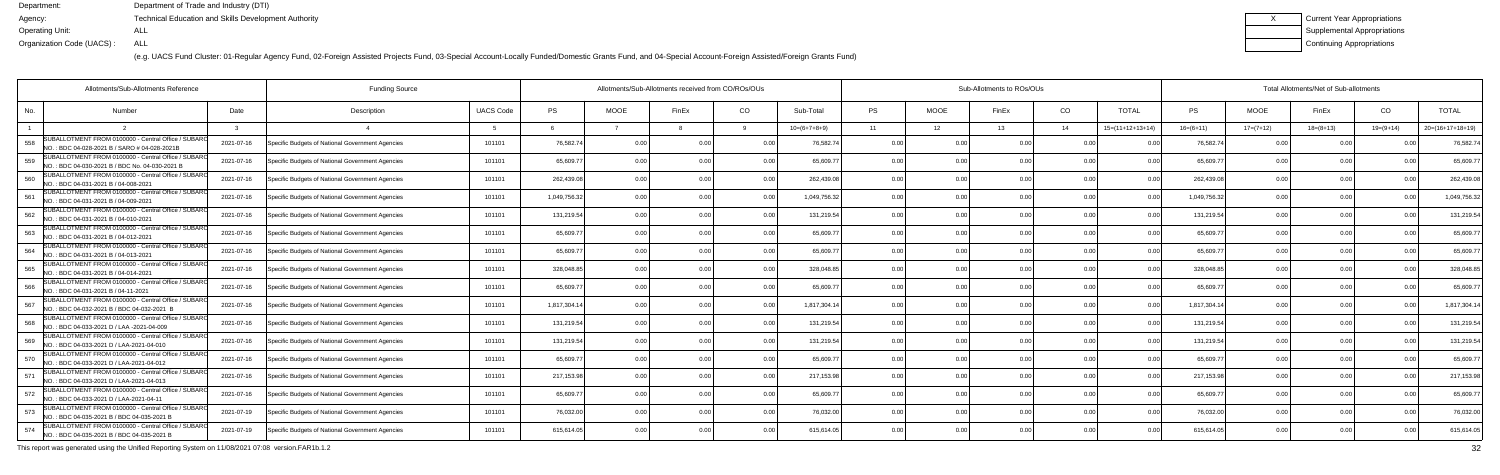(e.g. UACS Fund Cluster: 01-Regular Agency Fund, 02-Foreign Assisted Projects Fund, 03-Special Account-Locally Funded/Domestic Grants Fund, and 04-Special Account-Foreign Assisted/Foreign Grants Fund)

| Current Year Appropriations |
|-----------------------------|
| Supplemental Appropriations |
| Continuing Appropriations   |

|     | Allotments/Sub-Allotments Reference                                                                 | <b>Funding Source</b> |                                                  |                  | Allotments/Sub-Allotments received from CO/ROs/OUs |                |       |      |                | Sub-Allotments to ROs/OUs |             |       | Total Allotments/Net of Sub-allotments |                    |             |             |             |             |                    |
|-----|-----------------------------------------------------------------------------------------------------|-----------------------|--------------------------------------------------|------------------|----------------------------------------------------|----------------|-------|------|----------------|---------------------------|-------------|-------|----------------------------------------|--------------------|-------------|-------------|-------------|-------------|--------------------|
| No. | <b>Number</b>                                                                                       | Date                  | Description                                      | <b>UACS Code</b> | <b>PS</b>                                          | <b>MOOE</b>    | FinEx | CO   | Sub-Total      | <b>PS</b>                 | <b>MOOE</b> | FinEx | CO.                                    | <b>TOTAL</b>       | PS          | <b>MOOE</b> | FinEx       | CO          | <b>TOTAL</b>       |
|     |                                                                                                     |                       |                                                  |                  |                                                    |                |       |      | $10=(6+7+8+9)$ | 11                        | 12          | 13    | - 14                                   | $15=(11+12+13+14)$ | $16=(6+11)$ | $17=(7+12)$ | $18=(8+13)$ | $19=(9+14)$ | $20=(16+17+18+19)$ |
| 575 | SUBALLOTMENT FROM 0100000 - Central Office / SUBARO<br>NO.: BDC 04-035-2021 B / BDC 04-035-2021 B   | 2021-07-19            | Specific Budgets of National Government Agencies | 101101           | 134,735.93                                         | 0 <sub>0</sub> |       | 0 O  | 134,735.93     | 0.00                      | 0 OC        |       | 0 <sub>0</sub>                         |                    | 134,735.93  | 0.00        |             |             | 134,735.9          |
| 576 | SUBALLOTMENT FROM 0100000 - Central Office / SUBARO<br>NO.: BDC 04-035-2021 B / BDC 04-035-2021 B   | 2021-07-19            | Specific Budgets of National Government Agencies | 101101           | 65,609.77                                          | 0.00           |       | 0.00 | 65,609.7       | 0.00                      | 0.00        |       | 0.00                                   | .N 0               | 65,609.7    | 0.00        | 0.00        |             | 65,609.7           |
| 577 | SUBALLOTMENT FROM 0100000 - Central Office / SUBARO<br>NO.: BDC 04-035-2021 B / BDC 04-035-2021 B   | 2021-07-19            | Specific Budgets of National Government Agencies | 101101           | 197,100.12                                         | 0.00           |       | 0.00 | 197,100.12     | 0.00                      | 0.00        |       | 0.00                                   | 0 <sub>0</sub>     | 197,100.12  | 0.00        | 0.00        |             | 197,100.1          |
| 578 | SUBALLOTMENT FROM 0100000 - Central Office / SUBARO<br>NO.: BDC 04-038-2021 C / SARO # 04-038-2021C | 2021-07-19            | Specific Budgets of National Government Agencies | 101101           | 269,017.54                                         | 0.00           |       | 0.0  | 269,017.54     | 0.00                      | 0.00        |       | 0.00                                   |                    | 269,017.54  | 0.00        | 0.00        |             | 269,017.5          |
| 579 | SUBALLOTMENT FROM 0100000 - Central Office / SUBARO<br>NO.: BDC 04-038-2021 C / SARO # 04-038-2021C | 2021-07-19            | Specific Budgets of National Government Agencies | 101101           | 201,763.16                                         | 0.00           |       | 0.00 | 201,763.16     | 0.00                      | 0.00        |       | 0.00                                   | .N 0               | 201,763.16  | 0.00        | 0.00        |             | 201,763.1          |
| 580 | SUBALLOTMENT FROM 0100000 - Central Office / SUBAR<br>NO.: BDC 04-038-2021 C / SARO # 04-038-2021C  | 2021-07-19            | Specific Budgets of National Government Agencies | 101101           | 201,763.16                                         | 0.00           |       | 0.00 | 201,763.16     | 0.00                      | 0.00        |       | 0.00                                   | 0 <sub>0</sub>     | 201,763.16  | 0.00        | 0.00        |             | 201,763.16         |
| 581 | SUBALLOTMENT FROM 0100000 - Central Office / SUBARO<br>NO.: BDC 04-038-2021 C / SARO # 04-038-2021C | 2021-07-19            | Specific Budgets of National Government Agencies | 101101           | 134,508.77                                         | 0.00           |       | 0.00 | 134,508.7      | 0.00                      | 0.00        |       | 0.00                                   |                    | 134,508.7   | 0.00        | 0.00        |             | 134,508.7          |
| 582 | SUBALLOTMENT FROM 0100000 - Central Office / SUBARO<br>NO.: BDC 04-038-2021 C / SARO # 04-038-2021C | 2021-07-19            | Specific Budgets of National Government Agencies | 101101           | 470,780.70                                         | 0.00           |       | 0.00 | 470.780.70     | 0.00                      | 0.00        |       | 0.00                                   |                    | 470,780.70  | 0.00        | 0.00        |             | 470,780.7          |
| 583 | SUBALLOTMENT FROM 0100000 - Central Office / SUBAR<br>INO.: BDC 04-038-2021 C / SARO # 04-038-2021C | 2021-07-19            | Specific Budgets of National Government Agencies | 101101           | 470,780.70                                         | 0.00           |       | 0.00 | 470,780.70     | 0.00                      | 0.00        |       | 0.00                                   | 0 <sub>0</sub>     | 470,780.70  | 0.00        | 0.00        |             | 470,780.7          |
| 584 | SUBALLOTMENT FROM 0100000 - Central Office / SUBARO<br>NO.: BDC 04-056-2021 F / LAA-2021-05-015     | 2021-07-19            | Specific Budgets of National Government Agencies | 101101           | 1,497.88                                           | 0.00           |       | 0.00 | 1.497.88       | 0.00                      | 0.00        |       | 0.00                                   | 0 <sub>0</sub>     | 1.497.88    | 0.00        | 0.00        |             | 1,497.88           |
| 585 | SUBALLOTMENT FROM 0100000 - Central Office / SUBARO<br>NO.: BDC 04-057-2021 E / LAA 2021-05-088     | 2021-07-19            | Specific Budgets of National Government Agencies | 101101           | 254,718.12                                         | 0.00           |       | 0.00 | 254,718.12     | 0.00                      | 0.00        |       | 0.00                                   | . N Q              | 254,718.12  | 0.00        | 0.00        |             | 254,718.1          |
| 586 | SUBALLOTMENT FROM 0100000 - Central Office / SUBARO<br>NO.: BDC 04-058-2021 E / ROVI-2021-04-074    | 2021-07-19            | Specific Budgets of National Government Agencies | 101101           | 479,593.06                                         | 0.00           |       | 0.00 | 479.593.06     | 0.00                      | 0.00        |       | 0.00                                   |                    | 479,593.06  | 0.00        | 0.00        |             | 479,593.0          |
| 587 | SUBALLOTMENT FROM 0100000 - Central Office / SUBARO<br>NO.: BDC 04-058-2021 E / ROVI-2021-04-075    | 2021-07-19            | Specific Budgets of National Government Agencies | 101101           | 68,939.95                                          | 0.00           |       | 0.00 | 68.939.95      | 0.00                      | 0.00        |       | 0.00                                   | 0 <sub>0</sub>     | 68,939.95   | 0.00        | 0.00        |             | 68,939.9           |
| 588 | SUBALLOTMENT FROM 0100000 - Central Office / SUBARO<br>NO.: BDC 04-060-2021 E / SARO # 04-060-2021E | 2021-07-19            | Retirement and Life Insurance Premiums           | 104102           | 33,030.72                                          | 0 <sub>0</sub> |       | 0.00 | 33,030.72      | 0.00                      | 0.00        |       | 0 <sub>0</sub>                         |                    | 33,030.7    | 0.00        | 0.00        |             | 33,030.72          |
| 589 | SUBALLOTMENT FROM 0100000 - Central Office / SUBARO<br>NO.: BDC 04-061-2021 D / PS-2021-05-002      | 2021-07-19            | Retirement and Life Insurance Premiums           | 104102           | 22,081.08                                          | 0.00           |       | 0 O  | 22,081.08      | 0.00                      | 0.00        |       | 0 <sub>0</sub>                         |                    | 22,081.0    | 0.00        | 0.00        |             | 22,081.            |
| 590 | SUBALLOTMENT FROM 0100000 - Central Office / SUBAR<br>NO.: BDC 04-063-2021 G / LAA-2021-05-016      | 2021-07-19            | Specific Budgets of National Government Agencies | 101101           | 29,445.19                                          | 0.00           |       | 0.00 | 29,445.19      | 0.00                      | 0.00        |       | 0.00                                   | 0.00               | 29,445.19   | 0.00        | 0.00        |             | 29,445.1           |
| 591 | SUBALLOTMENT FROM 0100000 - Central Office / SUBARO<br>NO.: BDC 04-063-2021 G / LAA-2021-05-16      | 2021-07-19            | Specific Budgets of National Government Agencies | 101101           | 118,972.66                                         | 0.00           |       | 0.00 | 118,972.66     | 0.00                      | 0.00        | 0.00  | 0.00                                   |                    | 118,972.66  | 0.00        | 0.00        |             | 118,972.66         |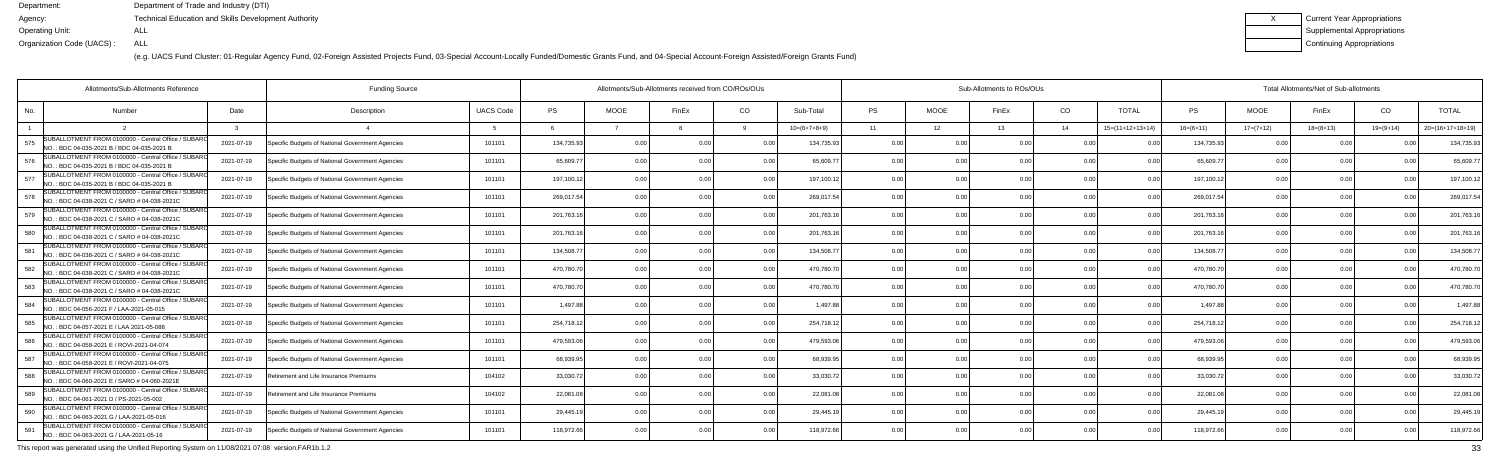| Current Year Appropriations        |
|------------------------------------|
| <b>Supplemental Appropriations</b> |
| Continuing Appropriations          |

|     | Allotments/Sub-Allotments Reference                                                                     |            | <b>Funding Source</b>                            |                  |                  | Allotments/Sub-Allotments received from CO/ROs/OUs |                |               |                   |                 |                    | Sub-Allotments to ROs/OUs |                |                    | Total Allotments/Net of Sub-allotments |                   |                 |                |                    |  |
|-----|---------------------------------------------------------------------------------------------------------|------------|--------------------------------------------------|------------------|------------------|----------------------------------------------------|----------------|---------------|-------------------|-----------------|--------------------|---------------------------|----------------|--------------------|----------------------------------------|-------------------|-----------------|----------------|--------------------|--|
| No. | Number                                                                                                  | Date       | Description                                      | <b>UACS Code</b> | <b>PS</b>        | <b>MOOE</b>                                        | FinEx          | CO.           | Sub-Total         | <b>PS</b>       | <b>MOOE</b>        | FinEx                     | CO             | TOTAL              | PS                                     | <b>MOOE</b>       | FinEx           | CO.            | <b>TOTAL</b>       |  |
|     |                                                                                                         |            |                                                  |                  |                  |                                                    |                |               | $10=(6+7+8+9)$    | 11              | 12 <sub>1</sub>    | 13                        | 14             | $15=(11+12+13+14)$ | $16=(6+11)$                            | $17=(7+12)$       | $18 = (8 + 13)$ | $19=(9+14)$    | $20=(16+17+18+19)$ |  |
| 592 | UBALLOTMENT FROM 0100000 - Central Office / SUBARO<br>NO.: BDC 04-068-2021 J / LAA-2021-05-017          | 2021-07-19 | Specific Budgets of National Government Agencies | 101101           | 0.00             | 600,000.00                                         | 0 <sub>0</sub> | 0.00          | 600,000.00        | 0.00            | 0.00               | 0.00                      | 0.0(           |                    | 0 O                                    | 600,000.00        | 0.00            |                | 600,000.00         |  |
| 593 | UBALLOTMENT FROM 0100000 - Central Office / SUBARO<br>INO. : BDC 04-071-2021 D / BDC No. 04-071-2021 D  | 2021-07-19 | Specific Budgets of National Government Agencies | 101101           | 0.00             | 7,630.00                                           |                | 0.00          | 7.630.00          | 0.00            | 0.00               |                           | 0.0(           |                    | 0 <sub>0</sub>                         | 7,630.00          | 0.00            |                | 7,630.00           |  |
| 594 | SUBALLOTMENT FROM 0100000 - Central Office / SUBARO<br>NO.: BDC 05-080-2021 E / BDC No. 05-080-2021 E   | 2021-07-19 | Specific Budgets of National Government Agencies | 101101           | 70,160.14        | 0.00                                               |                | 0.00          | 70.160.14         | 0.00            | 0 <sub>0</sub>     |                           | 0 <sub>0</sub> | 0.00               | 70.160.14                              | 0.00              | 0.00            |                | 70,160.1           |  |
| 595 | SUBALLOTMENT FROM 0100000 - Central Office / SUBARO<br>NO.: BDC 05-082-2021 G / ROVI-2021-05-082        | 2021-07-21 | Specific Budgets of National Government Agencies | 101101           | 3,500.00         | 0.00                                               |                | 0.00          | 3.500.00          | 0.00            | 0.00               |                           | 0.00           | 0.00               | 3,500.00                               | 0.00              | 0.00            |                | 3,500.00           |  |
| 596 | SUBALLOTMENT FROM 0100000 - Central Office / SUBAR<br>NO.: BDC 05-087-2021 F / BDC No. 05-087-2021 F    | 2021-07-21 | Specific Budgets of National Government Agencies | 101101           | 83,565.00        | 0.00                                               |                | 0.00          | 83,565.00         | 0.00            | 0.00               |                           | 0.00           | 0.00               | 83,565.00                              | 0.00              | 0.00            |                | 83,565.00          |  |
| 597 | SUBALLOTMENT FROM 0100000 - Central Office / SUBARO<br>NO.: BDC 05-091-2021 L / LAA-2021-05-018         | 2021-07-21 | Specific Budgets of National Government Agencies | 101101           | 1,497.88         | 0.00                                               |                | 0.00          | 1.497.88          | 0.00            | 0.00               | 0.00                      | 0.0(           | $\Omega$           | 1.497.88                               | 0.00              | 0.00            |                | 1,497.88           |  |
| 598 | UBALLOTMENT FROM 0100000 - Central Office / SUBARO<br>INO. : BDC 06-092-22021 G / BDC NO. 06-092-2021 G | 2021-07-21 | Specific Budgets of National Government Agencies | 101101           | 238,179.80       | 0.00                                               |                | 0.00          | 238,179.80        | 0.00            | 0.00               |                           | 0.0(           |                    | 238,179.80                             | 0.00              | 0.00            |                | 238,179.80         |  |
| 599 | SUBALLOTMENT FROM 0100000 - Central Office / SUBARO<br>NO.: BDC 06-103-2021 H / ROVI-2021-07-151        | 2021-07-21 | Specific Budgets of National Government Agencies | 101101           | 11,000.00        | 0 <sub>0</sub>                                     |                | 0.00          | 11.000.00         | 0.00            | 0.00               |                           | 0 <sub>0</sub> |                    | 11.000.00                              | 0.00              | 0.00            |                | 11,000.00          |  |
| 600 | SUBALLOTMENT FROM 0100000 - Central Office / SUBARO<br>INO. : BDC 06-111-2021 G / BDC No. 06-111-2021 G | 2021-07-21 | Specific Budgets of National Government Agencies | 101101           | 47,575.77        | 0.00                                               |                | 0.00          | 47,575.77         | 0.00            | 0.00               |                           | 0.00           | 00                 | 47,575.77                              | 0.00              | 0.00            |                | 47,575.77          |  |
| 601 | SUBALLOTMENT FROM 0100000 - Central Office / SUBAR<br>NO.: BDC 06-115-2021 K / BDC NO. 06-115-2021 K    | 2021-07-21 | Specific Budgets of National Government Agencies | 101101           | 100,299.90       | 0.00                                               |                | 0.00          | 100,299.90        | 0.00            | 0.00               |                           | 0.00           | 0.00               | 100,299.90                             | 0.00              | 0.00            |                | 100,299.90         |  |
| 602 | SUBALLOTMENT FROM 0100000 - Central Office / SUBARO<br>NO.: BDC No: 03-022-2021 C / ROVI-2021-04-066    | 2021-04-12 | Specific Budgets of National Government Agencies | 101101           | 1,208,945.28     | 0.00                                               |                | 0.00          | 1,208,945.28      | 0.00            | 0.00               |                           | 0.00           |                    | 1,208,945.28                           | 0.00              | 0.00            |                | 1,208,945.28       |  |
| 603 | SUBALLOTMENT FROM 0100000 - Central Office / SUBARO<br>INO. : BDC No: 03-022-2021 C / ROVI-2021-04-067  | 2021-04-12 | Specific Budgets of National Government Agencies | 101101           | 103,008.00       | <u>ሰ በ</u>                                         |                | . O OO        | 103.008.00        | 0.00            | 0 <sub>0</sub>     |                           | 0 <sub>0</sub> |                    | 103,008.00                             |                   | 0.00            |                | 103,008.0          |  |
|     | Sub-Total                                                                                               |            |                                                  |                  | 46,225,480.95    | 3,759,772,727.4                                    |                |               | 3.805.998.208.40  | 0.00            |                    | 0.00                      | 0.00           |                    | 46,225,480.95                          | 3,759,772,727.45  | 0.00            |                | 3,805,998,208.4    |  |
|     | Sub-Total, 01 - Regular Agency Fund                                                                     |            |                                                  |                  | 2,520,417,810.95 | 15,125,372,727.4                                   | 0.00           | 788,851,000.0 | 18.434.641.538.40 | (29,521,152.15) | (3,759,099,121.21) | 0.00                      | 0.00           | (3,788,620,273.36  | 2,490,896,658.80                       | 11,366,273,606.24 | 0.00            | 788,851,000.00 | 14,646,021,265.0   |  |
|     | 03 - Special Account - Locally Funded/Domestic Grants Fund                                              |            |                                                  |                  | 0.00             | 1,331,110,132.00                                   | 0.00           |               | 1,331,110,132.00  | 0.00            | (631, 110, 132.00) | 0.00                      | 0.00           | (631,110,132.00)   | 0.00                                   | 700.000.000.00    | 0.00            |                | 700,000,000.0      |  |
|     | A. Allotments received from DBM                                                                         |            |                                                  |                  | 0.00             | 700,000,000.00                                     | 0.00           | 0.00          | 700,000,000.00    | 0.00            | (631,110,132.00)   | 0.00                      | 0.00           | (631,110,132.00    | 0.00                                   | 68,889,868.00     | 0.00            | n nr           | 68,889,868.0       |  |
|     | 413 SARO-BMB-A-21-0000482                                                                               | 2021-02-26 | Rice Competitiveness Enhancement Fund (RCEF)     | 104393           | 0.00             | 700,000,000.00                                     |                | 0.00          | 700,000,000.00    | 0.00            | (631, 110, 132.00) | በ በበ                      | 0.0(           | (631,110,132.00)   | 0.00                                   | 68,889,868.00     | 0.00            |                | 68.889.868.0       |  |
|     | Sub-Total                                                                                               |            |                                                  |                  | 0.00             | 700,000,000.00                                     |                | 0.00          | 700,000,000.00    | 0.00            | (631,110,132.00)   | 0.00                      | 0.00           | (631,110,132.00)   | 0.00                                   | 68.889.868.00     | 0.00            |                | 68,889,868.0       |  |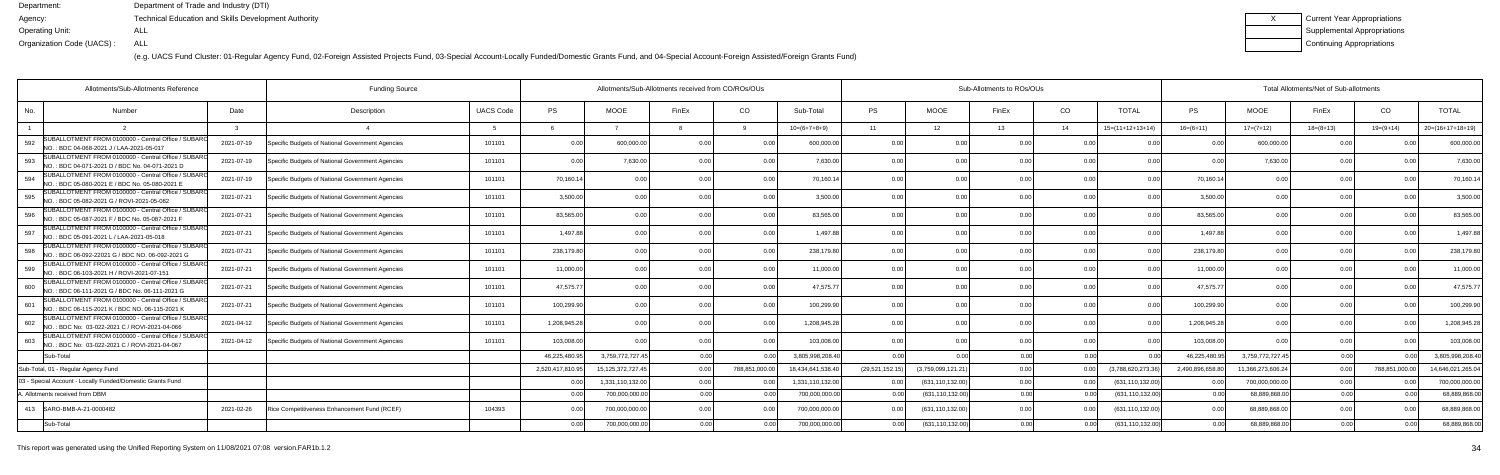(e.g. UACS Fund Cluster: 01-Regular Agency Fund, 02-Foreign Assisted Projects Fund, 03-Special Account-Locally Funded/Domestic Grants Fund, and 04-Special Account-Foreign Assisted/Foreign Grants Fund)

| Current Year Appropriations        |
|------------------------------------|
| <b>Supplemental Appropriations</b> |
| Continuing Appropriations          |

| Allotments/Sub-Allotments Reference                            |            | <b>Funding Source</b>                        |                  |          |                | Allotments/Sub-Allotments received from CO/ROs/OUs |                |                |           |                 | Sub-Allotments to ROs/OUs |      | Total Allotments/Net of Sub-allotments |                |                |             |                |                    |  |
|----------------------------------------------------------------|------------|----------------------------------------------|------------------|----------|----------------|----------------------------------------------------|----------------|----------------|-----------|-----------------|---------------------------|------|----------------------------------------|----------------|----------------|-------------|----------------|--------------------|--|
| No.<br>Number                                                  | Date       | Description                                  | <b>UACS Code</b> | PS       | <b>MOOE</b>    | FinEx                                              | CO.            | Sub-Total      | <b>PS</b> | <b>MOOE</b>     | FinEx                     | CO   | <b>TOTAL</b>                           | <b>PS</b>      | <b>MOOE</b>    | FinEx       | CO             | <b>TOTAL</b>       |  |
|                                                                |            | $\overline{a}$                               |                  | <b>6</b> |                |                                                    |                | $10=(6+7+8+9)$ | 11        | 12 <sup>7</sup> | 13                        | 14   | $15=(11+12+13+14)$                     | $16=(6+11)$    | $17=(7+12)$    | $18=(8+13)$ | $19=(9+14)$    | $20=(16+17+18+19)$ |  |
| 3. Sub-allotments received from Central Office/Regional Office |            |                                              |                  | 0.00     | 631,110,132.00 | 0.00                                               | 0.00           | 631,110,132.00 | 0.00      | 0.00            | 0.00                      | 0.00 | 0.00                                   | 0.00           | 631,110,132.00 | 0.00        | 0.00           | 631,110,132.0      |  |
| SARO-BMB-A-21-0000482 / BDC 05-085-2021 C<br>414               | 2021-02-26 | Rice Competitiveness Enhancement Fund (RCEF) | 104393           | 0.00     | 433,224.00     | 0.00                                               | 0.00           | 433,224.00     | 0.00      | 0.00            | 0.00                      | 0.00 |                                        | 0 <sub>0</sub> | 433,224.0      | 0.00        |                | 433,224.0          |  |
| SARO-BMB-A-21-0000482 / RCEF-04-001-2021 A<br>415              | 2021-02-26 | Rice Competitiveness Enhancement Fund (RCEF) | 104393           | 0.00     | 17,276,000.00  | 0.00                                               | 0.00           | 17,276,000.00  | 0.00      | 0.00            | 0.00                      | 0.00 | 0 <sub>0</sub>                         | 0 <sub>0</sub> | 17,276,000.00  | 0.00        |                | 17,276,000.0       |  |
| 416   SARO-BMB-A-21-0000482 / RCEF-04-002-2021 A               | 2021-02-26 | Rice Competitiveness Enhancement Fund (RCEF) | 104393           | 0.00     | 19,349,120.00  | 0.00                                               | 0.00           | 19,349,120.00  | 0.00      | 0.00            | 0.00                      | 0.00 | 0.00                                   | 0.0(           | 19,349,120.00  | 0.00        |                | 19,349,120.0       |  |
| 417   SARO-BMB-A-21-0000482 / RCEF-04-003-2021 A               | 2021-02-26 | Rice Competitiveness Enhancement Fund (RCEF) | 104393           | 0.00     | 68,412,960.0   | 0.00                                               | 0.00           | 68,412,960.00  | 0.00      | 0.00            | 0.00                      | 0.00 | 0.00                                   | 0 <sub>0</sub> | 68,412,960.0   | 0.00        |                | 68,412,960.0       |  |
| 418   SARO-BMB-A-21-0000482 / RCEF-04-004-2021 A               | 2021-02-26 | Rice Competitiveness Enhancement Fund (RCEF) | 104393           | 0.00     | 63,921,200.0   | 0.00                                               | 0.00           | 63,921,200.00  | 0.00      | 0.00            | 0.00                      | 0.00 | 0.00                                   | 0.0(           | 63,921,200.00  | 0.00        | 0 <sub>0</sub> | 63,921,200.0       |  |
| 419   SARO-BMB-A-21-0000482 / RCEF-04-005-2021 A               | 2021-02-26 | Rice Competitiveness Enhancement Fund (RCEF) | 104393           | 0.00     | 16,239,440.00  | 0.00                                               | 0.00           | 16,239,440.00  | 0.00      | 0.00            | 0.00                      | 0.00 | 0.00                                   | 0.00           | 16,239,440.0   | 0.00        | 0.00           | 16,239,440.0       |  |
| 420   SARO-BMB-A-21-0000482 / RCEF-04-006-2021 A               | 2021-02-26 | Rice Competitiveness Enhancement Fund (RCEF) | 104393           | 0.00     | 34,552,000.0   | 0.00                                               | 0.00           | 34,552,000.00  | 0.00      | 0.00            | 0.00                      | 0.00 | 0.00                                   | 0.00           | 34,552,000.0   | 0.00        | 0 <sub>0</sub> | 34,552,000.0       |  |
| SARO-BMB-A-21-0000482 / RCEF-04-007-2021 A<br>421              | 2021-02-26 | Rice Competitiveness Enhancement Fund (RCEF) | 104393           | 0.00     | 19,349,120.00  | 0.00                                               | 0.00           | 19,349,120.00  | 0.00      | 0.00            | 0.00                      | 0.00 | 0.00                                   | 0.00           | 19,349,120.00  | 0.00        | 0.00           | 19,349,120.0       |  |
| 422<br>SARO-BMB-A-21-0000482 / RCEF-04-008-2021 A              | 2021-02-26 | Rice Competitiveness Enhancement Fund (RCEF) | 104393           | 0.00     | 31,787,840.0   | 0 <sub>0</sub>                                     | 0.0            | 31,787,840.0   | 0.00      | 0.00            |                           | 0.00 | 0.00                                   | 0 <sub>0</sub> | 31,787,840.0   | 0.00        |                | 31,787,840.0       |  |
| SARO-BMB-A-21-0000482 / RCEF-04-009-2021 A<br>423              | 2021-02-26 | Rice Competitiveness Enhancement Fund (RCEF) | 104393           | 0.00     | 8,638,000.0    | 0.00                                               | 0.00           | 8,638,000.00   | 0.00      | 0.00            | 0.00                      | 0.00 | 0.00                                   | 0.00           | 8,638,000.0    | 0.00        | 0.00           | 8,638,000.0        |  |
| SARO-BMB-A-21-0000482 / RCEF-04-010-2021 A<br>424              | 2021-02-26 | Rice Competitiveness Enhancement Fund (RCEF) | 104393           | 0.00     | 45,263,120.00  | 0.00                                               | 0.00           | 45,263,120.00  | 0.00      | 0.00            | 0.00                      | 0.00 | 0.00                                   | 0 <sub>0</sub> | 45,263,120.00  | 0.00        |                | 45,263,120.0       |  |
| SARO-BMB-A-21-0000482 / RCEF-04-011-2021 A<br>425              | 2021-02-26 | Rice Competitiveness Enhancement Fund (RCEF) | 104393           | 0.00     | 12,093,200.00  | 0.00                                               | 0.00           | 12,093,200.00  | 0.00      | 0.00            | 0.00                      | 0.00 | 0.00                                   | 0.00           | 12,093,200.0   | 0.00        | 0.00           | 12,093,200.0       |  |
| SARO-BMB-A-21-0000482 / RCEF-04-012-2021 A<br>426              | 2021-02-26 | Rice Competitiveness Enhancement Fund (RCEF) | 104393           | 0.00     | 49,409,360.00  | 0.00                                               | 0.00           | 49,409,360.00  | 0.00      | 0.00            | 0.00                      | 0.00 | 0.00                                   | 0.0(           | 49,409,360.0   | 0.00        |                | 49,409,360.0       |  |
| SARO-BMB-A-21-0000482 / RCEF-04-013-2021 A<br>427              | 2021-02-26 | Rice Competitiveness Enhancement Fund (RCEF) | 104393           | 0.00     | 8,638,000.0    | 0 <sub>0</sub>                                     | 0 <sub>0</sub> | 8,638,000.00   | 0.00      | 0.00            | 0.00                      | 0.00 | 0.00                                   | 0 <sub>0</sub> | 8,638,000.0    | 0.00        | 0.00           | 8,638,000.0        |  |
| 428   SARO-BMB-A-21-0000482 / RCEF-04-014-2021 A               | 2021-02-26 | Rice Competitiveness Enhancement Fund (RCEF) | 104393           | 0.00     | 21,076,720.00  | 0.00                                               | 0.00           | 21,076,720.00  | 0.00      | 0.00            | 0.00                      | 0.00 | 0.00                                   | 0.00           | 21,076,720.00  | 0.00        | 0.00           | 21,076,720.0       |  |
| 429 SARO-BMB-A-21-0000482 / RCEF-04-015-2021 A                 | 2021-02-26 | Rice Competitiveness Enhancement Fund (RCEF) | 104393           | 0.00     | 13,820,800.0   | 0.00                                               |                | 13,820,800.00  | 0.00      | 0.00            |                           | 0.00 | 0 <sub>0</sub>                         |                | 13,820,800.00  | 0.00        |                | 13,820,800.0       |  |
| 430   SARO-BMB-A-21-0000482 / RCEF-04-016-2021 B               | 2021-02-26 | Rice Competitiveness Enhancement Fund (RCEF) | 104393           | 0.00     | 20,676,650.00  | 0 <sub>0</sub>                                     | n nn           | 20,676,650.00  | 0.00      | 0.00            | n nr                      | 0.00 | 0.00                                   | 0.00           | 20,676,650.00  | 0.00        |                | 20,676,650.0       |  |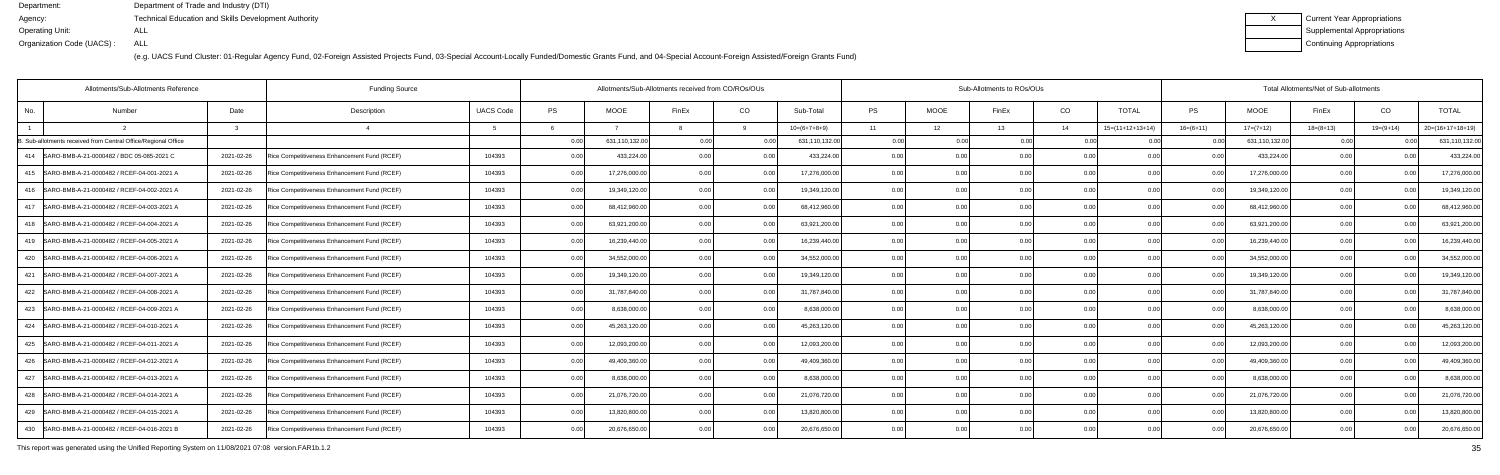| Current Year Appropriations |
|-----------------------------|
| Supplemental Appropriations |
| Continuing Appropriations   |

| Allotments/Sub-Allotments Reference               | <b>Funding Source</b>                                      |                  |           |               | Allotments/Sub-Allotments received from CO/ROs/OUs |                |                | Sub-Allotments to ROs/OUs |             |       |      |                    |                | Total Allotments/Net of Sub-allotments |             |                |                    |  |  |
|---------------------------------------------------|------------------------------------------------------------|------------------|-----------|---------------|----------------------------------------------------|----------------|----------------|---------------------------|-------------|-------|------|--------------------|----------------|----------------------------------------|-------------|----------------|--------------------|--|--|
| Number<br>No.                                     | Date<br>Description                                        | <b>UACS Code</b> | <b>PS</b> | <b>MOOE</b>   | FinEx                                              | CO             | Sub-Total      | <b>PS</b>                 | <b>MOOE</b> | FinEx | CO   | <b>TOTAL</b>       | <b>PS</b>      | <b>MOOE</b>                            | FinEx       | CO             | <b>TOTAL</b>       |  |  |
|                                                   |                                                            |                  |           |               |                                                    |                | $10=(6+7+8+9)$ | 11                        | 12          | 13    | 14   | $15=(11+12+13+14)$ | $16=(6+11)$    | $17=(7+12)$                            | $18=(8+13)$ | $19=(9+14)$    | $20=(16+17+18+19)$ |  |  |
| SARO-BMB-A-21-0000482 / RCEF-04-017-2021 B<br>431 | 2021-02-26<br>Rice Competitiveness Enhancement Fund (RCEF) | 104393           | 0.00      | 10,997,540.0  | 0.00                                               | 0.00           | 10,997,540.0   | 0.00                      | 0.00        | 0.00  | 0.00 | 0.00               | 0.0(           | 10,997,540.00                          | 0.00        |                | 10,997,540.0       |  |  |
| SARO-BMB-A-21-0000482 / RCEF-04-018-2021 B<br>432 | 2021-02-26<br>Rice Competitiveness Enhancement Fund (RCEF) | 104393           | 0.00      | 3,389,060.0   | 0.00                                               | 0.00           | 3,389,060.00   | 0.00                      | 0.00        | 0.00  | 0.00 |                    | 0 <sub>0</sub> | 3,389,060.0                            | 0.00        |                | 3,389,060.0        |  |  |
| 433   SARO-BMB-A-21-0000482 / RCEF-05-019-2021 B  | 2021-02-26<br>Rice Competitiveness Enhancement Fund (RCEF) | 104393           | 0.00      | 13,902,040.0  | 0.00                                               | 0 <sub>0</sub> | 13,902,040.00  | 0.00                      | 0.00        | n nr  | 0.00 | 0.00               | 0 <sub>0</sub> | 13,902,040.00                          | 0.00        | 0 <sub>0</sub> | 13,902,040.0       |  |  |
| SARO-BMB-A-21-0000482 / RCEF-05-019-2021 B<br>434 | 2021-02-26<br>Rice Competitiveness Enhancement Fund (RCEF) | 104393           | 0.00      | 10,136,460.0  | 0.00                                               | 0.00           | 10,136,460.00  | 0.00                      | 0.00        | 0.00  | 0.00 | 0.00               | 0.0(           | 10,136,460.0                           | 0.00        | 0.00           | 10,136,460.0       |  |  |
| 435<br>SARO-BMB-A-21-0000482 / RCEF-05-021-2021 B | Rice Competitiveness Enhancement Fund (RCEF)<br>2021-02-26 | 104393           | 0.00      | 14,989,010.00 | 0 <sub>0</sub>                                     | 0 <sub>0</sub> | 14,989,010.00  | 0.00                      | 0.00        |       | 0.00 |                    |                | 14,989,010.00                          | 0.00        |                | 14,989,010.0       |  |  |
| SARO-BMB-A-21-0000482 / RCEF-05-022-2021 C<br>436 | 2021-02-26<br>Rice Competitiveness Enhancement Fund (RCEF) | 104393           | 0.00      | 2,422,140.0   | 0 <sub>0</sub>                                     |                | 2,422,140.00   | 0.00                      | 0.00        | n nr  | 0.00 | 0 <sub>0</sub>     |                | 2,422,140.00                           | 0.00        | $\Omega$       | 2,422,140.0        |  |  |
| SARO-BMB-A-21-0000482 / RCEF-05-023-2021 B<br>437 | 2021-02-26<br>Rice Competitiveness Enhancement Fund (RCEF) | 104393           | 0.00      | 6,156,120.00  | 0 <sub>0</sub>                                     | 0.00           | 6,156,120.00   | 0.00                      | 0.00        | 0.00  | 0.00 | 0.00               | 0 <sub>0</sub> | 6,156,120.00                           | 0.00        | 0.00           | 6,156,120.0        |  |  |
| SARO-BMB-A-21-0000482 / RCEF-06-024-2021 C<br>438 | 2021-02-26<br>Rice Competitiveness Enhancement Fund (RCEF) | 104393           | 0.00      | 5,766,840.0   | 0 <sub>0</sub>                                     | 0 <sub>0</sub> | 5,766,840.00   | 0.00                      | 0.00        |       | 0.00 |                    |                | 5,766,840.0                            | 0.00        |                | 5,766,840.0        |  |  |
| SARO-BMB-A-21-0000482 / RCEF-06-025-2021 B<br>439 | 2021-02-26<br>Rice Competitiveness Enhancement Fund (RCEF) | 104393           | 0.00      | 30,148,260.0  | 0.00                                               | 0 <sub>0</sub> | 30,148,260.00  | 0.00                      | 0.00        | 0.00  | 0.00 | 0.00               | 0 <sub>0</sub> | 30,148,260.00                          | 0.00        |                | 30,148,260.0       |  |  |
| SARO-BMB-A-21-0000482 / RCEF-06-026-2021 B<br>440 | 2021-02-26<br>Rice Competitiveness Enhancement Fund (RCEF) | 104393           | 0.00      | 12,376,678.00 | 0.00                                               | 0.00           | 12,376,678.00  | 0.00                      | 0.00        | 0.00  | 0.00 | 0.00               | 0.00           | 12,376,678.00                          | 0.00        | 0.00           | 12,376,678.0       |  |  |
| SARO-BMB-A-21-0000482 / RCEF-06-027-2021 B<br>441 | 2021-02-26<br>Rice Competitiveness Enhancement Fund (RCEF) | 104393           | 0.00      | 15,226,000.0  |                                                    | 0 <sub>0</sub> | 15,226,000.00  | 0.00                      | 0.00        |       | 0.00 | 0.00               |                | 15,226,000.0                           | 0.00        |                | 15,226,000.0       |  |  |
| SARO-BMB-A-21-0000482 / RCEF-06-028-2021 B<br>442 | 2021-02-26<br>Rice Competitiveness Enhancement Fund (RCEF) | 104393           | 0.00      | 14,422,980.0  | 0 <sub>0</sub>                                     | 0 <sub>0</sub> | 14,422,980.00  | 0.00                      | 0.00        | 0.OC  | 0.00 | 0.00               | 0 <sub>0</sub> | 14,422,980.0                           | 0.00        | 0 <sub>0</sub> | 14,422,980.0       |  |  |
| 443 SARO-BMB-A-21-0000482 / RCEF-06-029-2021 C    | 2021-02-26<br>Rice Competitiveness Enhancement Fund (RCEF) | 104393           | 0.00      | 6,087,730.0   | 0.00                                               | 0.00           | 6,087,730.00   | 0.00                      | 0.00        | 0.00  | 0.00 | 0.00               | 0.0(           | 6,087,730.00                           | 0.00        | 0.00           | 6,087,730.0        |  |  |
| SARO-BMB-A-21-0000482 / RCEF-06-030-2021 C<br>444 | 2021-02-26<br>Rice Competitiveness Enhancement Fund (RCEF) | 104393           | 0.00      | 3,320,780.00  | 0 <sub>0</sub>                                     | 0.00           | 3,320,780.00   | 0.00                      | 0.00        | 0.00  | 0.00 | 0 <sub>0</sub>     | 0 <sub>0</sub> | 3,320,780.00                           | 0.00        |                | 3,320,780.0        |  |  |
| 445   SARO-BMB-A-21-0000482 / RCEF-06-031-2021 B  | 2021-02-26<br>Rice Competitiveness Enhancement Fund (RCEF) | 104393           | 0.00      | 1,382,080.0   | 0.00                                               | 0 <sub>0</sub> | 1,382,080.00   | 0.00                      | 0.00        | 0.00  | 0.00 | 0.00               | 0 <sub>0</sub> | 1,382,080.0                            | 0.00        | 0.00           | 1,382,080.0        |  |  |
| SARO-BMB-A-21-0000482 / RCEF-06-032-2021 C<br>446 | 2021-02-26<br>Rice Competitiveness Enhancement Fund (RCEF) | 104393           | 0.00      | 1,727,600.0   | 0.00                                               | 0.00           | 1,727,600.00   | 0.00                      | 0.00        | 0.00  | 0.00 | 0.00               | 0.00           | 1,727,600.00                           | 0.00        | 0.00           | 1,727,600.0        |  |  |
| 447<br>SARO-BMB-A-21-0000482 / RCEF-06-033-2021 C | 2021-02-26<br>Rice Competitiveness Enhancement Fund (RCEF) | 104393           | 0.00      | 18,409,340.00 |                                                    | 0 <sub>0</sub> | 18,409,340.00  | 0.00                      | 0.00        |       | 0.00 |                    |                | 18,409,340.0                           | 0.00        |                | 18,409,340.0       |  |  |